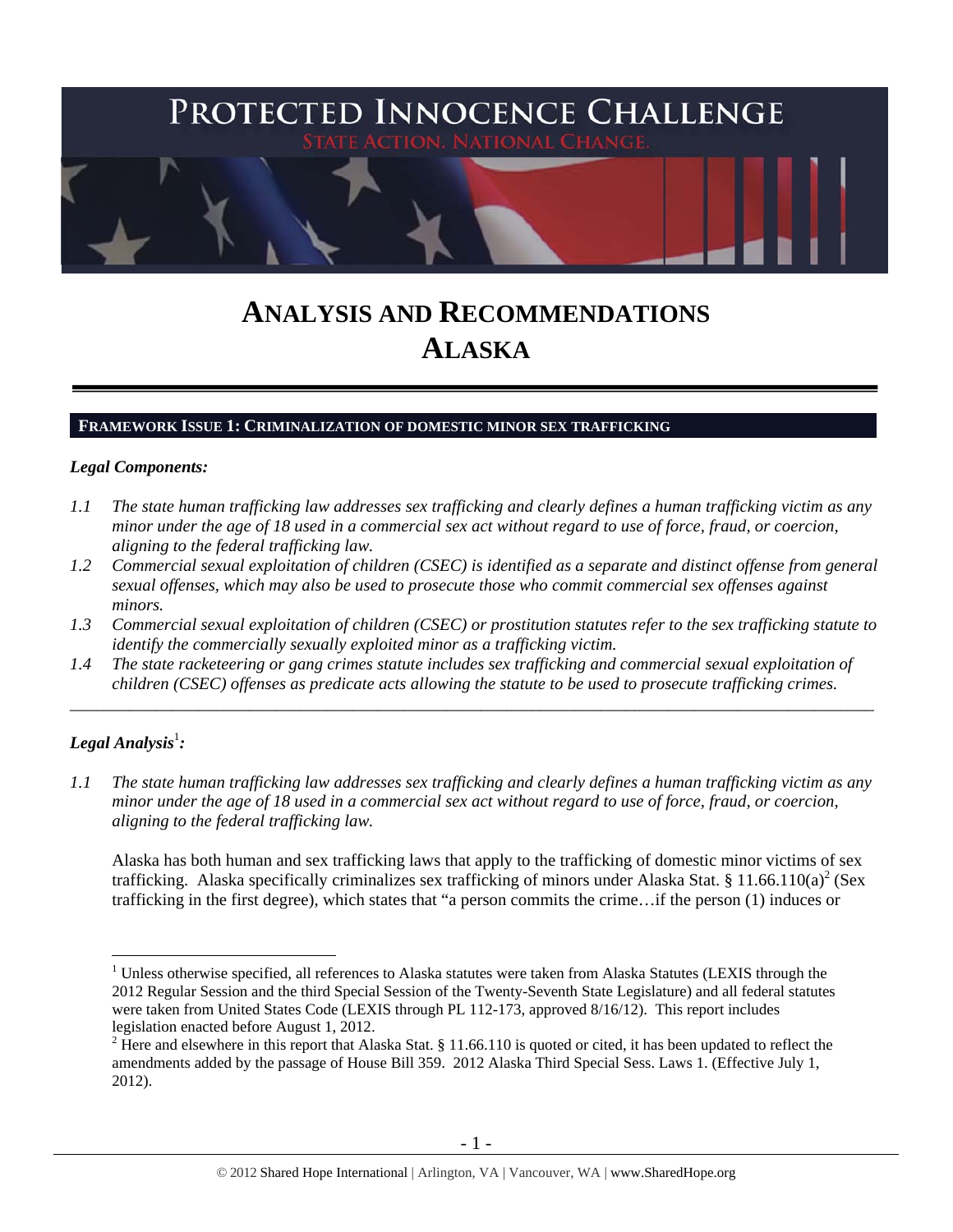causes a person to engage in prostitution<sup>3</sup> through the use of force; (2) as other than a patron of the prostitute, induces or causes a person under 20 years of age to engage in prostitution; or (3) induces or causes a person in that person's legal custody to engage in prostitution." The crime is a Class A felony, punishable by imprisonment for 5–8 years and a possible fine not to exceed \$250,000. Alaska Stat. §§ 11.66.110(c),  $12.55.125(c)(1)$ ,  $12.55.035(b)(2)$ . If subsection (2) is violated, the crime becomes an unclassified felony, punishable by imprisonment for 20–35 years, depending on the victim's age, and a possible fine not to exceed  $$500,000.<sup>4</sup>$  Alaska Stat. §§ 11.66.110(d), 12.55.125(i)(1)(A), 12.55.035(b)(1). It is not a defense that a trafficker "reasonably believed that the person induced or caused to engage in prostitution was 20 years of age or older." Alaska Stat. § 11.66.110(b).

Alaska also criminalizes sex trafficking in the second, third and fourth degrees. Alaska Stat. § 11.66.120(a)(b)<sup>5</sup> (Sex trafficking in the second degree) states that a person commits the crime if the person "(1) manages, supervises, controls, or owns, either alone or in association with others, a prostitution enterprise other than a place of prostitution; (2) procures or solicits a patron for a prostitute; or (3) offers, sells, advertises, promotes, or facilitates travel that includes commercial sexual conduct  $6$  as enticement for the travel." Violations are a Class B felony punishable by imprisonment for 1-3 years and a possible fine not to exceed \$100,000. Alaska Stat. §§ 11.66.120(b), 12.55.125(d)(1), 12.55.035(b)(3). Under Alaska Stat. § 11.66.130(a)<sup>7</sup> (Sex trafficking in the third degree), a person commits the crime if "with intent to promote prostitution, the person (1) manages, supervises, controls, or owns, either alone or in association with others, a place of prostitution  $\dots$  (3) as other than a prostitute receiving compensation for personally rendered prostitution services, receives or agrees to receive money or other property under an agreement or understanding that money or other property is derived from prostitution; or (4) engages in conduct that institutes, aids, or facilitates a prostitution enterprise." Violations are a Class C felony punishable by up to 5 years imprisonment and a possible fine of not more than \$50,000. Alaska Stat. §§ 11.66.130(b), 12.55.125(e), 12.55.035(1)(4). Alaska Stat. § 11.66.135(a) 8 (Sex trafficking in the fourth degree) states that a person commits the crime if the person "engages in conduct that institutes, aids, or facilitates prostitution under circumstances not proscribed under AS 11.66.130(a)(4)." Violations of this provision are a Class A misdemeanor punishable by up to 1 year imprisonment and a possible fine not to exceed \$10,000. Alaska Stat. §§ 11.66.130(b), 12.55.135(a), 12.55.035(b)(5).

 $\overline{a}$ <sup>3</sup> Under Alaska Stat. § 11.66.100 (Prostitution), "a person commits the crime of prostitution if the person  $(1)$ engages in or agrees or offers to engage in sexual conduct in return for a fee; or (2) offers a fee in return for sexual conduct." "Sexual conduct" refers to Alaska Stat. §11.66.150, which defines the term as "genital or anal intercourse, cunnilungus, fellatio, or masturbation of one person by another person." Alaska Stat. §§ 11.66.150(3).

<sup>&</sup>lt;sup>4</sup> Unless otherwise specified, the sentences of imprisonment for all felonies provided throughout this report are based on the assumption that the defendant has no prior felony convictions, and that none of the aggravating or mitigating factors listed in Alaska Stat. §§ 12.55.155–12.55.175 or in the sentencing provisions themselves are present. A defendant with prior felony convictions will be subject to a greater minimum sentence of imprisonment. Alaska Stat. § 12.55.125. The presence of aggravating factors, such as where "the defendant was the leader of a group of three or more persons who participated in the offense" or "the offense was [certain sexual offenses or distribution of indecent material to minors] and the defendant was 10 or more years older than the victim" "may allow imposition of a sentence above the presumptive range," while the presence of mitigating factors "may allow imposition of a sentence below the presumptive range . . . ." Alaska Stat. § 12.55.155(c)(3), (18)(E), (d).

 $<sup>5</sup>$  Here and elsewhere in this report that Alaska Stat. § 11.66.120 is quoted or cited, it has been updated to reflect the</sup> amendments added by the passage of House Bill 359. 2012 Alaska Third Special Sess. Laws 1. (Effective July 1, 2012).

<sup>&</sup>lt;sup>6</sup> Pursuant to Alaska Stat. § 11.66.120(a)(3) (Sex trafficking in the second degree), "in this paragraph, 'commercial sexual conduct' means sexual conduct for which anything of value is given or received by any person.."

<sup>&</sup>lt;sup>7</sup> Here and elsewhere in this report that Alaska Stat. § 11.66.130 is quoted or cited, it has been updated to reflect the amendments added by the passage of House Bill 359. 2012 Alaska Third Special Sess. Laws 1. (Effective July 1, 2012).

 $8$  Here and elsewhere in this report that Alaska Stat. § 11.66.135 is quoted or cited, it has been updated to reflect the amendments added by the passage of House Bill 359. 2012 Alaska Third Special Sess. Laws 1. (Effective July 1, 2012).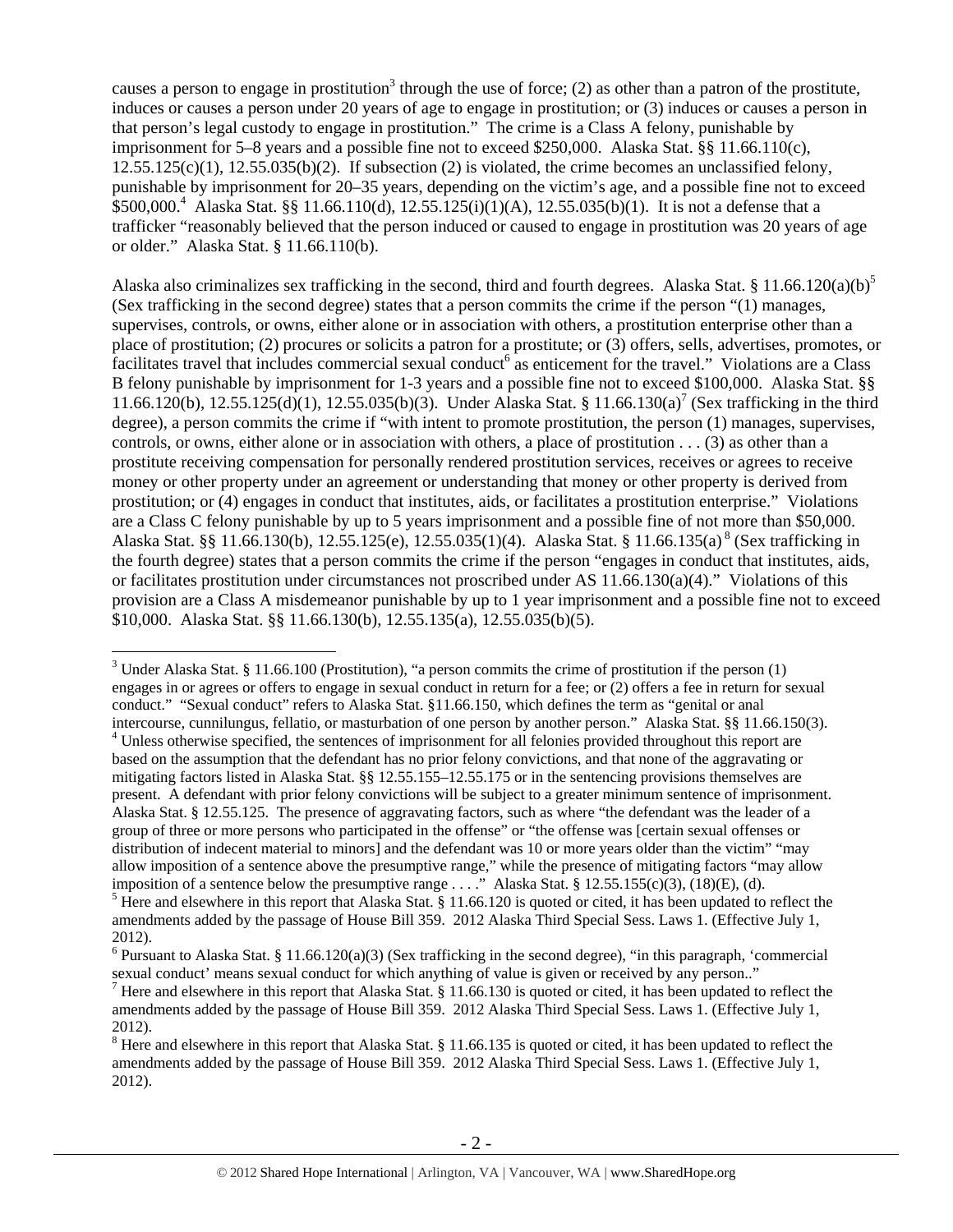Since Alaska's sex trafficking laws only apply to use of minors for prostitution and do not specifically include the use of minors in sexual performance and pornography, such offenses would fall under Alaska's human trafficking laws, which require force, threat of force or deception. Alaska Stat. § 11.41.360 (Human trafficking in the first degree) states that it is a class A felony when a "person compels or induces another person to engage in sexual conduct,<sup>9</sup> adult entertainment,<sup>10</sup> or labor in the state by force or threat of force against any person, or by deception."11 A Class A felony is punishable by imprisonment for 5–8 years and a possible fine not to exceed \$250,000. Alaska Stat. §§ 12.55.125(c)(1), 12.55.035(b)(2). Alaska Stat. § 11.41.365(a) (Human trafficking in the second degree) states that "[a] person commits the crime of human trafficking in the second degree if the person obtains a benefit from the commission of human trafficking under AS 11.41.360 [Human trafficking in the first degree], with reckless disregard that the benefit is a result of the trafficking." This crime is a Class B felony punishable by imprisonment for 1-3 years and a possible fine not to exceed \$100,000. Alaska Stat. §§ 11.41.365(b), 12.55.125(d)(1), 12.55.035(b)(3).

1.1.1 Recommendation: Amend Alaska Stat. § 11.66.110(a)<sup>12</sup> (Sex trafficking in the first degree) to include the use of minors in sexual performance and pornography as prohibited conduct.<sup>13</sup>

 $\overline{a}$ 

(1) removing clothes or other items that clothe or hide the person's body;

(2) dancing or in any other manner exhibiting the individual's body in a completely or almost completely unclothed state;

(3) participating in an actual or simulated illegal, indecent, or lewd exhibition, act, or practice including

(A) sexual penetration;

(B) the lewd exhibition or touching of a person's genitals, anus, or breast; or

(C) bestiality.<br><sup>11</sup> "Deception" is defined in Alaska Stat. § 11.41.360(b)(2) by referring to Alaska Stat. § 11.46.180, which states in subsection (c), "As used in this section, 'deception' has the meaning ascribed to it in AS 11.81.900 but does not include falsity as to matters having no pecuniary significance or 'puffing' by statements unlikely to deceive reasonable persons in the group addressed." Alaska Stat. § 11.81.900(18) states,

(18) "deception" means to knowingly

(A) create or confirm another's false impression that the defendant does not believe to be true, including false impressions as to law or value and false impressions as to intention or other state of mind;

(B) fail to correct another's false impression that the defendant previously has created or confirmed; (C) prevent another from acquiring information pertinent to the disposition of the property or service involved;

(D) sell or otherwise transfer or encumber property and fail to disclose a lien, adverse claim, or other legal impediment to the enjoyment of the property, whether or not that impediment is a matter of official record; or

(E) promise performance that the defendant does not intend to perform or knows will not be performed;

<sup>12</sup> Here and elsewhere in this report that Alaska Stat. § 11.66.110 is quoted or cited, it has been updated to reflect the amendments added by the passage of House Bill 359. 2012 Alaska Third Special Sess. Laws 1. (Effective July 1, 2012).

<sup>&</sup>lt;sup>9</sup> See supra note 3.<br><sup>10</sup> "Adult entertainment" is defined in Alaska Stat. § 11.41.360(b)(1) by referring to Alaska Stat. § 23.10.350(f)(1)-(3), which states,

<sup>(</sup>f) A minor under the age of 18 may not be employed or allowed to work in any capacity on the premises of a business that offers adult entertainment. In this subsection, "business that offers adult entertainment" means a business in which one or more individuals are employed or contracted to, wholly or in part, or permitted to entertain others by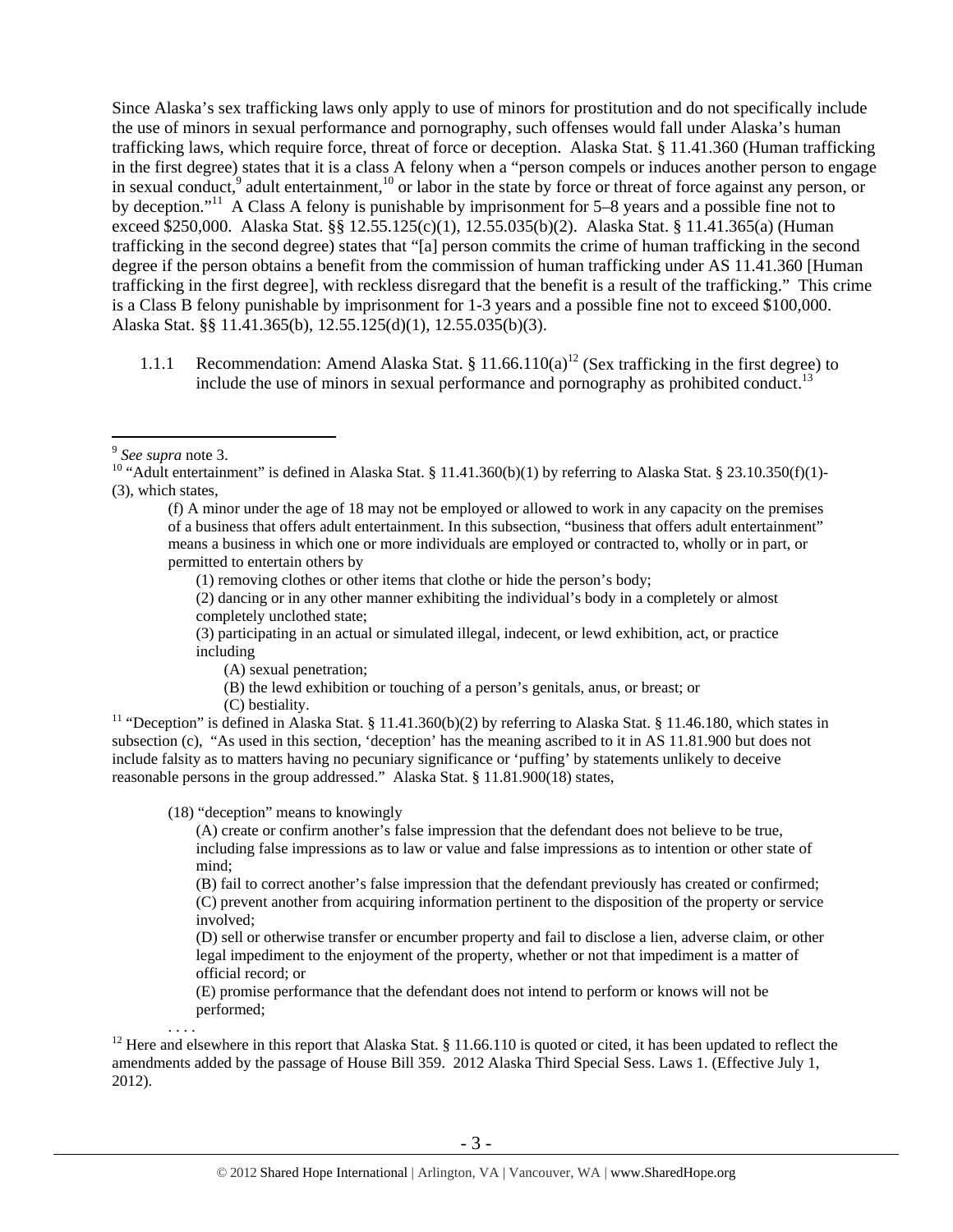*1.2 Commercial sexual exploitation of children (CSEC) is identified as a separate and distinct offense from general sexual offenses, which may also be used to prosecute those who commit sex offenses against minors.* 

The following laws criminalize CSEC in Alaska:

1. Alaska Stat. § 11.41.455 (Unlawful exploitation of a minor) states in part,

(a) A person commits the crime of unlawful exploitation of a minor if, in the state and with the intent of producing a live performance, film, audio, video, electronic, or electromagnetic recording,  $14$ photograph, negative, slide, book, newspaper, magazine, or other material that visually or aurally depicts the conduct listed in (1)–(7) of this subsection, the person knowingly induces or employs a child under 18 years of age to engage in, or photographs, films, records, or televises a child under 18 years of age engaged in, the following actual or simulated conduct:

- (1) sexual penetration;
- (2) the lewd touching of another person's genitals, anus, or breast;
- (3) the lewd touching by another person of the child's genitals, anus, or breast;
- (4) masturbation;
- (5) bestiality;
- (6) the lewd exhibition of the child's genitals; or
- (7) sexual masochism or sadism.

(b) A parent, legal guardian, or person having custody or control of a child under 18 years of age commits the crime of unlawful exploitation of a minor if, in the state, the person permits the child to engage in conduct described in (a) of this section knowing that the conduct is intended to be used in producing a live performance, film, audio, video, electronic, or electromagnetic recording, photograph, negative, slide, book, newspaper, magazine, or other material that visually or aurally depicts the conduct.

This crime is a Class B felony that is punishable by imprisonment for 5–15 years and a possible fine not to exceed \$100,000. Alaska Stat. §§ 11.41.455(c)(1), 12.55.125(i)(3)(A), 12.55.035(b)(3). Pursuant to Alaska Stat. § 11.41.455(c)(2), the crime is a "class A felony if the person has been previously convicted of unlawful exploitation of a minor in this jurisdiction or a similar crime in this or another jurisdiction." A Class A felony is punishable by imprisonment for 5–8 years and a possible fine not to exceed \$250,000. Alaska Stat. §§ 12.55.125(c)(1), 12.55.035(b)(2).

- 2. Under Alaska Stat. §  $11.66.100^{15}$  (Prostitution),
	- (a) A Person commits the crime of prostitution if the person:
		- . . . . (2) Offers a fee in return for sexual conduct.
	- . . . .
	- (c) Prostitution is a class C felony if
		- (1) the defendant violates (a) of this section as a patron of a prostitute;

<sup>&</sup>lt;sup>13</sup> Subsequent recommendations in this report that advise to amend a law to refer any case of a commercial sex offense against a child to Alaska Stat. § 11.41.360 (Human trafficking in the first degree) are predicated upon the recommendations contained in Section 1.1 being previously or simultaneously implemented.

<sup>&</sup>lt;sup>14</sup> Under Alaska Stat. § 11.41.455(d), "audio recording" is defined as "a nonbook prerecorded item without a visual component, and includes a record, tape, cassette, and compact disc."

<sup>&</sup>lt;sup>15</sup> Here and elsewhere in this report that Alaska Stat. § 11.66.100 is quoted or cited, it has been updated to reflect the amendments added by the passage of House Bill 359. 2012 Alaska Third Special Sess. Laws 1. (Effective July 1, 2012).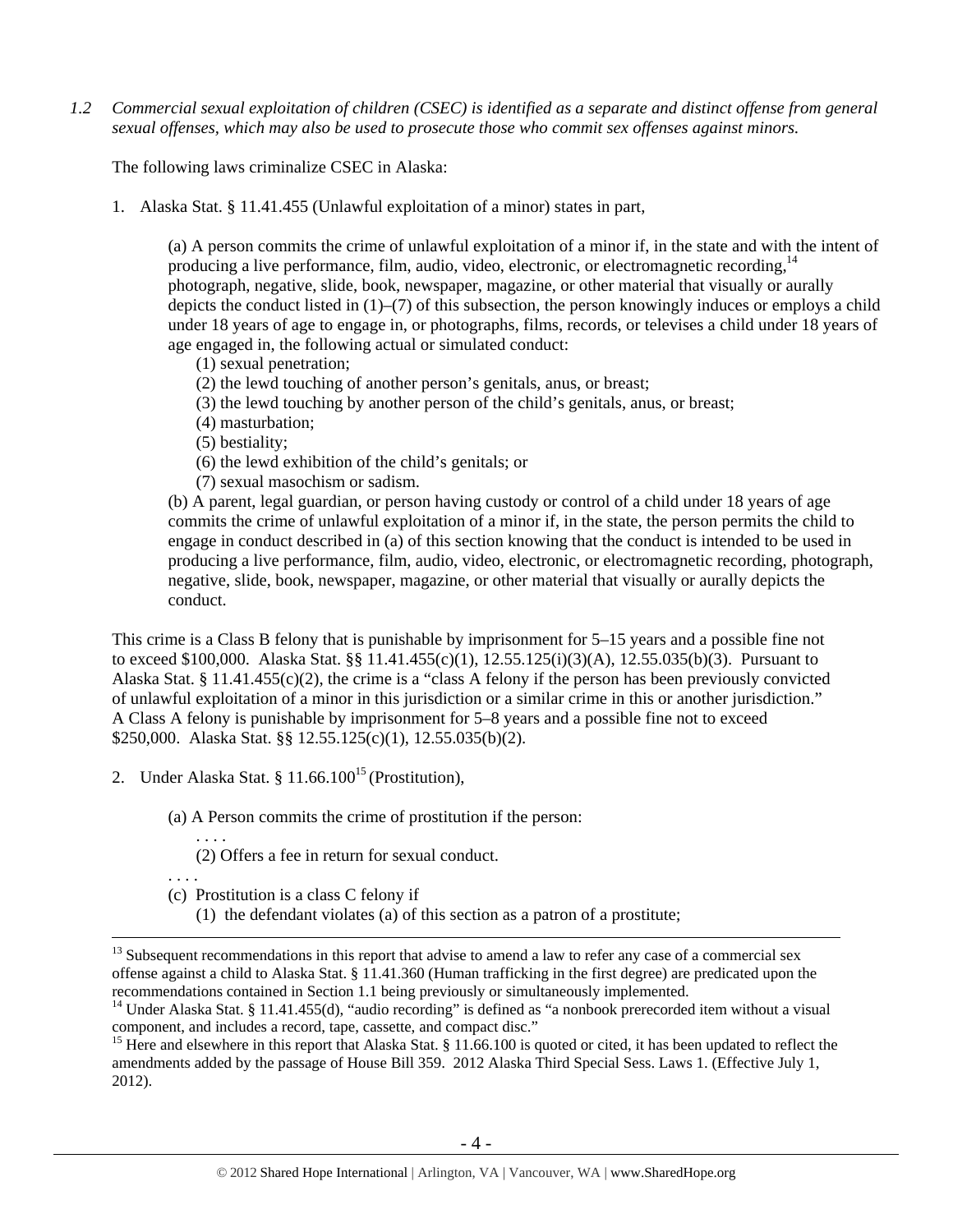- (2) the prostitute is under 18 years of age; and
- (3) the defendant is over 18 years of age and at least three years older than the prostitute.

A Class C felony is punishable by up to five years in prison with a possible fine not to exceed \$50,000.

3. Alaska Stat. § 11.41.452 (Online enticement of a minor) states,

(a) A person commits the crime of online enticement of a minor if the person, being 18 years of age or older, knowingly uses a computer to communicate with another person to entice, solicit, or encourage the person to engage in an act described in AS  $11.41.455(a)(1) - (7)$  [Unlawful exploitation of a minor] and

- (1) the other person is a child under 16 years of age; or
- (2) the person believes that the other person is a child under 16 years of age.

. . . .

(d) Except as provided in (e) of this section, online enticement is a class B felony.

(e) Online enticement is a class A felony if the defendant was, at the time of the offense, required to register as a sex offender or child kidnapper under AS 12.63 or a similar law of another jurisdiction.

Other sexual exploitation laws that may apply in cases of commercial sexual exploitation of a child, although they do not specify commercial exchanges, include the following:

- 1. Alaska Stat. § 11.41.434(a)(1) (Sexual abuse of a minor in the first degree) states, "(a) An offender commits the crime of sexual abuse of a minor in the first degree if (1) being 16 years of age or older, the offender engages in sexual penetration with a person who is under 13 years of age or aids, induces, causes, or encourages a person who is under 13 years of age to engage in sexual penetration with another person." Sexual abuse of a minor in the first degree is an unclassified felony and is punishable by imprisonment for 20–35 years, depending on the age of the victim, and a possible fine not to exceed \$500,000. Alaska Stat. §§ 11.41.434(b), 12.55.125(i)(1)(A), 12.55.035(b)(1).
- 2. Alaska Stat. § 11.41.436(a) (Sexual abuse of a minor in the second degree) is a Class B felony if

(1) being 17 years of age or older, the offender engages in sexual penetration with a person who is 13, 14, or 15 years of age and at least four years younger than the offender, or aids, induces, causes, or encourages a person who is 13, 14, or 15 years of age and at least four years younger than the offender to engage in sexual penetration with another person;

(2) being 16 years of age or older, the offender engages in sexual contact with a person who is under 13 years of age or aids, induces, causes, or encourages a person under 13 years of age to engage in sexual contact with another person;

. . .

. . .

 $\overline{a}$ 

(4) being 16 years of age or older, the offender aids, induces, causes, or encourages a person who is under 16 years of age to engage in conduct described in AS  $11.41.455(a)(2)$ –(6);<sup>16</sup>

(7) being under 16 years of age, the offender engages in sexual penetration with a person who is under 13 years of age and at least three years younger than the offender.

An offense is punishable by imprisonment for 5-15 years and a possible fine not to exceed \$100,000. Alaska Stat. §§ 11.41.436(b), 12.55.125(i)(3)(A), 12.55.035(b)(3).

<sup>&</sup>lt;sup>16</sup> Alaska Stat. § 11.41.455 (a)(2)–(6) states, "(2) the lewd touching of another person's genitals, anus, or breast; (3) the lewd touching by another person of the child's genitals, anus, or breast; (4) masturbation; (5) bestiality; (6) the lewd exhibition of the child's genitals."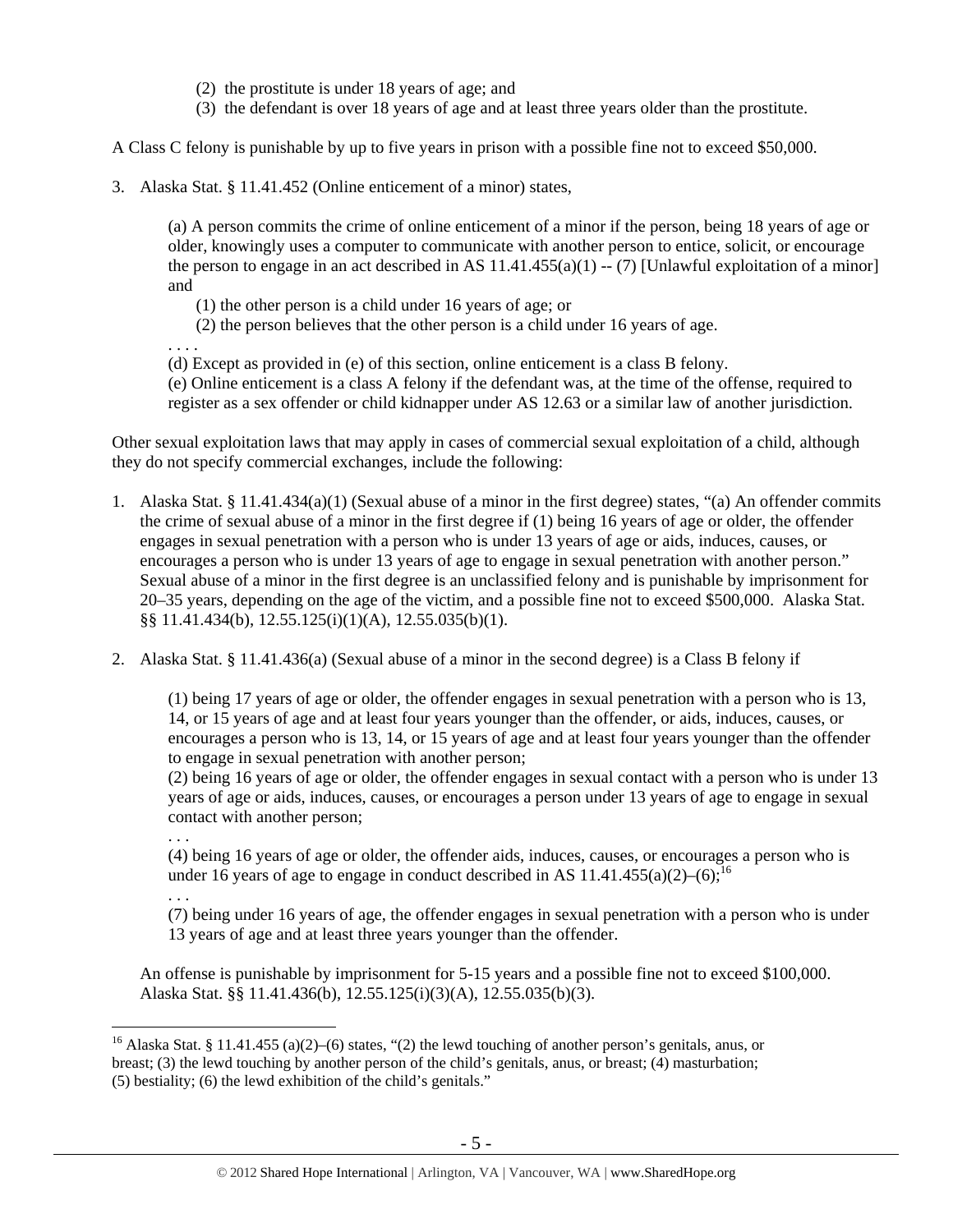*1.3 Commercial sexual exploitation of children (CSEC) or prostitution statutes refer to the sex trafficking statute to identify the commercially sexually exploited minor as a trafficking victim.* 

Alaska's CSEC statutes, which include Alaska's prostitution statute, do not refer to Alaska Stat. §§ 11.66.110 (Sex trafficking in the first degree).

- 1.3.1 Recommendation: Amend Alaska Stat. § 11.41.455 (Unlawful exploitation of a minor) and § 11.66.100 (Prostitution) to specifically refer to § 11.66.110 (Sex trafficking in the first degree) to ensure that CSEC victims are properly identified as victims of sex trafficking.
- *1.4 The state racketeering or gang crimes statute includes sex trafficking and commercial sexual exploitation of children (CSEC) offenses as predicate acts allowing the statute to be used to prosecute trafficking crimes.*

Alaska has not enacted a racketeering statute. However, Alaska provides a limited penalty enhancement for crimes committed in furtherance of gang activity and other laws make it a crime to recruit a gang member or induce a person to commit a crime on behalf of a gang.

Pursuant to Alaska Stat. § 11.61.160 (Recruiting a gang member in the first degree),

(a) A person commits the crime of recruiting a gang member in the first degree if the person uses or threatens the use of force against a person or property to induce a person to participate in a criminal street gang or to commit a crime on behalf of a criminal street gang. (b) Recruiting a gang member in the first degree is a class C felony.

Pursuant to Alaska Stat. § 11.61.165 (Recruiting a gang member in the second degree),

(a) A person commits the crime of recruiting a gang member in the second degree if the person is 18 years of age or older and, without force or the threat of force, encourages or recruits a person who is under 18 years of age and at least three years younger than the offender to participate in a criminal street gang.

(b) Recruiting a gang member in the second degree is a class A misdemeanor.

Pursuant to Alaska Stat. § 12.55.137 (Penalties for gang activities punishable as misdemeanors),

 $\overline{a}$ 

(a) If a person commits an offense that would be a class B misdemeanor and the person committed the offense for the benefit of, at the direction of, or in association with a criminal street gang, $17$  the offense is a class A misdemeanor.

(b) If a person commits an offense that would be a class A misdemeanor and the person committed the offense for the benefit of, at the direction of, or in association with a criminal street gang, the offense is a class C felony.

 $17$  Alaska Stat. § 11.81.900(13) (Definitions) defines "criminal street gang" as "a group of three or more persons (A) who have in common a name or identifying sign, symbol, tattoo or other physical marking, style of dress, or use of hand signs; and (B) who, individually, jointly, or in combination, have committed or attempted to commit, within the preceding three years, for the benefit of, at the direction of, or in association with the group, two or more offenses under any of, or any combination of, the following: (i) AS 11.41 [Offenses against the person] . . . or (iii) a felony offense."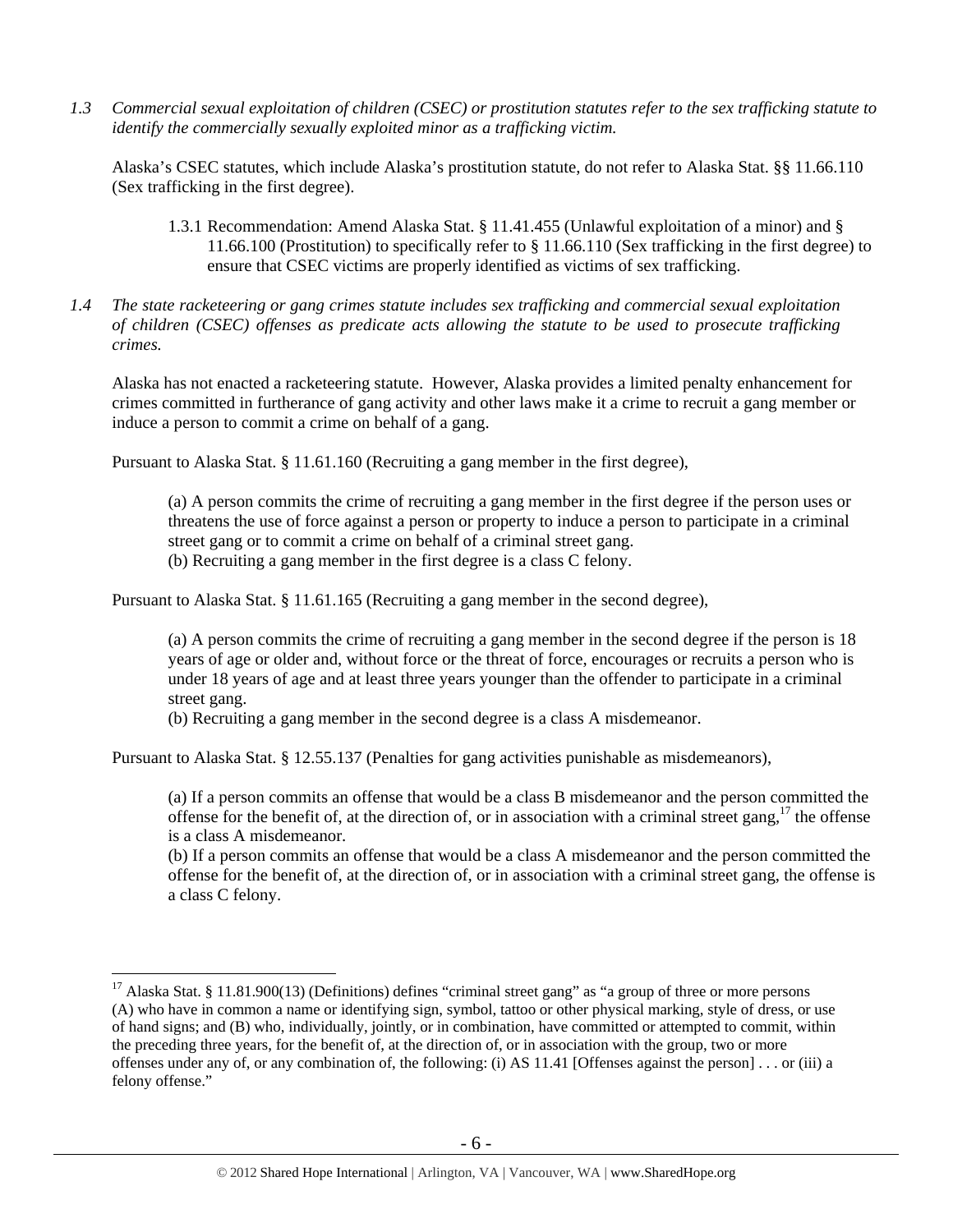1.4.1 Recommendation: Enact a racketeering statute that includes CSEC and trafficking offenses as predicate crimes and may be used to prosecute trafficking enterprises.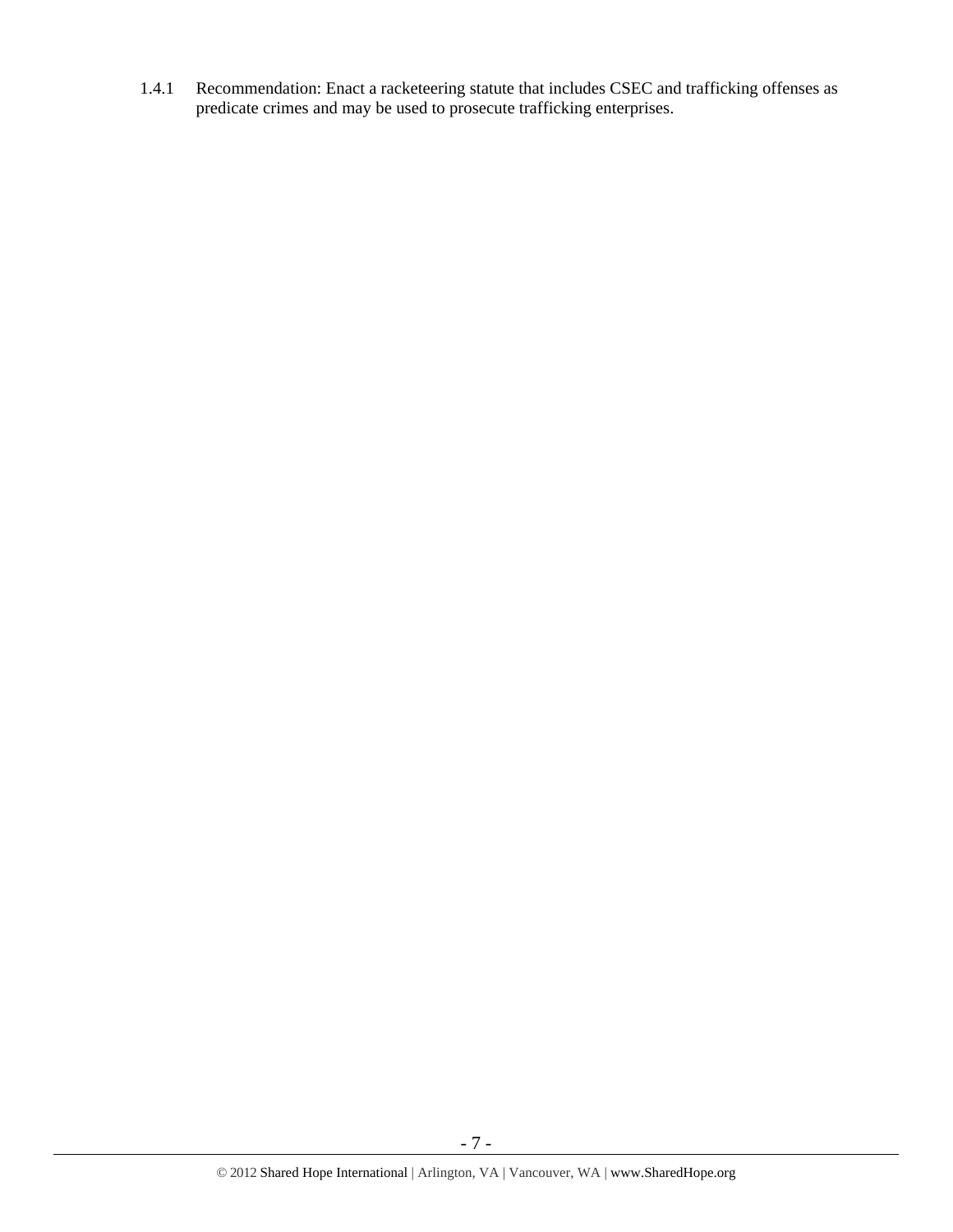## **FRAMEWORK ISSUE 2: CRIMINAL PROVISIONS ADDRESSING DEMAND**

# *Legal Components:*

- *2.1 The state sex trafficking law can be applied to the buyers of commercial sex acts with a victim of domestic minor sex trafficking.*
- *2.2 Buyers of commercial sex acts with a minor can be prosecuted under commercial sexual exploitation of children (CSEC) laws.*
- *2.3 Solicitation laws differentiate buying sex acts with an adult and buying sex acts with a minor under 18.*
- *2.4 Penalties for buyers of commercial sex acts with minors are as high as federal penalties.*
- *2.5 Using the Internet to lure, entice, or purchase, or attempt to lure, entice, or purchase commercial sex acts with a minor is a separate crime or results in an enhanced penalty for buyers.*
- *2.6 No age mistake defense is permitted for a buyer of commercial sex acts with any minor under 18.*
- *2.7 Base penalties for buying sex acts with a minor under 18 are sufficiently high and not reduced for older minors.*
- *2.8 Financial penalties for buyers of commercial sex acts with minors are sufficiently high to make it difficult for buyers to hide the crime.*
- *2.9 Buying and possessing child pornography carries penalties as high as similar federal offenses.*
- *2.10 Convicted buyers of commercial sex acts with minors and child pornography are required to register as sex offenders*.

\_\_\_\_\_\_\_\_\_\_\_\_\_\_\_\_\_\_\_\_\_\_\_\_\_\_\_\_\_\_\_\_\_\_\_\_\_\_\_\_\_\_\_\_\_\_\_\_\_\_\_\_\_\_\_\_\_\_\_\_\_\_\_\_\_\_\_\_\_\_\_\_\_\_\_\_\_\_\_\_\_\_\_\_\_\_\_\_\_\_\_\_\_\_

# *Legal Analysis:*

 $\overline{a}$ 

*2.1 The state sex trafficking law can be applied to the buyers of commercial sex acts with a victim of domestic minor sex trafficking.* 

Alaska Stat. § 11.66.110(a)(2) (Sex trafficking in the first degree) specifically exempts buyers from criminal liability under the sex trafficking of a minor law by stating, "[a] person commits the crime of sex trafficking…if the person…other than a patron of a prostitute, induces or causes a person under 18 years of age, to engage in prostitution..."

It also seems unlikely that Alaska Stat. § 11.41.360 (Human trafficking in the first degree) would be interpreted to apply to buyers of commercial sex with minors. Subsection (a) of Alaska Stat. § 11.41.360 states that "[a] person commits the crime of human trafficking in the first degree if the person compels or induces another person to engage in sexual conduct, adult entertainment, or labor in the state by force or threat of force against any person, or by deception." Thus, application to the action of buyer is unlikely because the terms "compels" and "induces" would need to be interpreted to apply to the act of buying a commercial sex act and force, threat of force, or deception would need to be shown.

Alaska Stat. § 11.41.365(a) (Human trafficking in the second degree) provides that "[a] person commits the crime of human trafficking in the second degree if the person obtains a benefit from the commission of human trafficking under AS 11.41.360 [Human trafficking in the first degree], with reckless disregard that the benefit is a result of the trafficking." It is possible that the term "benefit" could be applicable to a buyer who benefits from the trafficking of a minor.<sup>18</sup> If applicable, proof that the buyer engaged in the commercial sex act "with reckless disregard that the benefit is a result of the trafficking" would be required.

<sup>&</sup>lt;sup>18</sup> Alaska Stat. § 11.81.900(b)(4) (Definitions) states, "In this title [11 (Criminal law], unless otherwise specified or unless the context requires otherwise, . . .(4) 'benefit' means a present or future gain or advantage to the beneficiary or to a third person pursuant to the desire or consent of the beneficiary."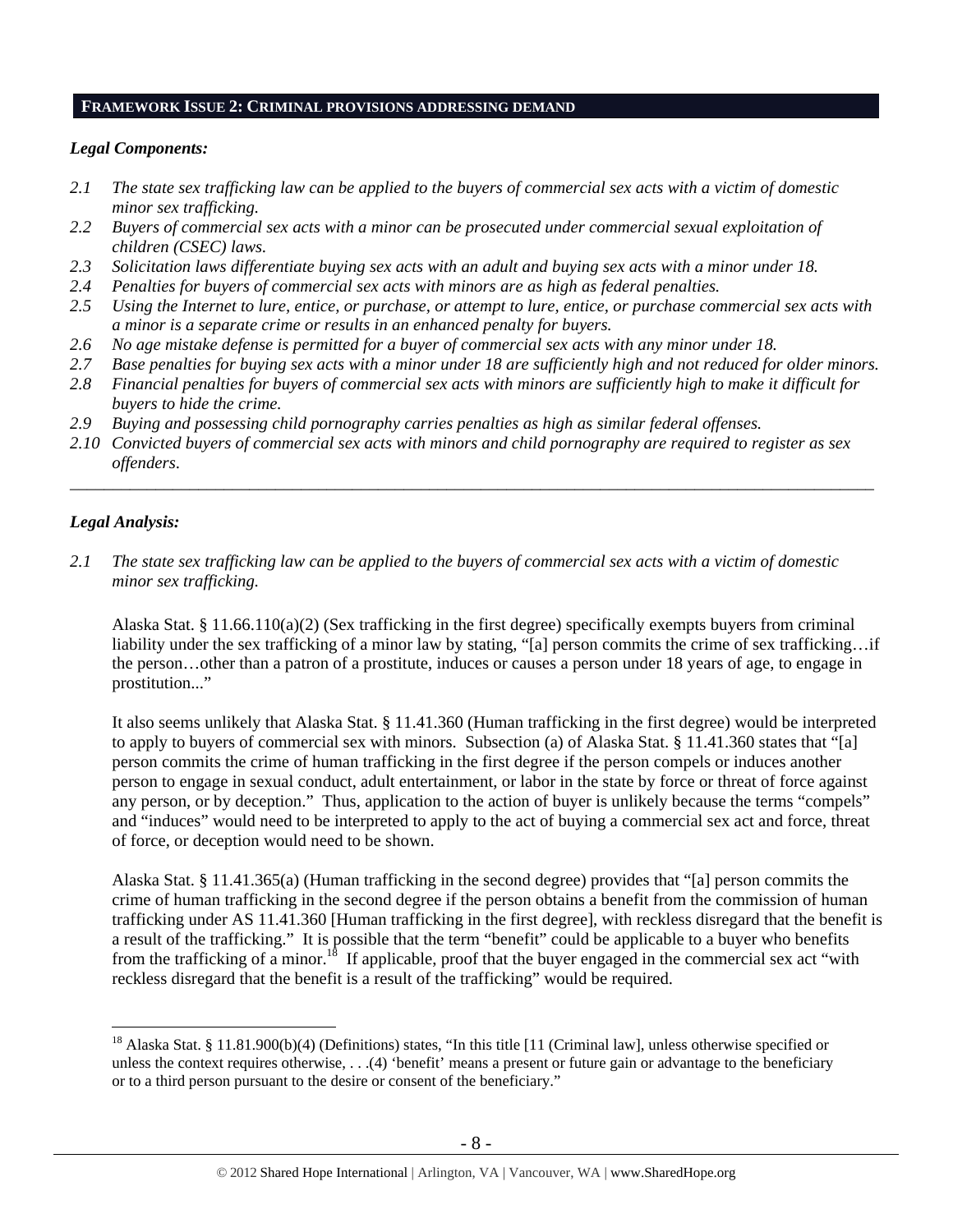- 2.1.1 Recommendation: Amend Alaska Stat. § 11.66.110 (Sex trafficking in the first degree) to remove the language that specifically exempts buyers from criminal liability for sex trafficking and clarify that this offense applies to the act of buying commercial sex with a minor.
- *2.2 Buyers of commercial sex acts with a minor can be prosecuted under commercial sexual exploitation of children (CSEC) laws.*

Alaska Stat. § 11.66.100<sup>19</sup> (Prostitution) makes it a crime to purchase sex acts with a minor. It states,

- (a) A Person commits the crime of prostitution if the person:
	- (2) Offers a fee in return for sexual conduct.

. . . .

. . . .

- (c) Prostitution is a class C felony if
	- (1) the defendant violates (a) of this section as a patron of a prostitute;
	- (2) the prostitute is under 18 years of age; and
	- (3) the defendant is over 18 years of age and at least three years older than the prostitute.

A Class C felony is punishable by up to five years in prison with a possible fine not to exceed \$50,000.

*2.3 Solicitation laws differentiate between buying sex acts with an adult and buying sex acts with a minor under 18.* 

Under Alaska Stat. § 11.66.100<sup>20</sup> (Prostitution),

- (a) A person commits the crime of prostitution if the person:
	- (1) Engages in or agrees or offers to engage in sexual conduct in return for a fee; or
	- (2) Offers a fee in return for sexual conduct.
- (b) Except as provided in (c) of this section, prostitution is a class B misdemeanor.
- (c) Prostitution is a class C felony if
	- (1) the defendant violates (a) of this section as a patron of a prostitute;
	- (2) the prostitute is under 18 years of age; and
	- (3) the defendant is over 18 years of age and at least three years older than the prostitute.

A Class B misdemeanor is punishable by imprisonment for up to 90 days and a possible fine not to exceed \$2,000. Alaska Stat. §§ 11.66.100(b), 12.55.135(b), 12.55.035(b)(6). A Class C felony is punishable by up to five years in prison with a possible fine not to exceed \$50,000.

*2.4 Penalties for buyers of commercial sex acts with minors are as high as federal penalties.* 

A buyer convicted under Alaska Stat. § 11.66.100(c)<sup>21</sup> (Prostitution) would be guilty of a Class C felony, which is punishable by up to five years in prison with a possible fine not to exceed \$50,000. Alaska Stat. §§ 12.55.125(e), 12.55.035(1)(4).

Although unlikely, if Alaska. Stat. § 11.41.360 (Human trafficking in the first degree) can be used to prosecute buyers, a buyer faces a Class A felony punishable by imprisonment for 5–8 years and a possible fine not to

 $\overline{a}$ 

<sup>&</sup>lt;sup>19</sup> Here and elsewhere in this report that Alaska Stat.  $\S$  11.66.100 is quoted or cited, it has been updated to reflect the amendments added by the passage of House Bill 359. 2012 Alaska Third Special Sess. Laws 1. (Effective July 1, 2012).<br> $20$  See supra note 19.

<sup>&</sup>lt;sup>21</sup> See supra note 19.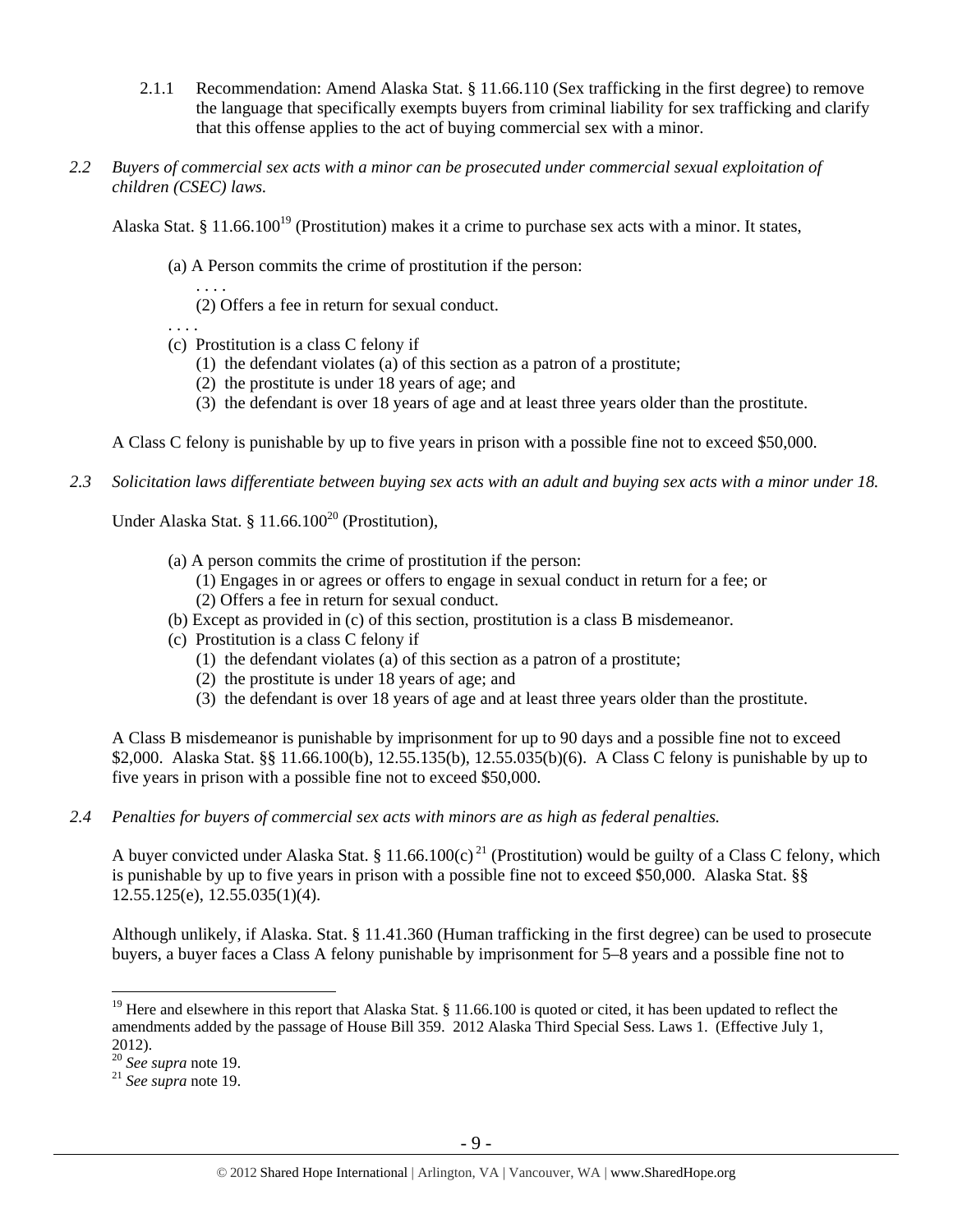exceed \$250,000. Alaska Stat. §§ 11.41.360(c), 12.55.125(c)(1), 12.55.035(b)(2). A violation of Alaska Stat. § 11.41.365 (Human trafficking in the second degree), if applicable to buyers, is a Class B felony punishable by imprisonment for 1–3 years and a possible fine up to \$100,000. Alaska Stat. §§ 11.41.365(b), 12.55.125(d)(1),  $12.55.035(b)(3)$ .

In comparison, if the victim is under the age of 14, a conviction under the Trafficking Victims Protection Act  $(TVPA)^{22}$  for child sex trafficking is punishable by 15 years to life imprisonment and a fine not to exceed \$250,000. 18 U.S.C. §§ 1591(b)(1),  $3559(a)(1)$ ,  $3571(b)(3)$ . If the victim is between the ages of 14–17, a conviction is punishable by 10 years to life imprisonment and a fine not to exceed \$250,000. 18 U.S.C.  $\S$ § 1591(b)(2), 3559(a)(1), 3571(b)(3). A conviction is punishable by mandatory life imprisonment, however, if the buyer has a prior conviction for a federal sex offense<sup>23</sup> against a minor. 18 U.S.C. § 3559(e)(1). To the extent buyers can be prosecuted under other federal CSEC laws,<sup>24</sup> a conviction is punishable by penalties ranging from a fine not to exceed \$250,000 to life imprisonment and a fine not to exceed \$250,000.25

- 2.4.1 Recommendation: Amend Alaska Stat. § 11.66.100 (Prostitution) to make the penalty as high as the Class A felony penalty of Alaska. Stat. § 11.41.360 (Human trafficking in the first degree) and § 11.66.110(a)(2) (Sex trafficking in the first degree) for the solicitation or purchase of commercial sex with a minor.
- *2.5 Using the Internet to lure, entice, or purchase, or attempt to lure, entice, or purchase commercial sex acts with a minor is a separate crime or results in an enhanced penalty for buyers.*

Using the Internet to "entice, solicit, or encourage" a minor under 16 years of age to engage in one of the sexual acts listed in Alaska Stat. § 11.41.455<sup>26</sup> (Unlawful exploitation of a minor) is prohibited pursuant to Alaska Stat. § 11.41.452 (Online enticement of a minor). However, the online enticement of a minor statute does not specifically include purchasing sex acts with minors. The statute states in part that a person is guilty of the

 $\overline{a}$ 

The acts described in Alaska Stat. § 11.41.455(a)(1)–(7) are, "(1) sexual penetration; (2) the lewd touching of another person's genitals, anus, or breast; (3) the lewd touching by another person of the child's genitals, anus, or breast; (4) masturbation; (5) bestiality; (6) the lewd exhibition of the child's genitals; or (7) sexual masochism or sadism."

 $^{22}$  Trafficking Victims Protection Act (TVPA) of 2000, Pub. L. No. 106-386, 114 Stat. 1464, 1466 (codified in scattered sections of 18 and 22 U.S.C.).

<sup>&</sup>lt;sup>23</sup> Pursuant to 18 U.S.C. § 3559(e)(2), "federal sex offense" is defined as

an offense under section 1591 [18 USCS § 1591] (relating to sex trafficking of children), 2241 [18 USCS § 2241] (relating to aggravated sexual abuse), 2242 [18 USCS  $\S$  2242] (relating to sexual abuse), 2244(a)(1) [18 USCS  $\S 2244(a)(1)$ ] (relating to abusive sexual contact), 2245 [18 USCS  $\S 2245$ ] (relating to sexual abuse resulting in death), 2251 [18 USCS § 2251] (relating to sexual exploitation of children), 2251A [18 USCS § 2251A] (relating to selling or buying of children), 2422(b) [18 USCS § 2422(b)] (relating to coercion and enticement of a minor into prostitution), or  $2423(a)$  [18 USCS § 2423(a)] (relating to transportation of minors).<br><sup>24</sup> 18 U.S.C. §§ 2251A(b) (Selling or buying of children), 2251(a) (Sexual exploitation of children), 2423(a)

<sup>(</sup>Transportation of a minor with intent for minor to engage in criminal sexual activity), 2422(a) (Coercion and enticement), 2252(a)(2), (a)(4) (Certain activities relating to material involving the sexual exploitation of minors). <sup>25</sup> 18 U.S.C. §§ 2251A(b) (conviction punishable by imprisonment for 30 years to life and a fine), 22 (conviction punishable by imprisonment for 15–30 years and a fine), 2423(a) (conviction punishable by imprisonment for 10 years to life and a fine), 2422(a) (conviction punishable by a fine, imprisonment up to 20 years, or both),  $2252(a)(2)$ , (4) (stating that a conviction under subsection (a)(2) is punishable by imprisonment for 5–20 years and a fine, while a conviction under subsection (a)(4) is punishable by imprisonment up to 10 years, a fine, or both.); *see also* 18 U.S.C §§ 3559(a)(1) (classifying all of the above listed offenses as felonies), 3571(b)(3) (providing a fine up to \$250,000 for any felony conviction).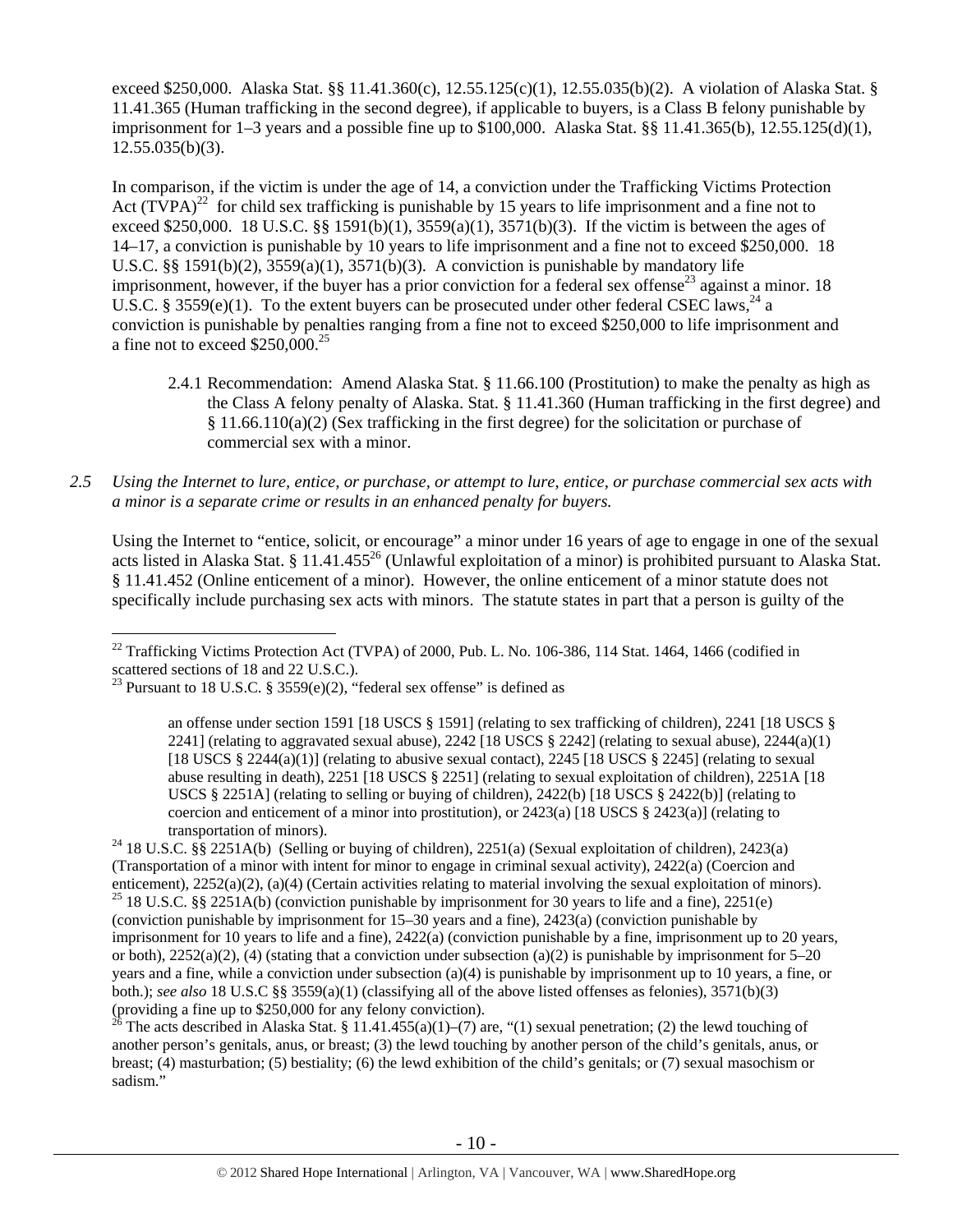online enticement of a minor if a person who is "18 years of age or older, knowingly uses a computer to communicate with another person to entice, solicit, or encourage the person to engage in an act described in AS 11.41.455(a)(1)–(7)<sup>27</sup> [Unlawful exploitation of a minor] and (1) the other person is a child under 16 years of age; or (2) the person believes that the other person is a child under 16 years of age." Alaska Stat. § 11.41.452(a).

Online enticement of a minor is a Class B felony and is punishable by imprisonment for 5–15 years and a possible fine not to exceed \$100,000. Alaska Stat. §§ 11.41.452(d), 12.55.125(i)(3)(A), 12.55.035(b)(3). It is a Class A felony, punishable by imprisonment for 15–30 years, depending on the age of the victim, and a \$250,000 fine, "if the defendant was, at the time of the offense, required to register as a sex offender or child kidnapper under AS 12.63 or a similar law of another jurisdiction." Alaska Stat. §§ 11.41.452(e),  $12.55.125(i)(2)(A)$ ,  $12.55.035(b)(2)$ .

2.5.1 Recommendation: Amend Alaska Stat. § 11.41.452 (Online enticement of a minor) to protect all minors under the age of 18 and to include online enticement for the purpose of violating Alaska Stat. § 11.66.100 (Prostitution).

# *2.6 No age mistake defense is permitted for a buyer of commercial sex acts with any minor under 18.*

Under Alaska Stat. § 11.66.100(d)<sup>28</sup> (Prostitution), an affirmative defense is permitted where a buyer "(1) reasonably believed the prostitute to be 18 years of age or older; and (2) undertook reasonable measures to verify that the prostitute was 18 years of age or older." To the extent the human trafficking statutes apply to buyers, these offenses are silent on the availability of a defense based on age mistake.

2.6.1 Recommendation: Amend Alaska Stat. § 11.66.100 (Prostitution), § 11.41.360 (Human trafficking in the first degree) and § 11.41.365 (Human trafficking in the second degree) to prohibit a defense based on mistake of age.

# *2.7 Base penalties for buying sex acts with a minor under 18 are sufficiently high and not reduced for older minors.*

Alaska Stat. § 11.66.100(c)<sup>29</sup> (Prostitution) provides the same penalty for buying or soliciting sex with any minor under the age of 18. If convicted of soliciting a minor under Alaska Stat. § 11.66.100(c) (Prostitution) a buyer would be guilty of a Class C felony, which is punishable by up to five years in prison with a possible fine not to exceed \$50,000. Alaska Stat. §§ 12.55.125(e), 12.55.035(1)(4).

Alaska Stat. § 11.41.360 (Human trafficking in the first degree), if applicable to buyers, does not differentiate between the human trafficking of a minor and the trafficking of an adult, providing a single penalty for the trafficking of adult and minor victims. It is a Class A felony, which is punishable by imprisonment for 5–8 years and a possible fine not to exceed \$250,000. Alaska Stat. §§ 11.41.360(c), 12.55.125(c)(1), 12.55.035(b)(2). In addition, Alaska Stat. § 11.41.365 (Human trafficking in the second degree), if applicable

 $\overline{a}$ 

<sup>29</sup> *See supra* note 17.

<sup>&</sup>lt;sup>27</sup> Alaska Stat. § 11.41.455(a) (Unlawful exploitation of a minor) makes it a crime when a person "knowingly induces or employs a child under 18 years of age to engage in, or photographs, films, records or televises a child under 18 engaged in" enumerated sex acts "with the intent of producing a live performance, film, audio, video, electronic, or electromagnetic recording, photograph, negative, slide, book, newspaper, magazine, or other material that visually or aurally depicts the" enumerated sex acts. Subsection (b) also makes it a crime when a "parent, legal guardian, or person having custody or control of a child under 18 years of age . . . permits the child to engage in conduct described in (a) of this section knowing that the conduct is intended to be used in producing a live performance, film, audio, video, electronic, or electromagnetic recording, photograph, negative, slide, book, newspaper, magazine, or other material that visually or aurally depicts the conduct." *See supra* Section 1.2. 28 *See supra* note 17.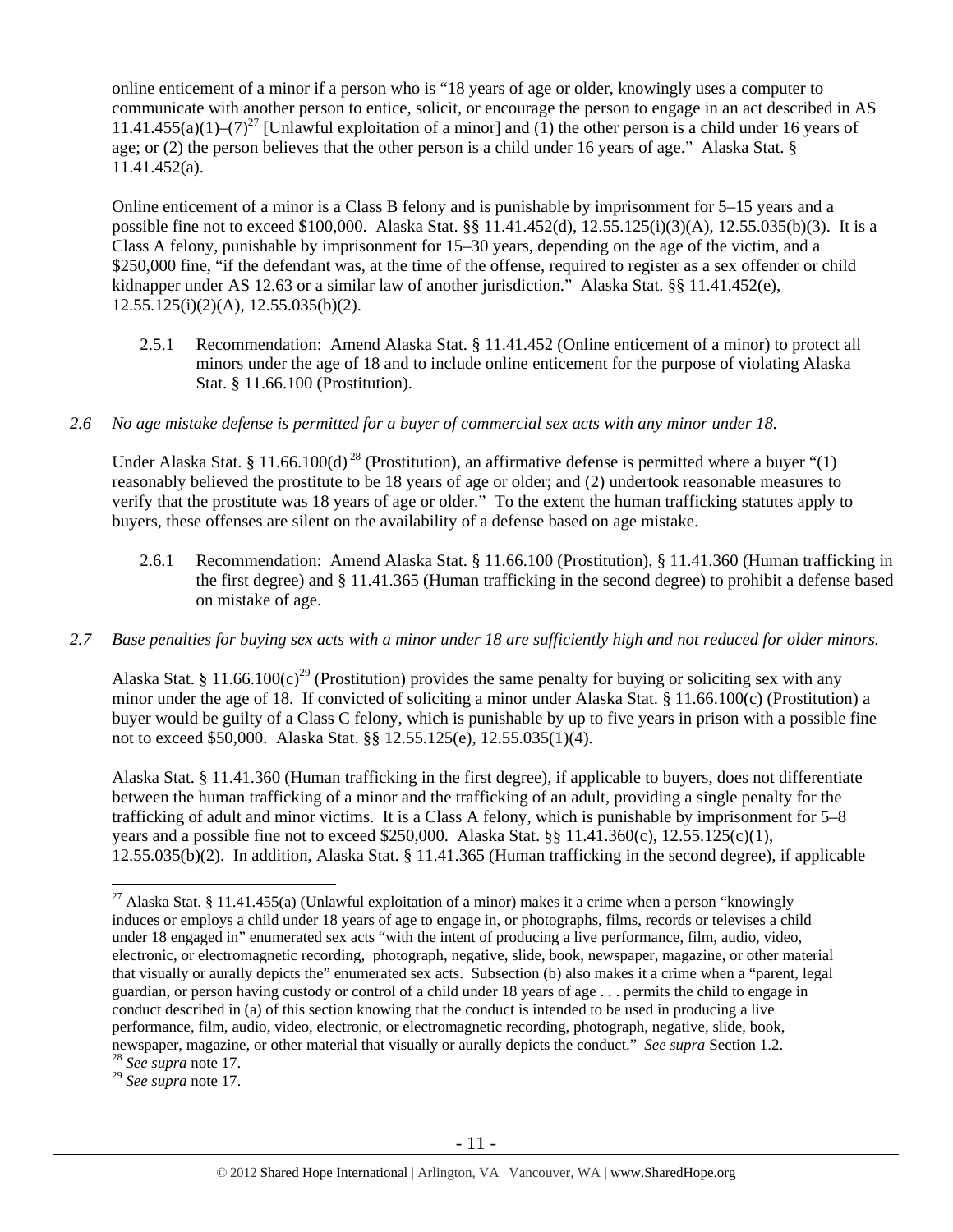to buyers, is a Class B felony, which is punishable by imprisonment for 1–3 years and a possible fine not to exceed \$100,000. Alaska Stat. §§ 11.41.365(b), 12.55.125(d)(1), 12.55.035(b)(3).

2.7.1 Recommendation: Amend Alaska Stat. § 11.66.100(c) (Prostitution) to provide penalties as high as those provided under Alaska Stat. § 11.66.110(a) (Sex trafficking in the first degree) recognizing that purchase of commercial sex acts with a minor is sex trafficking.

# *2.8 Financial penalties for buyers of commercial sex acts with minors are sufficiently high to make it difficult for buyers to hide the crime.*

A buyer convicted under Alaska Stat.§ 11.66.100 $(c)^{30}$  (Prostitution) faces a Class C felony punishable by a fine of not more than \$50,000. Alaska Stat. §§ 12.55.125(e), 12.55.035(1)(4). Buyers convicted under Alaska Stat.§ 11.66.100(c) (Prostitution) are also subject to Alaska Stat. § 11.66.145 (Forfeiture),<sup>31</sup> which states, "Property used to institute, aid, or facilitate, or received or derived from, a violation of AS  $11.66.100(c)$  [Prostitution] or  $11.66.110-11.66.135$  [Promoting prostitution in the first degree, Sex trafficking in the second degree, Sex trafficking in the third degree, Sex trafficking in the fourth degree] shall be forfeited." No specific seizure procedure is authorized.

A buyer convicted under Alaska Stat. § 11.41.360 (Human trafficking in the first degree) commits a Class A felony and is subject to a fine not to exceed \$250,000. Alaska Stat.  $\S$  11.41.360(c), 12.55.035(b)(2). If found guilty under Alaska Stat. § 11.41.365 (Human trafficking in the second degree), a buyer of sex with a minor would be guilty of a Class B felony and a maximum penalty of \$100,000 may be assessed. Alaska Stat. §§ 11.41.365(b), 12.55.035(b)(3).

 Buyers convicted under Alaska Stat.§ 11.66.100(c) (Prostitution) are also subject Alaska Stat. § 11.66.145 (Forfeiture), $32$  which states, "Property used to institute, aid, or facilitate, or received or derived from, a violation of AS 11.66.100(c) [Prostitution] or 11.66.110--11.66.135 [Promoting prostitution in the first degree, Sex trafficking in the second degree, Sex trafficking in the third degree, Sex trafficking in the fourth degree] shall be forfeited." No specific seizure procedure is authorized.

If the act of commercially purchasing sex is prosecuted as a sexual offense, a violation of Alaska Stat. § 11.41.434 (Sexual abuse of a minor in the first degree) is an unclassified felony that is punishable by a possible fine not to exceed \$500,000. Alaska Stat. §§ 11.41.434(b), 12.55.035(b)(1). A violation of Alaska Stat. § 11.41.436 (Sexual abuse of a minor in the second degree) is a Class B felony and punishable by a maximum fine of \$100,000. Alaska Stat. §§ 11.41.436(b), 12.55.035(b)(3).

Alaska Stat. § 11.41.468(a) (Forfeiture of property used in sexual offense) provides that "[p]roperty<sup>33</sup> used to aid a violation of AS 11.41.410–11.41.458 [Sexual assault in the first through fourth degrees; Sexual abuse of a

 $\overline{a}$ 

<sup>&</sup>lt;sup>30</sup> *See supra* note 17.<br><sup>31</sup> Here and elsewhere in this report that Alaska Stat. § 11.66.145 is quoted or cited, it has been updated to reflect the amendments added by the passage of House Bill 359. 2012 Alaska Third Special Sess. Laws 1. (Effective July 1, 2012).

 $\frac{32}{32}$  Here and elsewhere in this report that Alaska Stat. § 11.66.145 is quoted or cited, it has been updated to reflect the amendments added by the passage of House Bill 359. 2012 Alaska Third Special Sess. Laws 1. (Effective July 1, 2012). For additional information on asset forfeiture rules and procedures, see http://www.sharedhope.org/wpcontent/uploads/2012/11/SHIStateAssetForfeitureLawsChart.pdf. 33 "Property" is defined in Alaska Stat. § 11.41.468(b) as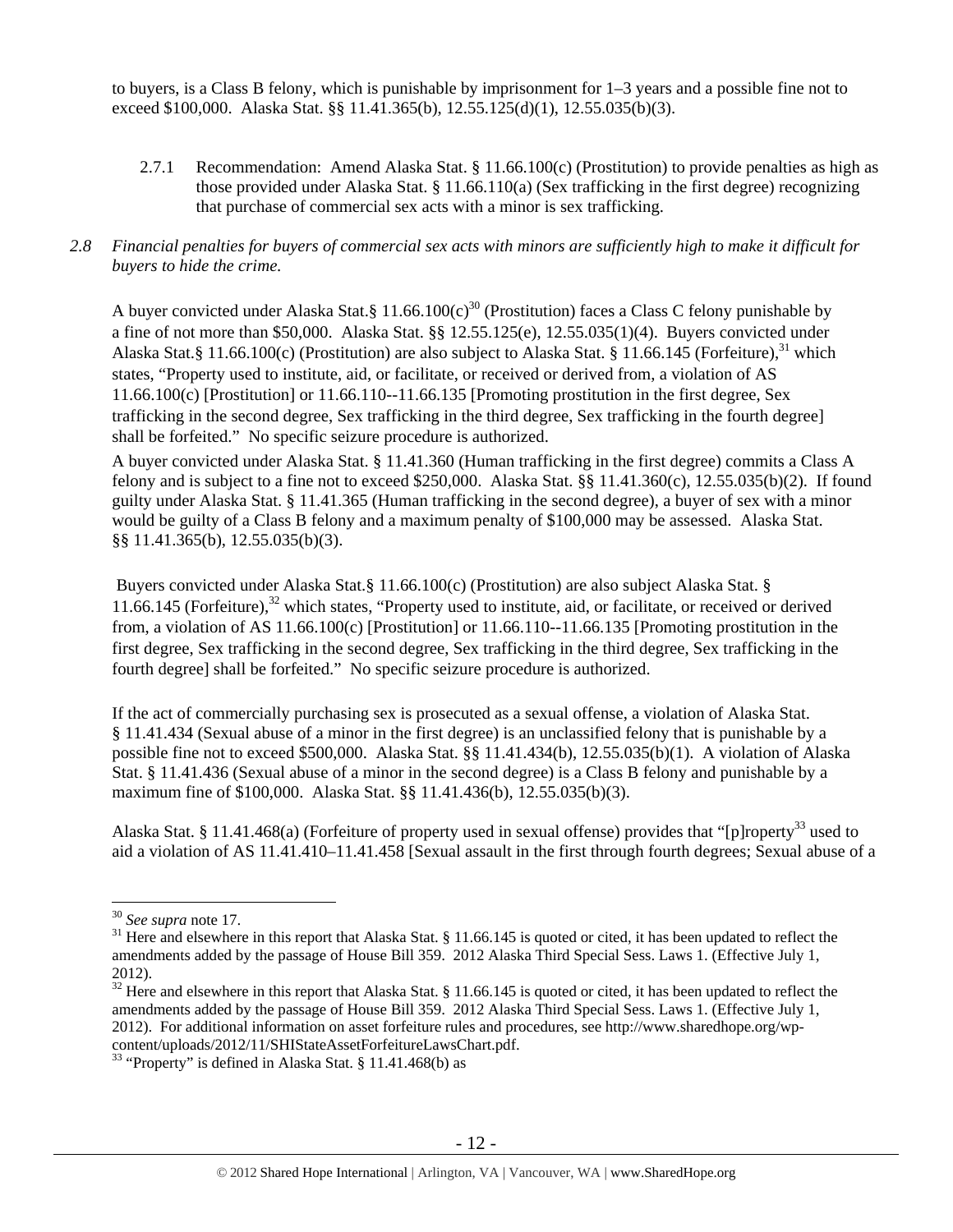minor in the first through fourth degrees; Incest; Online enticement of a minor; Unlawful exploitation of a minor; and Indecent exposure in the first degree] or to aid the solicitation of, attempt to commit, or conspiracy to commit a violation of AS 11.41.410–11.41.458 may be forfeited to the state upon the conviction of the offender." The forfeiture is discretionary, and forfeiture is ordered in the context of a criminal trial.

Additionally, "property" is defined as

computer equipment, telecommunications equipment, photography equipment, video or audio equipment, books, magazines, photographs, videotapes, audiotapes, and any equipment or device, regardless of format or technology employed, that can be used to store, create, modify, receive, transmit, or distribute digital or analog information, including images, motion pictures, and sounds.

Likewise, Alaska Stat. § 11.61.129(a) (Forfeiture of property used in indecent viewing or photography or child pornography) provides that "[p]roperty<sup>34</sup> used to aid a violation of AS 11.61.123–11.61.128<sup>35</sup> [Indecent] viewing or photography; Distribution of child pornography; Possession of child pornography; and Distribution of indecent material to minors] or to aid the solicitation of, attempt to commit, or conspiracy to commit a violation of AS 11.61.123–11.61.128 may be forfeited to the state upon the conviction of the offender." The forfeiture is discretionary, and forfeiture is ordered in the context of a criminal trial.

In addition, a court shall order a buyer to pay restitution. Alaska Stat. § 12.55.045(a) (Restitution and compensation) provides in part that "[t]he court shall, when presented with credible evidence, unless the victim or other person expressly declines restitution, order a defendant convicted of an offense to make restitution as provided in this section, including restitution to the victim or other person injured by the offense, to a public, private, or private nonprofit organization that has provided or is or will be providing counseling, medical, or shelter services to the victim or other person injured by the offense, or as otherwise authorized by law." The court considers the following two factors in determining the restitution amount and payment method: "(1) public policy that favors requiring criminals to compensate for damages and injury to their victims; and (2) financial burden placed on the victim and those who provide services to the victim and other persons injured by the offense as a result of the criminal conduct of the defendant." Alaska Stat. § 12.55.045(a).

# *2.9 Buying and possessing child pornography carries penalties as high as similar federal offenses.*

Alaska Stat. § 11.61.127(a) (Possession of child pornography) states, "A person commits the crime of possession of child pornography if the person knowingly possesses or knowingly accesses on a computer with intent to view any material that visually depicts conduct described in AS 11.41.455(a) [Unlawful exploitation of a minor] knowing that the production of the material involved the use of a child under 18

 computer equipment, telecommunications equipment, photography equipment, video or audio equipment, books, magazines, photographs, videotapes, audiotapes, and any equipment or device, regardless of format or technology employed, that can be used to store, create, modify, receive, transmit, or distribute digital or

analog information, including images, motion pictures, and sounds.<br><sup>34</sup> In Alaska Stat. § 11.61.129, "property" is given the same meaning as in Alaska Stat. § 11.41.468(b) (Forfeiture of property used in a sexual offense).

<sup>&</sup>lt;sup>35</sup> Alaska Stat. § 11.61.128 was found unconstitutional in *Am. Booksellers Foundation for Free Expression v. Sullivan*, No. 3:10-cv-0193-RRB, 2011 U.S. Dist. LEXIS 70414 (D. Alaska June 30, 2011), on First Amendment grounds because, "[T]here could be a chilling effect on protected speech under the . . . statute . . . . Individuals who fear the possibility of a minor receiving speech intended for an adult may refrain from exercising their right to free speech at all—an unacceptable result. The Government may not reduce the adult population to only what is fit for children." *Id.* at 12 (citing Reno v. ACLU, 521 U.S. 844, 875 (1997)).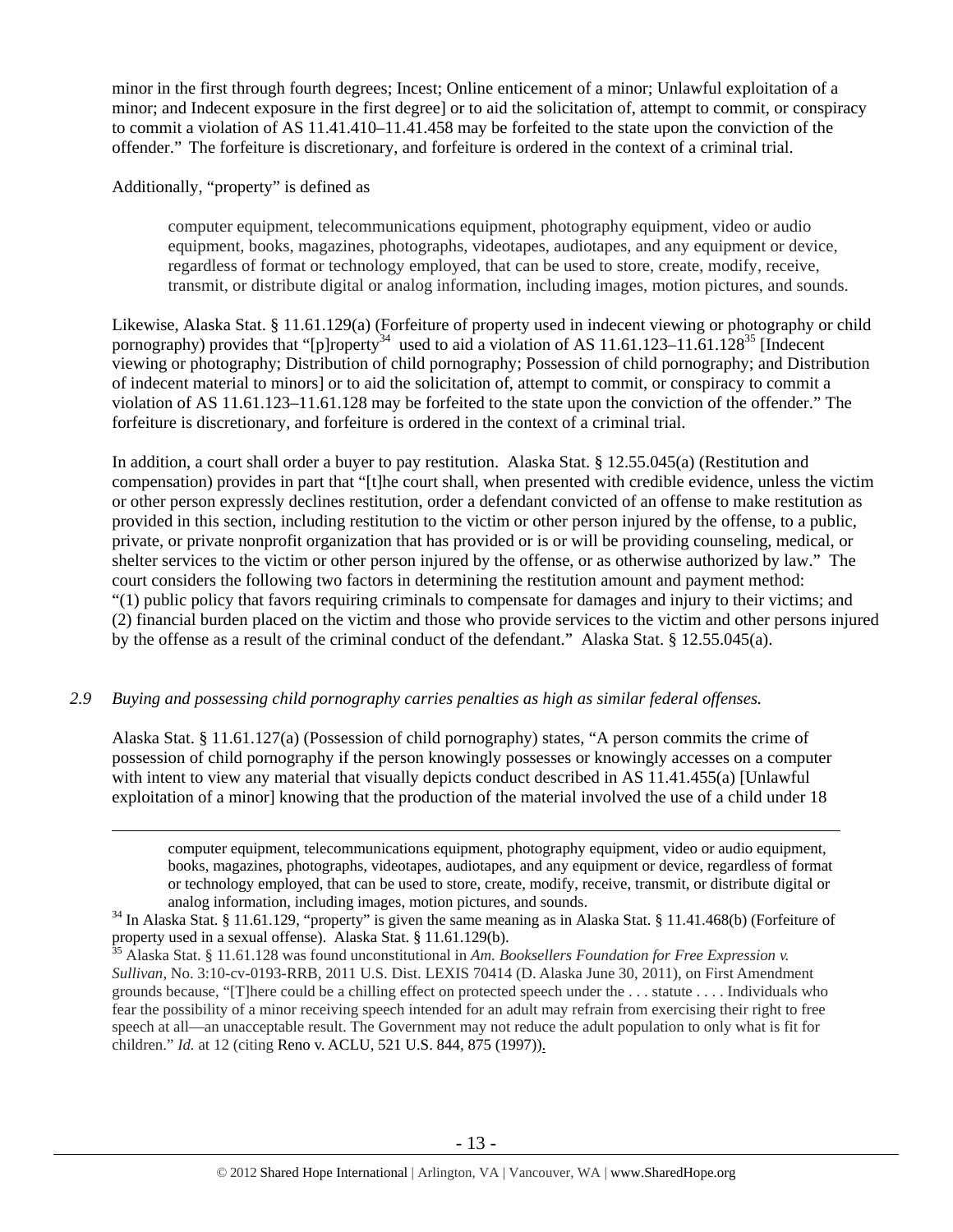years of age who engaged in the conduct or a depiction of a part of an actual child under 18 years of age who, by manipulation, creation, or modification, appears to be engaged in the conduct." The statute provides in subsection (c) that "[e]ach film, audio, video, electronic, or electromagnetic recording, photograph, negative, slide, book, newspaper, magazine, or other material that visually or aurally depicts conduct described in AS 11.41.455(a) [Unlawful exploitation of a minor] that is possessed or accessed in violation of (a) of this section is a separate violation of this section." Possession of child pornography is a Class C felony that is punishable by imprisonment for 2-12 years and a possible fine not to exceed \$50,000. Alaska Stat. §§ 11.61.127(g), 12.55.125(i)(4)(A), 12.55.035(b)(3).

Alaska Stat. § 11.61.123 (Indecent viewing or photography) states,

(a) A person commits the crime of indecent viewing or photography if, in the state, the person knowingly views, or produces a picture of, the private exposure of the genitals, anus, or female breast of another person and the view or production is without the knowledge or consent of

(1) the parent or guardian of the person viewed, or who is shown in the picture, if the person who is viewed or shown is under 16 years of age; and

(2) the person viewed or shown in the picture, if the person viewed or shown is at least 13 years of age.

(b) Each viewing of a person, and each production of a picture of a person, whose genitals, anus, or female breast are viewed or are shown in a picture constitutes a separate violation of this section.<sup>36</sup>

If the victim is a minor, a violation is a Class C felony that is punishable by imprisonment up to 2 years and a possible fine not to exceed \$50,000. Alaska Stat. §§ 11.61.123(f)(1), 12.55.125(e)(1), 12.55.035(b)(3).

In comparison, a federal conviction for possession of child pornography<sup>37</sup> is generally punishable by imprisonment for  $5-20$  years and a fine not to exceed \$250,000.<sup>38</sup> Subsequent convictions, however, are punishable by imprisonment up to 40 years and a fine not to exceed \$250,000.<sup>39</sup>

# $36$  Alaska Stat. § 11.61.123(e) states in part,

 $\overline{a}$ 

<sup>38</sup> 18 U.S.C. §§ 2252(b) (stating that a conviction under subsection (a)(2) is punishable by imprisonment for 5–20 years and a fine, while a conviction under subsection (a)(4) is punishable by imprisonment up to 10 years, a fine, or both), 2252A(b)(1) (a conviction is punishable by imprisonment for 5–20 years and a fine), 1466A(a), (b) (stating that a conviction under subsection (a) is "subject to the penalties provided in section  $2252A(b)(1)$ ," imprisonment for 5–20 years and a fine, while a conviction under subsection (b) is "subject to the penalties provided in section 2252A(b)(2)," imprisonment up to 10 years, a fine, or both); *see also* 18 U.S.C §§ 3559(a)(1) (classifying all of the above listed offenses as felonies), 3571(b)(3) (providing a fine up to \$250,000 for any felony conviction).

 $39$  18 U.S.C. §§ 2252(b) (stating if a person has a prior conviction under subsection (a)(2), or a list of other statutes, a conviction is punishable by a fine and imprisonment for 15–40 years, but if a person has a prior conviction under subsection (a)(4), or a list of other statutes, a conviction is punishable by a fine and imprisonment for  $10-20$  years),  $2252A(b)(1)$  (stating if a person has a prior conviction under subsection (a)(2), (a)(3), or a list of other statutes, a conviction is punishable by a fine and imprisonment for  $15-40$  years),  $1466A(a)$ , (b) (stating that the penalty scheme

<sup>(1) &</sup>quot;picture" means a film, photograph, negative, slide, book, newspaper, or magazine, whether in print, electronic, magnetic, or digital format; and

<sup>(2) &</sup>quot;private exposure" means that a person has exposed the person's body or part of the body in a place, and under circumstances, that the person reasonably believed would not result in the person's body or body parts being (A) viewed by the defendant; or (B) produced in a picture; "private exposure" does not include the exposure of a person's body or body parts in a law enforcement facility, correctional facility, designated treatment facility, or a juvenile detention facility . . . .<br><sup>37</sup> 18 U.S.C. §§ 2252(a)(2), (a)(4) (Certain activities relating to material involving the sexual exploitation of minors),

 $2252A(a)(2)$ –(3) (Certain activities relating to material constituting or containing child pornography), 1466A(a), (b) (Obscene visual representations of the sexual abuse of children).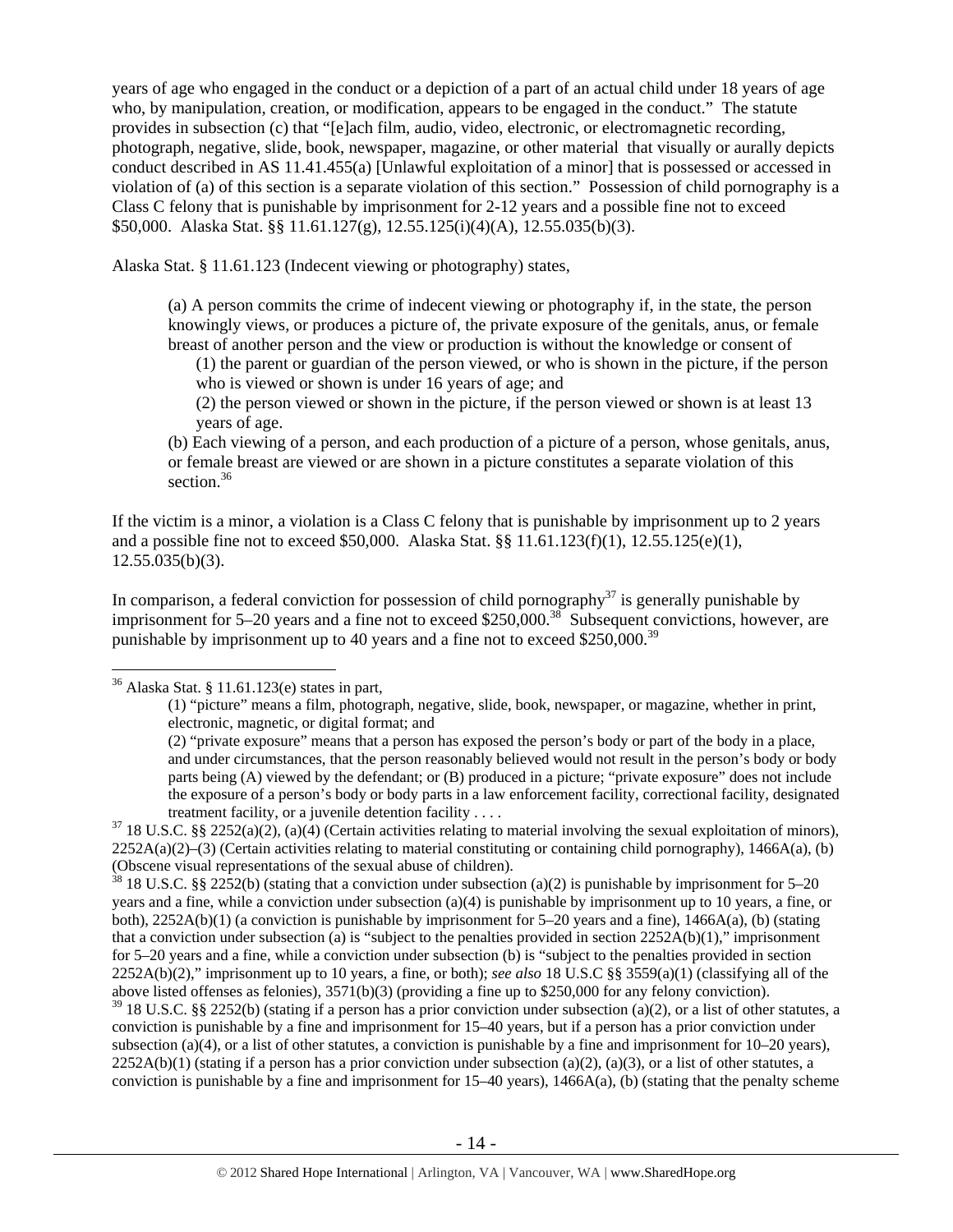*2.10 Convicted buyers of commercial sex acts with minors and child pornography are required to register as sex offenders*.

Under Alaska Stat. § 12.63.010(a) (Registration of sex offenders and related requirements), "A sex offender or child kidnapper who is physically present in the state shall register as provided in this section." Alaska Stat. § 12.63.100(5) defines "sex offender" as "a person convicted of a sex offense . . . in this state or another jurisdiction regardless of whether the conviction occurred before, after, or on January 1, 1999."

The definition of "sex offense" in Alaska Stat. § 12.63.100(6)(C) (Definitions) includes "a crime, or an attempt, solicitation, or conspiracy to commit a crime, under the following statutes or a similar law of another jurisdiction:"

(i) AS 11.41.410–11.41.438 [Sexual assault in the first through fourth degrees; Sexual abuse of a minor in the first through third degrees];

(ii) AS  $11.41.440(a)(2)$  [Sexual abuse of a minor in the fourth degree];

(iii) AS 11.41.450–11.41.458 [Incest; Online enticement of a minor; Unlawful exploitation of a minor; and Indecent exposure in the first degree];

(iv) AS 11.41.460 [Indecent exposure in the second degree] if the indecent exposure is before a person under 16 years of age and the offender has a previous conviction for that offense; (v) AS 11.61.125–11.61.128 [Distribution of child pornography; Possession of child pornography; and Distribution of indecent material to minors];

. . . .

"Aggravated sex offense" is defined in Alaska Stat. §  $12.63.100(1)(C)$  (Definitions) as including "a crime, or an attempt, solicitation, or conspiracy to commit a crime, under AS 11.41.410 [Sexual assault in the first degree], 11.41.434 [Sexual abuse of a minor in the first degree], or a similar law of another jurisdiction or a similar provision under a former law of this state."

2.10.1 Recommendation: Add Alaska Stat. § 11.66.100(c) (Prostitution), § 11.41.360 (Human trafficking in the first degree) and § 11.41.365 (Human trafficking in the second degree) where the trafficking involves a minor used in a commercial sex act to the list of "sex offense" crimes in Alaska Stat. § 12.63.100(6)(C) (Definitions) for which a convicted person must register as a sex offender.

 for section 2252A(b) applies); *see also* 18 U.S.C §§ 3559(a)(1) (classifying all of the above listed offenses as felonies), 3571(b)(3) (providing a fine up to \$250,000 for any felony conviction).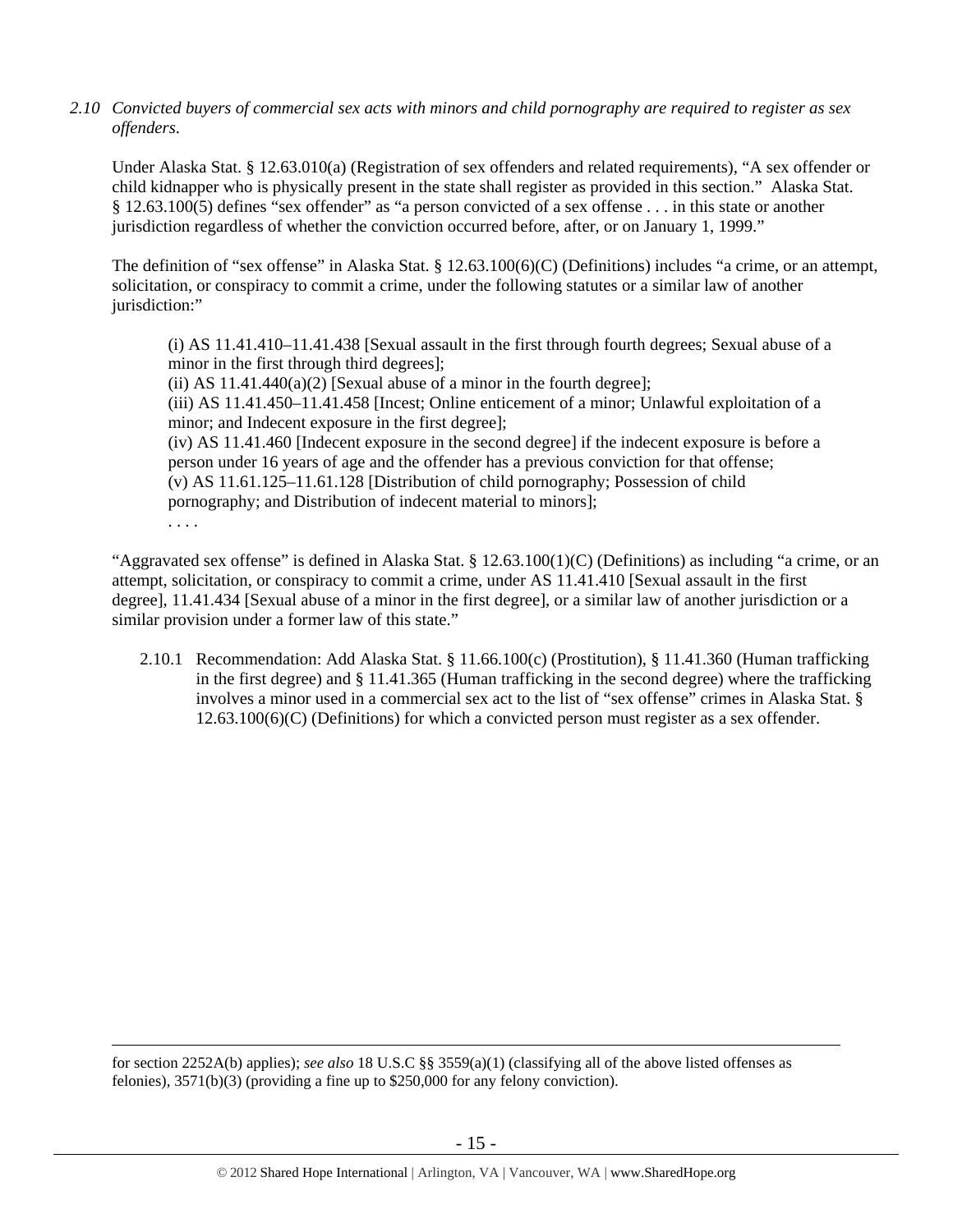# **FRAMEWORK ISSUE 3: CRIMINAL PROVISIONS FOR TRAFFICKERS**

# *Legal Components:*

- *3.1 Penalties for trafficking a child for sexual exploitation are as high as federal penalties.*
- *3.2 Creating and distributing child pornography carries penalties as high as similar federal offenses*.
- *3.3 Using the Internet to lure, entice, recruit or sell commercial sex acts with a minor is a separate crime or results in an enhanced penalty for traffickers.*
- *3.4 Financial penalties for traffickers, including asset forfeiture, are sufficiently high.*
- *3.5 Convicted traffickers are required to register as sex offenders.*
- *3.6 Laws relating to termination of parental rights for certain offenses include sex trafficking or commercial sexual exploitation of children (CSEC) offenses in order to remove the children of traffickers from their control and potential exploitation.*

*\_\_\_\_\_\_\_\_\_\_\_\_\_\_\_\_\_\_\_\_\_\_\_\_\_\_\_\_\_\_\_\_\_\_\_\_\_\_\_\_\_\_\_\_\_\_\_\_\_\_\_\_\_\_\_\_\_\_\_\_\_\_\_\_\_\_\_\_\_\_\_\_\_\_\_\_\_\_\_\_\_\_\_\_\_\_\_\_\_\_\_\_\_\_* 

# *Legal Analysis:*

*3.1 Penalties for trafficking a child for sexual exploitation are as high as federal penalties.* 

A violation of Alaska Stat. § 11.41.360 (Human trafficking in the first degree) is a Class A felony, which is punishable by imprisonment for 5–8 years and a possible fine not to exceed \$250,000. Alaska Stat. §§ 11.41.360(c), 12.55.125(c)(1), 12.55.035(b)(2).

A violation of Alaska Stat. § 11.66.110(a)(1), (3)<sup>40</sup> (Sex trafficking in the first degree) is a Class A felony that occurs when a person " $(1)$  induces or causes a person to engage in prostitution through the use of force; ... or (3) induces or causes a person in that person's legal custody to engage in prostitution." Class A felonies are punishable by imprisonment for 5-8 years and a possible fine not to exceed \$250,000. Alaska Stat. §§  $12.55.125(c)(1)$ ,  $12.55.035(b)(2)$ . A person who "as other than a patron of a prostitute, induces or causes a person under 20 years of age to engage in prostitution" is guilty of an unclassified felony, which is punishable by imprisonment for 20-35 years, depending on the victim's age, and a maximum possible fine of \$500,000. Alaska Stat. §§ 11.66.110(a)(2), (d), 12.55.125(i)(1)(A), 12.55.035(b)(1).

A first time violation of Alaska Stat. § 11.41.455 (Unlawful exploitation of a minor) is a Class B felony punishable by imprisonment for 5–15 years and a possible fine not to exceed \$100,000. Alaska Stat. §§ 11.41.455(c)(1), 12.55.125(i)(3)(A), 12.55.035(b)(3). Under subsection (c)(2), "Unlawful exploitation of a minor is a . . . class A felony if the person has been previously convicted of unlawful exploitation of a minor in this jurisdiction or a similar crime in this or another jurisdiction."

Alaska Stat. § 11.41.434(a)(1) (Sexual abuse of a minor in the first degree) states, "(a) An offender commits the crime of sexual abuse of a minor in the first degree if (1) being 16 years of age or older, the offender engages in sexual penetration with a person who is under 13 years of age or aids, induces, causes, or encourages a person who is under 13 years of age to engage in sexual penetration with another person." Sexual abuse of a minor in the first degree is an unclassified felony and is punishable by imprisonment for 20–35 years, depending on the victim's age, and a possible fine not to exceed \$500,000. Alaska Stat. §§ 11.41.434(b), 12.55.125(i)(1)(A),  $12.55.035(b)(1)$ .

In comparison, if the victim is under the age of 14, a conviction under the Trafficking Victims Protection Act  $(TVPA)^{41}$  for child sex trafficking is punishable by 15 years to life imprisonment and a fine not to exceed

<sup>&</sup>lt;sup>40</sup> See supra note 2.

<sup>&</sup>lt;sup>41</sup> See supra note 22.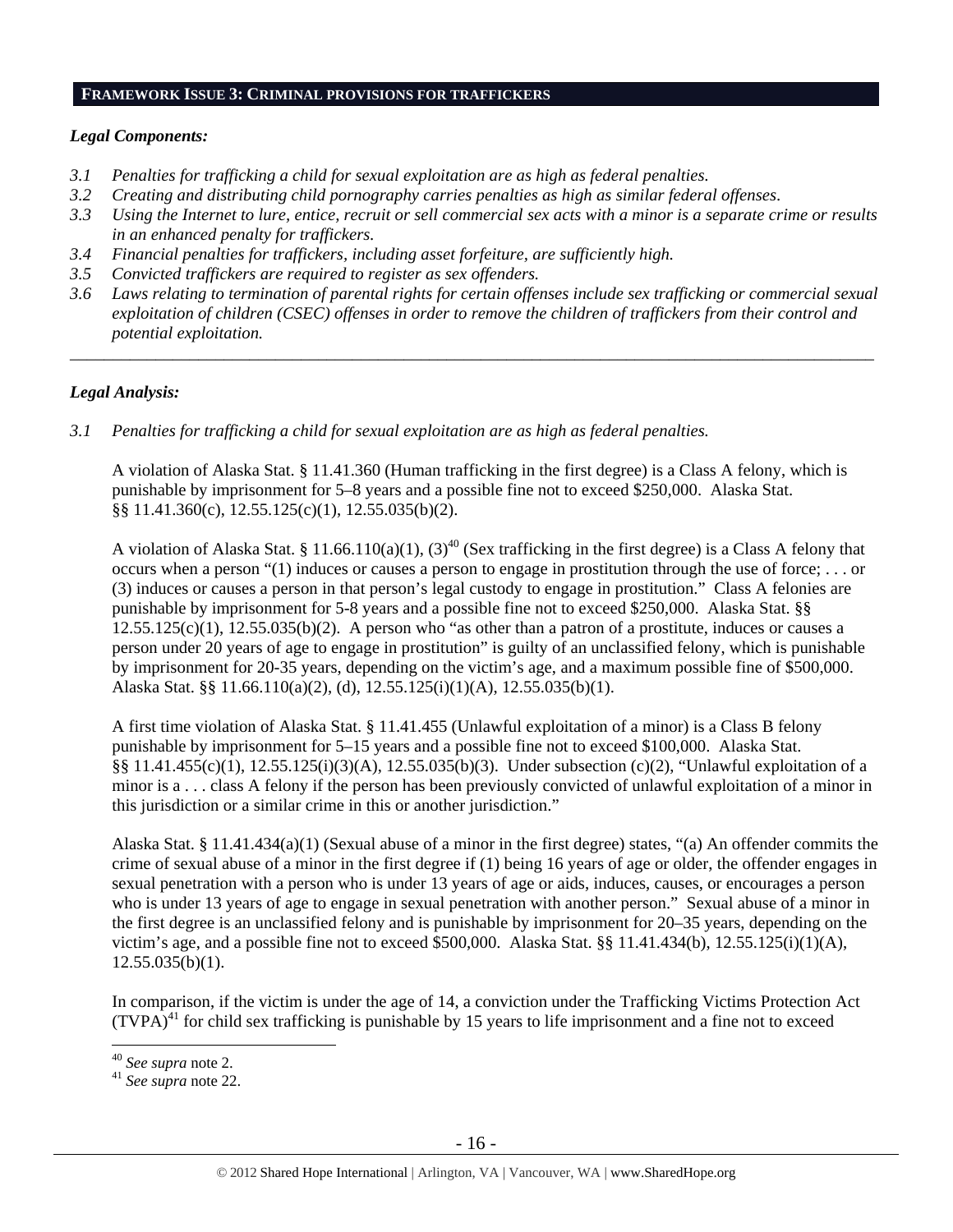\$250,000. 18 U.S.C. §§ 1591(b)(1), 3559(a)(1), 3571(b)(3). If the victim is between the ages of 14–17, a conviction is punishable by 10 years to life imprisonment and a fine not to exceed \$250,000. 18 U.S.C. §§ 1591(b)(2), 3559(a)(1), 3571(b)(3). A conviction is punishable by mandatory life imprisonment, however, if the trafficker has a prior conviction for a federal sex offense<sup>42</sup> against a minor.

3.1.1 Recommendation: Amend Alaska Stat. § 11.66.110(a) (Sex trafficking in the first degree) to raise the penalty to align with federal penalties.

#### *3.2 Creating and distributing child pornography carries penalties as high as similar federal offenses*.

Alaska Stat. § 11.61.123 (Indecent viewing or photography) states,

(a) A person commits the crime of indecent viewing or photography if, in the state, the person knowingly views, or produces a picture of, the private exposure of the genitals, anus, or female breast of another person and the view or production is without the knowledge or consent of

(1) the parent or guardian of the person viewed, or who is shown in the picture, if the person who is viewed or shown is under 16 years of age; and

(2) the person viewed or shown in the picture, if the person viewed or shown is at least 13 years of age.

(b) Each viewing of a person, and each production of a picture of a person, whose genitals, anus, or female breast are viewed or are shown in a picture constitutes a separate violation of this section. $43$ 

If the victim is a minor, a violation is a Class C felony that is punishable by imprisonment up to 2 years and a possible fine not to exceed \$50,000. Alaska Stat. §§ 11.61.123(f)(1), 12.55.125(e)(1), 12.55.035(b)(3).

Alaska Stat. § 11.41.455 (Unlawful exploitation of a minor), is a Class B felony that is punishable by 5–15 imprisonment for years and a possible fine not to exceed \$100,000. Alaska Stat. §§ 11.41.455(c)(1), 12.55.125(i)(3)(A), 12.55.035(b)(4). Pursuant to Alaska Stat. § 11.41.455(c)(2), the crime is a "class A felony if the person has been previously convicted of unlawful exploitation of a minor in this jurisdiction or a similar crime in this or another jurisdiction."

In comparison, if the victim is under the age of 14, a conviction under the TVPA for child sex trafficking is punishable by 15 years to life imprisonment and a fine not to exceed \$250,000. 18 U.S.C. §§ 1591(b)(1),  $3559(a)(1)$ ,  $3571(b)(3)$ . If the victim is between the ages of  $14-17$ , a conviction is punishable by 10 years to life imprisonment and a fine not to exceed \$250,000. 18 U.S.C. §§ 1591(b)(2), 3559(a)(1), 3571(b)(3). A conviction is punishable by mandatory life imprisonment, however, if the trafficker has a prior conviction for a federal sex offense<sup>44</sup> against a minor. Additionally, a federal conviction for distribution of child pornography<sup>45</sup> is generally punishable by imprisonment for  $5-20$  years and a fine not to exceed \$250,000.<sup>46</sup> Subsequent convictions, however, are punishable by imprisonment up to 40 years and a fine not to exceed \$250,000.<sup>47</sup>

 $\overline{a}$ 

<sup>42</sup> *See supra* note 23.<br>
43 *See supra* note 36.<br>
44 *See supra* note 23.<br>
45 18 U.S.C. §§ 2252(a)(1), (a)(2), (a)(3) (Certain activities relating to material involving the sexual exploitation of minors),  $2252A(a)(2)$ ,  $(a)(3)$  (Certain activities relating to material constituting or containing child pornography), 1466A(a) (Obscene visual representations of the sexual abuse of children).<br><sup>46</sup> 18 U.S.C. §§ 2252(b) (stating that a conviction under subsection (a)(1), (a)(2), or (a)(3) is punishable by

imprisonment for 5–20 years and a fine), 2252A(b)(1) (a conviction is punishable by imprisonment for 5–20 years and a fine), 1466A(a), (b) (stating that a conviction under subsection (a) is "subject to the penalties provided in section 2252A(b)(1)," imprisonment for 5–20 years and a fine, while a conviction under subsection (b) is "subject to the penalties provided in section 2252A(b)(2)," imprisonment up to 10 years, a fine, or both); *see also* 18 U.S.C §§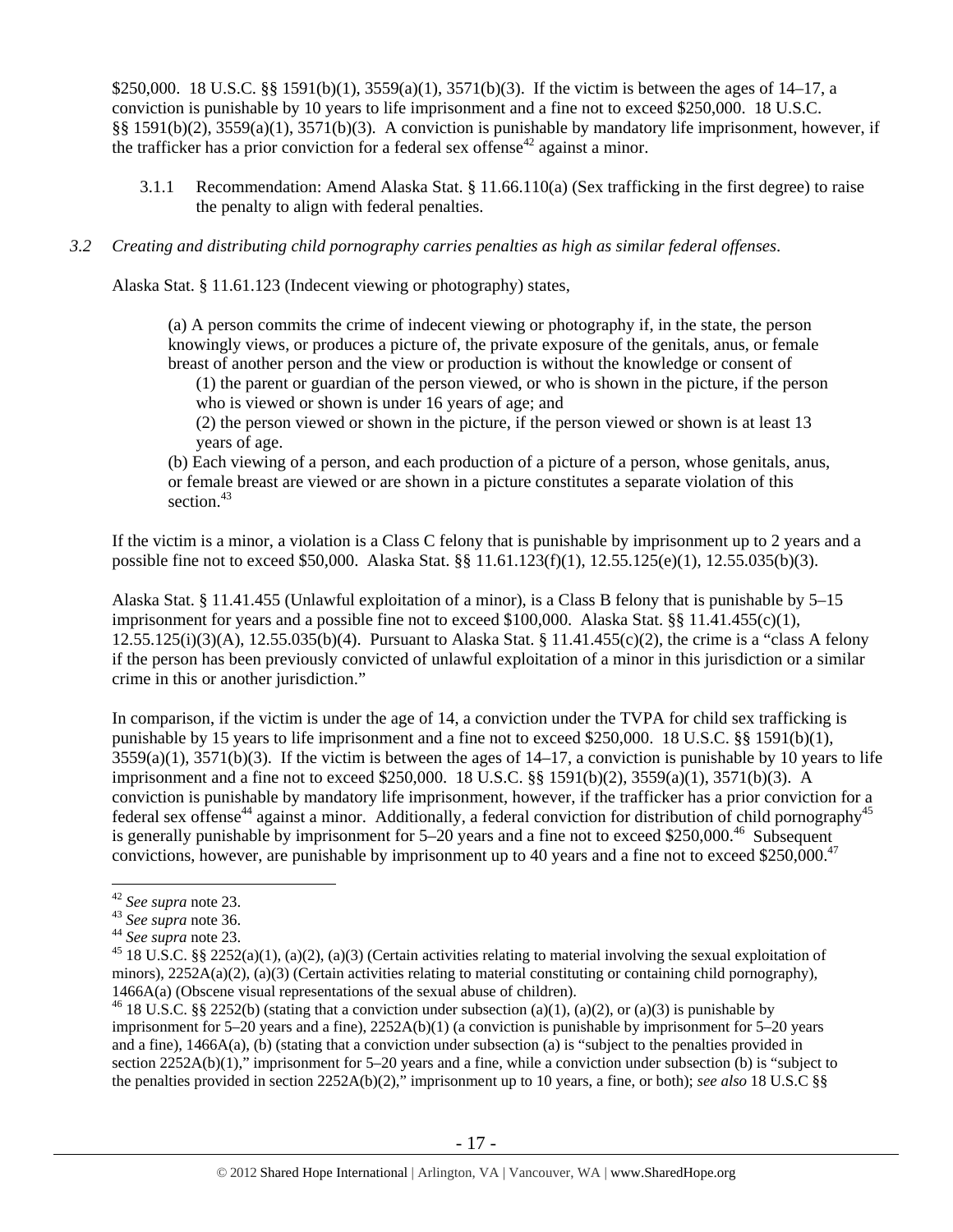*3.3 Using the Internet to lure, entice, recruit or sell commercial sex acts with a minor is a separate crime or results in an enhanced penalty for traffickers.* 

Alaska Stat. § 11.41.452(a) (Online enticement of a minor) provides that "[a] person commits the crime of online enticement of a minor if the person, being 18 years of age or older, knowingly uses a computer to communicate with another person to entice, solicit, or encourage the person to engage in an act described in AS  $11.41.455(a)(1)$ –(7) and (1) the other person is a child under 16 years of age; or (2) the person believes that the other person is a child under 16 years of age." Online enticement is a Class B felony that is punishable by imprisonment for 5–15 years and a possible fine not to exceed  $$100,000<sup>48</sup>$  Alaska Stat. §§ 11.41.452(d),  $12.55.125(i)(3)(A), 12.55.035(b)(3).$ 

3.3.1 Recommendation: Amend Alaska Stat. § 11.41.452(a) (Online enticement of a minor) to raise the age of a minor victim to under 18 to protect all minors and to include as prohibited conduct online enticement of a minor for the purpose of violating Alaska Stat. § 11.66.110(a)(1), (3)<sup>49</sup> (Sex trafficking in the first degree) or any of Alaska's CSEC laws.

# *3.4 Financial penalties for traffickers, including asset forfeiture, are sufficiently high*.

A convicted trafficker under Alaska Stat. § 11.41.360 (Human trafficking in the first degree) commits a Class A felony and is subject to a possible fine not exceeding \$250,000. Alaska Stat. §§ 11.41.360(c), 12.55.035(b)(2). Unlawful exploitation of a minor under Alaska Stat. § 11.41.455, a Class B felony, is punishable by a maximum penalty of \$100,000. Alaska Stat. §§ 11.41.455(c)(1), 12.55.035(b)(3).

A violation of Alaska Stat.  $11.66.110(a)(2)^{50}$  (Sex trafficking in the first degree) is an unclassified felony and carries a possible fine not to exceed \$500,000. Alaska Stat. §§ 11.66.110(d), 12.55.035(b)(1). A trafficker convicted under Alaska Stat.  $11.66.120^{51}$  (Sex trafficking in the second degree) may be assessed a Class B felony with a possible maximum fine of \$100,000. Alaska Stat. §§ 11.66.120(b), 12.55.035(b)(3).

Asset forfeiture is required for sex trafficking offenses.<sup>52</sup> Alaska Stat. § 11.66.145<sup>53</sup> (Forfeiture) requires mandatory asset forfeiture of "[p]roperty used to institute, aid, or facilitate, or received or derived from, a violation of AS  $\dots$  11.66.110–11.66.135 [Sex trafficking in the first through fourth degrees].  $\dots$ "

 $3559(a)(1)$  (classifying all of the above listed offenses as felonies),  $3571(b)(3)$  (providing a fine up to \$250,000 for any felony conviction).

<sup>&</sup>lt;sup>47</sup> 18 U.S.C. §§ 2252(b) (stating if a person has a prior conviction under subsection (a)(1), (a)(2), or (a)(3) or a list of other statutes, a conviction is punishable by a fine and imprisonment for  $15-40$  years),  $2252A(b)(1)$  (stating if a person has a prior conviction under subsection (a)(2), (a)(3), or a list of other statutes, a conviction is punishable by a fine and imprisonment for 15–40 years),  $1466A(a)$ , (b) (stating that the penalty scheme for section 2252A(b) applies); *see also* 18 U.S.C §§ 3559(a)(1) (classifying all of the above listed offenses as felonies), 3571(b)(3) (providing a fine up to \$250,000 for any felony conviction).

However, Alaska Stat. § 11.41.452(e) provides that "[o]nline enticement is a class A felony if the defendant was, at the time of the offense, required to register as a sex offender or child kidnapper under AS 12.63 or a similar law of another jurisdiction."<br><sup>49</sup> See supra note 2.

<sup>&</sup>lt;sup>50</sup> *See supra* note 2.<br>
<sup>51</sup> *See supra* note 5.<br>
<sup>52</sup> For additional information on asset forfeiture rules and procedures, see http://www.sharedhope.org/wp-<br>
content/uploads/2012/11/SHIStateAssetForfeitureLawsChart.pdf.

<sup>&</sup>lt;sup>53</sup> Here and elsewhere in this report that Alaska Stat. § 11.66.145 is quoted or cited, it has been updated to reflect the amendments made by House Bill 359. 2012 Alaska Third Special Sess. Laws 1. (Effective July 1, 2012).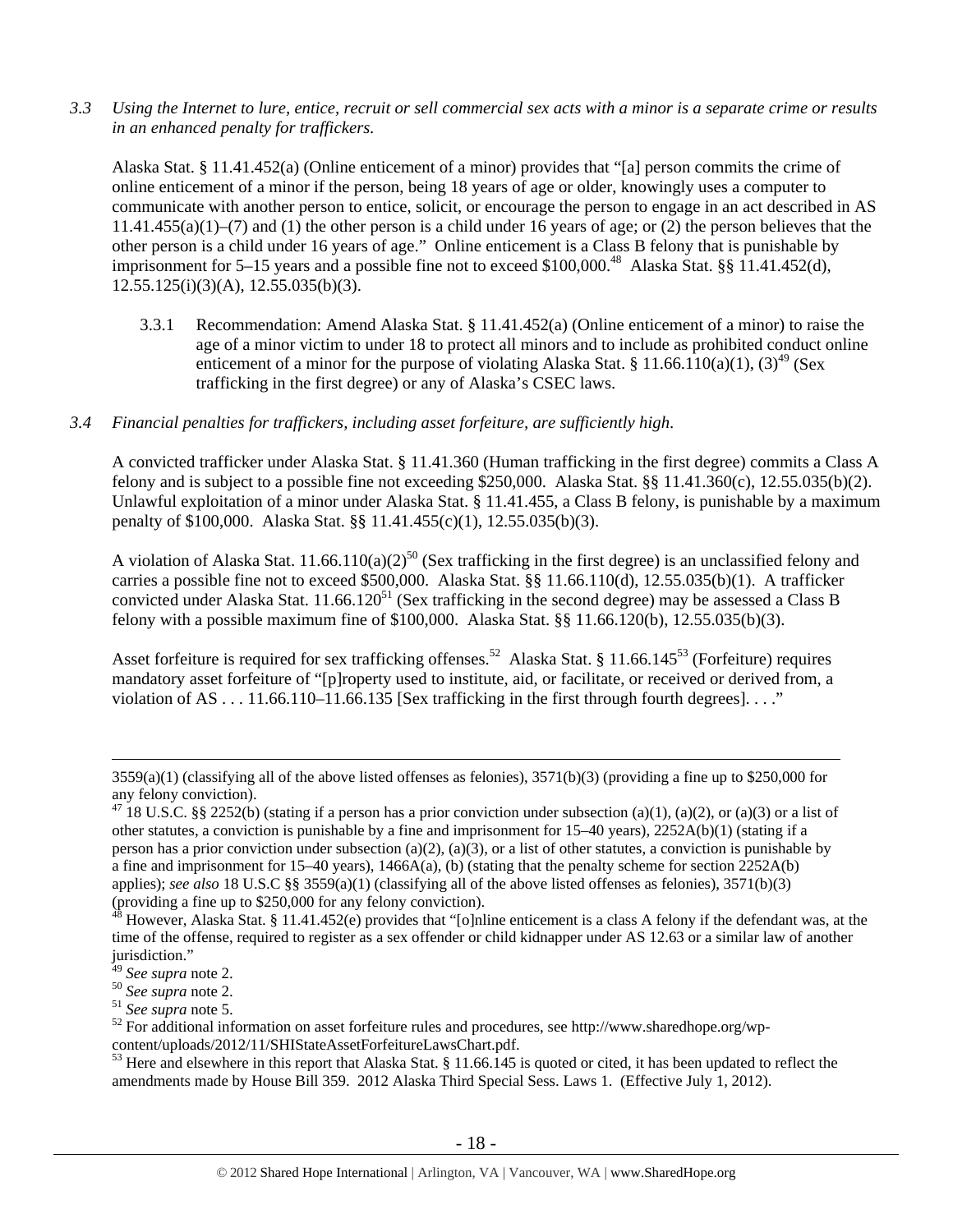In addition, Alaska Stat. § 11.41.468 (Forfeiture of property used in sexual offense) provides for discretionary asset forfeiture at the conclusion of a criminal trial, stating "[p]roperty<sup>54</sup> used to aid a violation of AS 11.41.410–11.41.458 [Sexual assault in the first through fourth degrees; Sexual abuse of a minor in the first through fourth degrees; Incest; Online enticement of a minor; Unlawful exploitation of a minor; and Indecent exposure in the first degree] or to aid the solicitation of, attempt to commit, or conspiracy to commit a violation of AS 11.41.410–11.41.458 may be forfeited to the state upon the conviction of the offender."

Traffickers convicted for child pornography offenses are also subject to discretionary asset forfeiture at the conclusion of their criminal trials. Alaska Stat. § 11.61.129 (Forfeiture of property used in indecent viewing or photography or child pornography) states, "Property<sup>55</sup> used to aid a violation of AS  $11.61.123-11.61.128$ [Indecent viewing or photography; Distribution of child pornography; Possession of child pornography; and Distribution of indecent material to minors] or to aid the solicitation of, attempt to commit, or conspiracy to commit a violation of AS 11.61.123–11.61.128 may be forfeited to the state upon the conviction of the offender."

In addition, a court will order a trafficker to pay restitution. Alaska Stat. § 12.55.045(a) (Restitution and compensation) provides in part that "[t]he court shall, when presented with credible evidence, unless the victim or other person expressly declines restitution, order a defendant convicted of an offense to make restitution as provided in this section, including restitution to the victim or other person injured by the offense, to a public, private, or private nonprofit organization that has provided or is or will be providing counseling, medical, or shelter services to the victim or other person injured by the offense, or as otherwise authorized by law." The court considers the following two factors in determining the restitution amount and payment method: "(1) public policy that favors requiring criminals to compensate for damages and injury to their victims; and (2) financial burden placed on the victim and those who provide services to the victim and other persons injured by the offense as a result of the criminal conduct of the defendant." Alaska Stat. § 12.55.045(a)(1), (2).

# *3.5 Convicted traffickers are required to register as sex offenders.*

Under Alaska Stat. § 12.63.010(a) (Registration of sex offenders and related requirements), "A sex offender or child kidnapper who is physically present in the state shall register as provided in this section." Alaska Stat. § 12.63.100(5) defines "sex offender" as "a person convicted of a sex offense . . . in this state or another jurisdiction regardless of whether the conviction occurred before, after, or on January 1, 1999."

The definition of "sex offense" in Alaska Stat. § 12.63.100(6)(C) (Definitions) includes the following:

a crime, or an attempt, solicitation, or conspiracy to commit a crime, under the following statutes or a similar law of another jurisdiction:

(i) AS 11.41.410–11.41.438 [Sexual assault in the first through fourth degree; Sexual abuse of a minor in the first through third degree];

(ii) AS  $11.41.440(a)(2)$  [Sexual abuse of a minor in the fourth degree];

(iii) AS 11.41.450–11.41.458 [Incest; Online enticement of a minor; Unlawful exploitation of a minor; and Indecent exposure in the first degree];

(iv) AS 11.41.460 [Indecent exposure in the second degree] if the indecent exposure is before a person under 16 years of age and the offender has a previous conviction for that offense;

(v) AS 11.61.125–11.61.128 [Distribution of child pornography; Possession of child pornography; and Distribution of indecent material to minors];

(vi) AS 11.66.110<sup>56</sup> [Sex trafficking in the first degree] or  $11.66.130(a)(2)^{57}$  [Sex trafficking in the

 $\overline{a}$ 

<sup>54</sup> *See supra* note 33. 55 *See supra* note 34. 56 *See supra* note 2.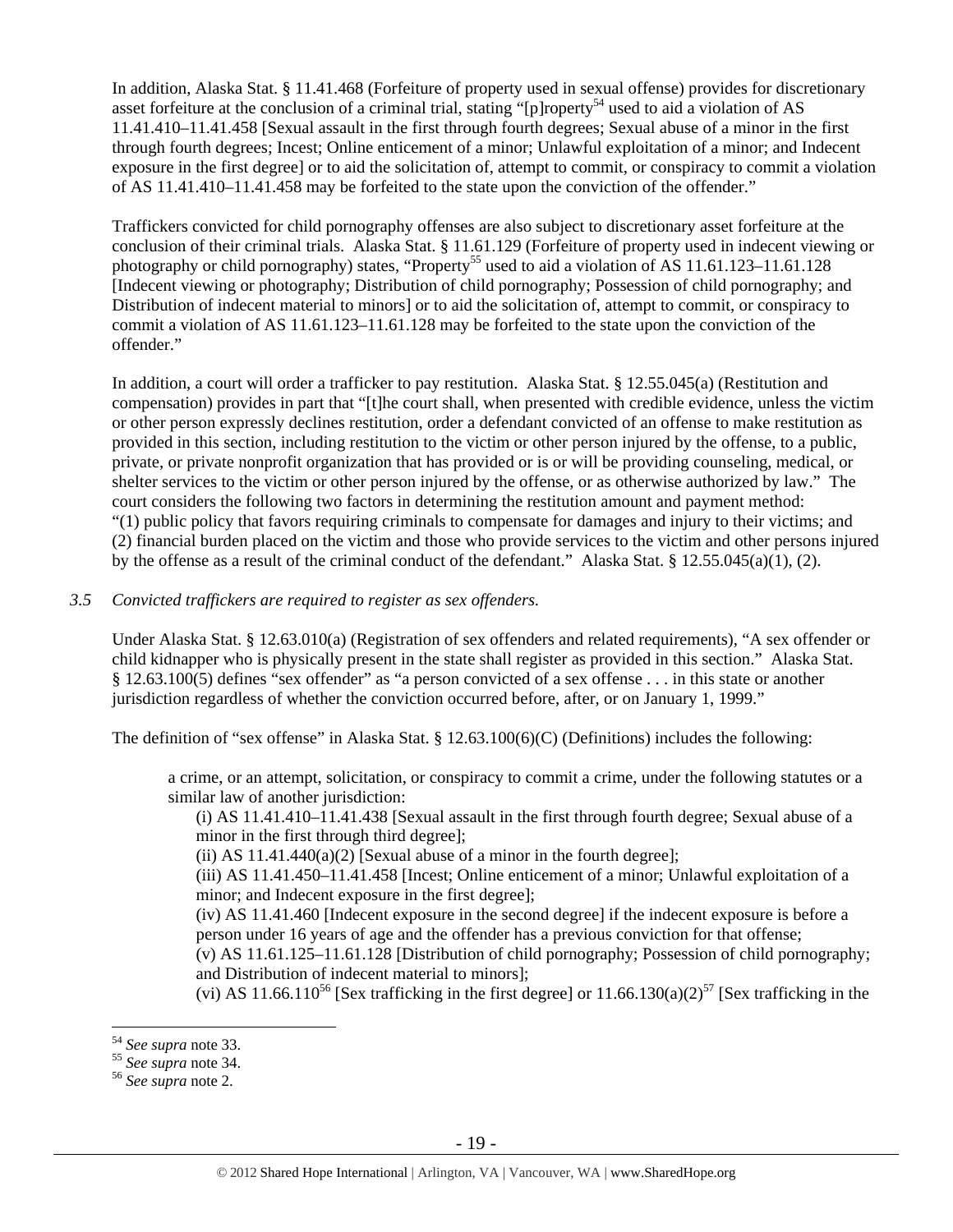third degree] if the person who was induced or caused to engage in prostitution was 20 years of age at the time of the offense;

. . . .

"Aggravated sex offense" is defined in Alaska Stat.  $\S 12.63.100(1)(C)$  (Definitions) as including "a crime, or an attempt, solicitation, or conspiracy to commit a crime, under AS 11.41.410 [Sexual assault in the first degree], 11.41.434 [Sexual abuse of a minor in the first degree], or a similar law of another jurisdiction or a similar provision under a former law of this state."

- 3.5.1 Recommendation: Add Alaska Stat. § 11.41.360 (Human trafficking in the first degree) and § 11.41.365 (Human trafficking in the second degree) where the trafficking involves a minor used in a commercial sex act to the list of "sex offense" crimes in Alaska Stat. § 12.63.100 (Definitions) for which a convicted person must register as a sex offender.
- *3.6 Laws relating to termination of parental rights for certain offenses include sex trafficking or commercial sexual exploitation of children (CSEC) offenses in order to remove the children of traffickers from their control and potential exploitation.*

Alaska Stat. § 47.10.088(a) (Involuntary termination of parental rights and responsibilities) states,

(a) Except as provided in AS 47.10.080(o) [concerning incarcerated parent], the rights and responsibilities of the parent regarding the child may be terminated for purposes of freeing a child for adoption or other permanent placement if the court finds by clear and convincing evidence that

(1) the child has been subjected to conduct or conditions described in AS 47.10.011 [Children in need of aid];

(2) the parent

(A) has not remedied the conduct or conditions in the home that place the child at substantial risk of harm; or

(B) has failed, within a reasonable time, to remedy the conduct or conditions in the home that place the child in substantial risk so that returning the child to the parent would place the child at substantial risk of physical or mental injury; and

(3) the department has complied with the provisions of AS 47.10.086 concerning reasonable efforts.

Alaska Stat. § 47.10.011 (Children in need of aid) provides, subject to certain limitations, that "the court may find a child to be a child in need of aid if it finds by a preponderance of the evidence that the child has been subjected to any of the following: . . . (5) the child is habitually absent from home or refuses to accept available care and the child's conduct places the child at substantial risk of physical or mental injury; . . . (7) the child has suffered sexual abuse, or there is a substantial risk that the child will suffer sexual abuse, as a result of conduct by or conditions created by the child's parent, guardian, or custodian or by the failure of the parent, guardian, or custodian to adequately supervise the child; ...." Alaska Stat. § 47.10.990(31) defines "sexual abuse" as "the conduct described in AS 11.41.410–11.41.460 [Sexual assault in the first through fourth degrees; Sexual abuse of a minor in the first through fourth degrees; Incest; Online enticement of a minor; Unlawful exploitation of a minor; Indecent exposure]; conduct constituting 'sexual exploitation' as defined in AS 47.17.290, and conduct prohibited by AS 11.66.100–11.66.150 [Sex trafficking in the first through fourth degrees]." "Sexual exploitation" is defined in Alaska Stat. § 47.17.290(16) as including "(A) allowing, permitting, or encouraging a child to engage in prostitution prohibited by AS 11.66.100–11.66.150 [Sex trafficking in the first through fourth degrees], by a person responsible

 <sup>57</sup> *See supra* note 7.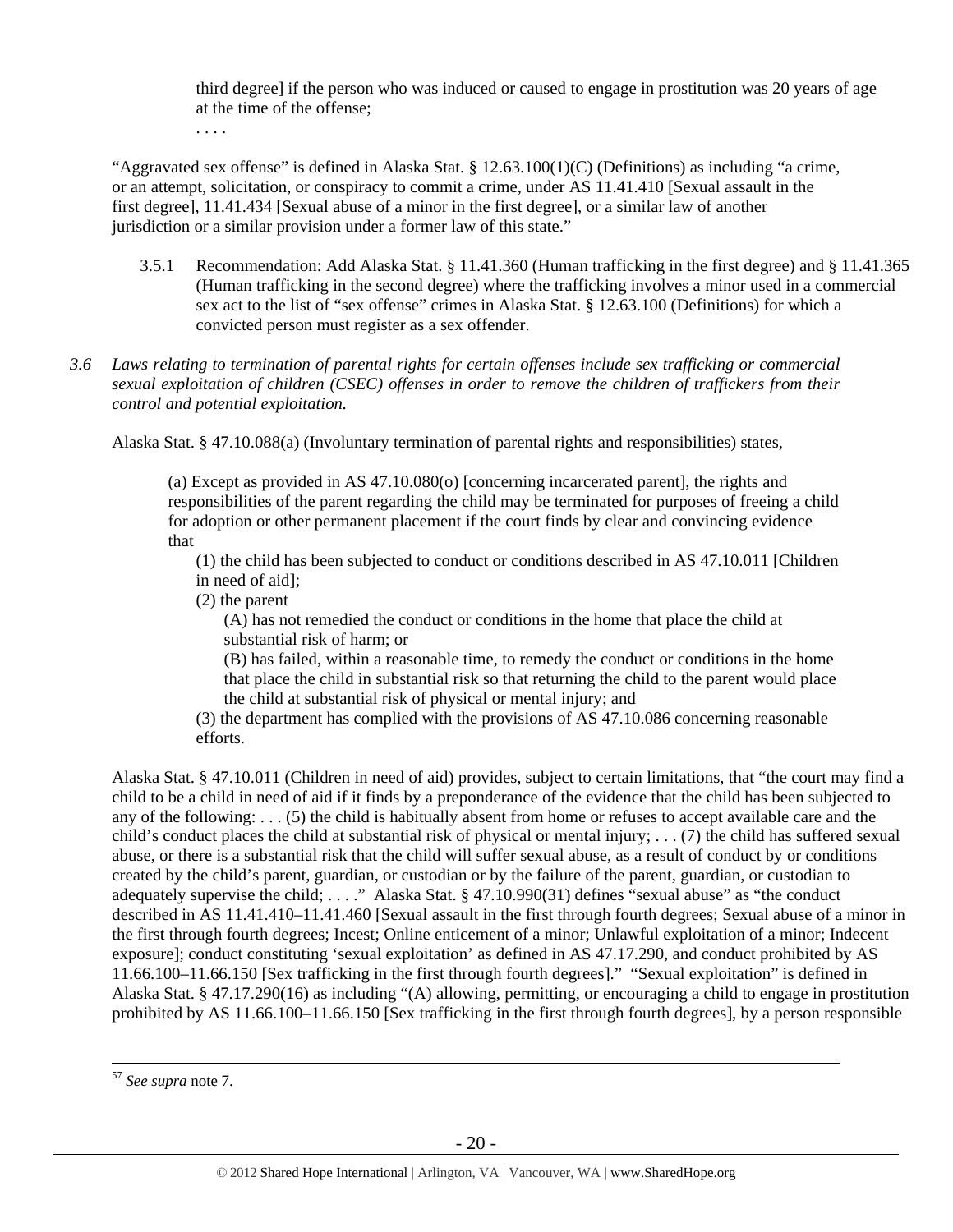for the child's welfare; (B) allowing, permitting, encouraging, or engaging in activity prohibited by AS 11.41.455(a), by a person responsible for the child's welfare."

However, the grounds for termination of parental rights provided under Alaska Stat. § 47.10.011 (Children in need of aid) would not extend to children of a convicted trafficker unless those children had also been subjected to sexual abuse or sexual exploitation by the trafficker.

3.6.1 Recommendation: Amend Alaska Stat. § 47.10.011 (Children in need of aid) to require termination of parental rights when a trafficker is convicted of an offense under Alaska Stat. § 11.41.360 (Human trafficking in the first degree), § 11.41.365 (Human trafficking in the second degree), § 11.41.455 (Unlawful exploitation of a minor), or §§ 11.66.110 (Sex trafficking in the first degree) involving any minor victim.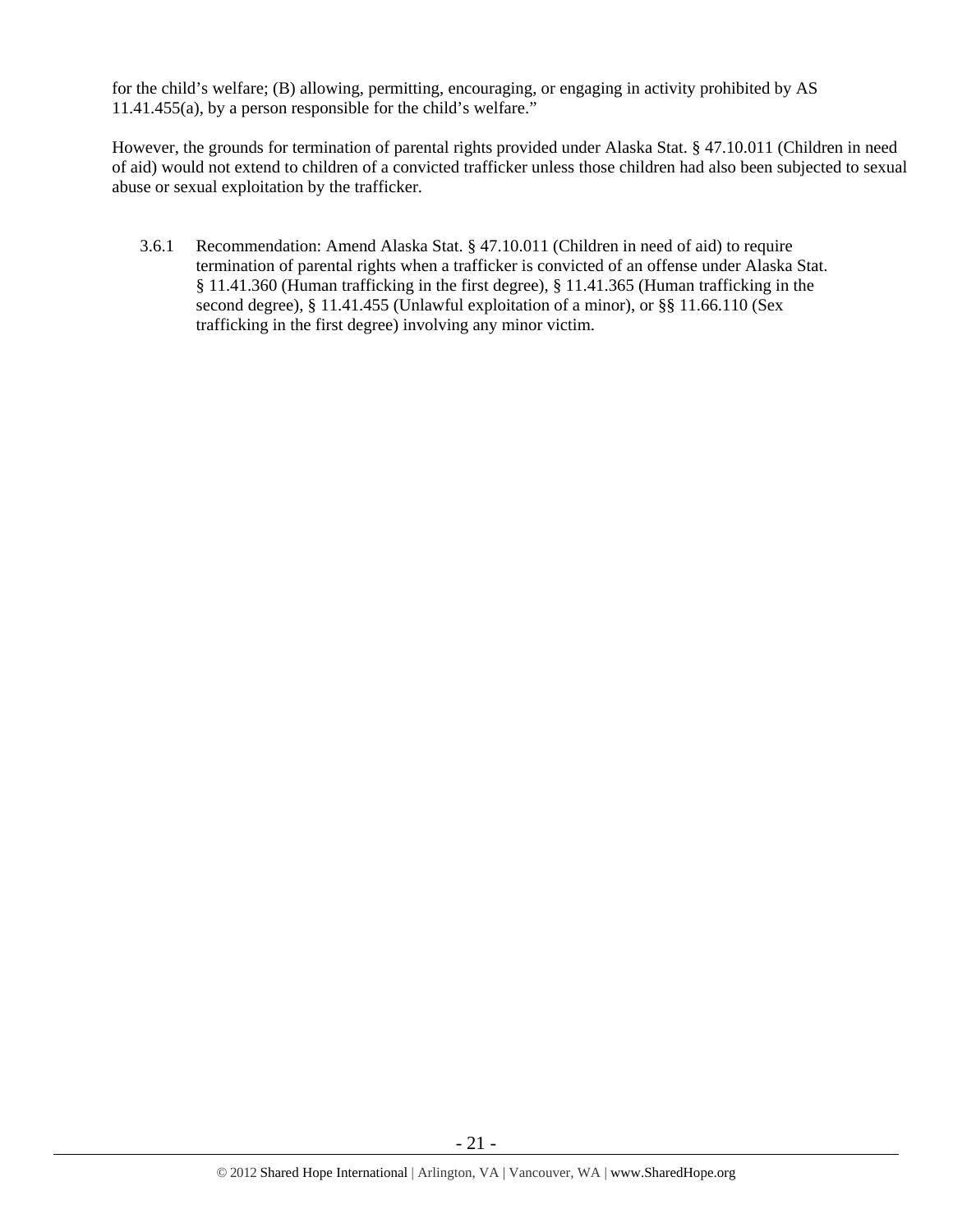## **FRAMEWORK ISSUE 4: CRIMINAL PROVISIONS FOR FACILITATORS**

## *Legal Components:*

- *4.1 The acts of assisting, enabling, or financially benefitting from child sex trafficking are included as criminal offenses in the state sex trafficking statute.*
- *4.2 Financial penalties, including asset forfeiture laws, are in place for those who benefit financially from or aid and assist in committing domestic minor sex trafficking.*

*\_\_\_\_\_\_\_\_\_\_\_\_\_\_\_\_\_\_\_\_\_\_\_\_\_\_\_\_\_\_\_\_\_\_\_\_\_\_\_\_\_\_\_\_\_\_\_\_\_\_\_\_\_\_\_\_\_\_\_\_\_\_\_\_\_\_\_\_\_\_\_\_\_\_\_\_\_\_\_\_\_\_\_\_\_\_\_\_\_\_\_\_\_\_* 

- *4.3 Promoting and selling child sex tourism is illegal.*
- *4.4 Promoting and selling child pornography is illegal.*

# *Legal Analysis:*

*4.1 The acts of assisting, enabling, or financially benefitting from child sex trafficking are included as criminal offenses in the state sex trafficking law*.

The state human trafficking law makes benefiting from the crime of sex trafficking a crime. Alaska Stat. § 11.41.365(a) (Human trafficking in the second degree) states, "A person commits the crime of human trafficking in the second degree if the person obtains a benefit from the commission of human trafficking under AS 11.41.360 [Human trafficking in the first degree], with reckless disregard that the benefit is a result of the trafficking." A violation of Alaska Stat. § 11.41.365 is a Class B felony, which is punishable by imprisonment for 1-3 years and a possible fine not to exceed \$100,000. Alaska Stat. §§ 11.41.365(b), 12.55.125(d)(1),  $12.55.035(b)(3)$ .

Facilitators of sex trafficking may also be prosecuted under Alaska Stat. § 11.66.120(a) (Sex trafficking in the second degree), which makes it a crime when a person "(1) manages, supervises, controls, or owns, either alone or in association with others, a prostitution enterprise other than a place of prostitution; (2) procures or solicits a patron for a prostitute; or (3) offers, sells, advertises, promotes, or facilitates travel that includes commercial sexual conduct as enticement for the travel  $\ldots$ ."<sup>58</sup> Sex trafficking in the second degree is a Class B felony and is punishable by imprisonment for 1–3 years and a possible fine not to exceed \$100,000. Alaska Stat. §§ 11.66.120(b), 12.55.125(d)(1), 12.55.035(b)(3).

Also, a facilitator could be charged under Alaska Stat. §  $11.66.130(a)^{59}$  (Sex trafficking in the third degree), which provides that a person who "(1) manages, supervises, controls, or owns, either alone or in association with others, a place of prostitution; (2) as other than a patron of a prostitute, induces or causes a person 20 years of age or older to engage in prostitution; (3) as other than a prostitute receiving compensation for personally rendered prostitution services, receives or agrees to receive money or other property under an agreement or understanding that the money or other property is derived from prostitution; or (4) engages in conduct that institutes, aids, or facilitates a prostitution enterprise" is guilty of a Class C felony, which is punishable by imprisonment up to 2 years and a possible fine not to exceed \$50,000. Alaska Stat. §§ 11.66.130(b),  $12.55.125(e)(1)$ ,  $12.55.035(b)(4)$ .

Furthermore, a facilitator of prostitution may also be found guilty under Alaska Stat. § 11.66.135(a) (Sex trafficking in the fourth degree) if he "engages in conduct that institutes, aids, or facilitates prostitution under circumstances not proscribed under AS 11.66.130(a)(4)." This crime is a Class A misdemeanor, which is

 $\overline{a}$ 

<sup>58</sup> *See supra* note 8.

<sup>59</sup> *See supra* note 7.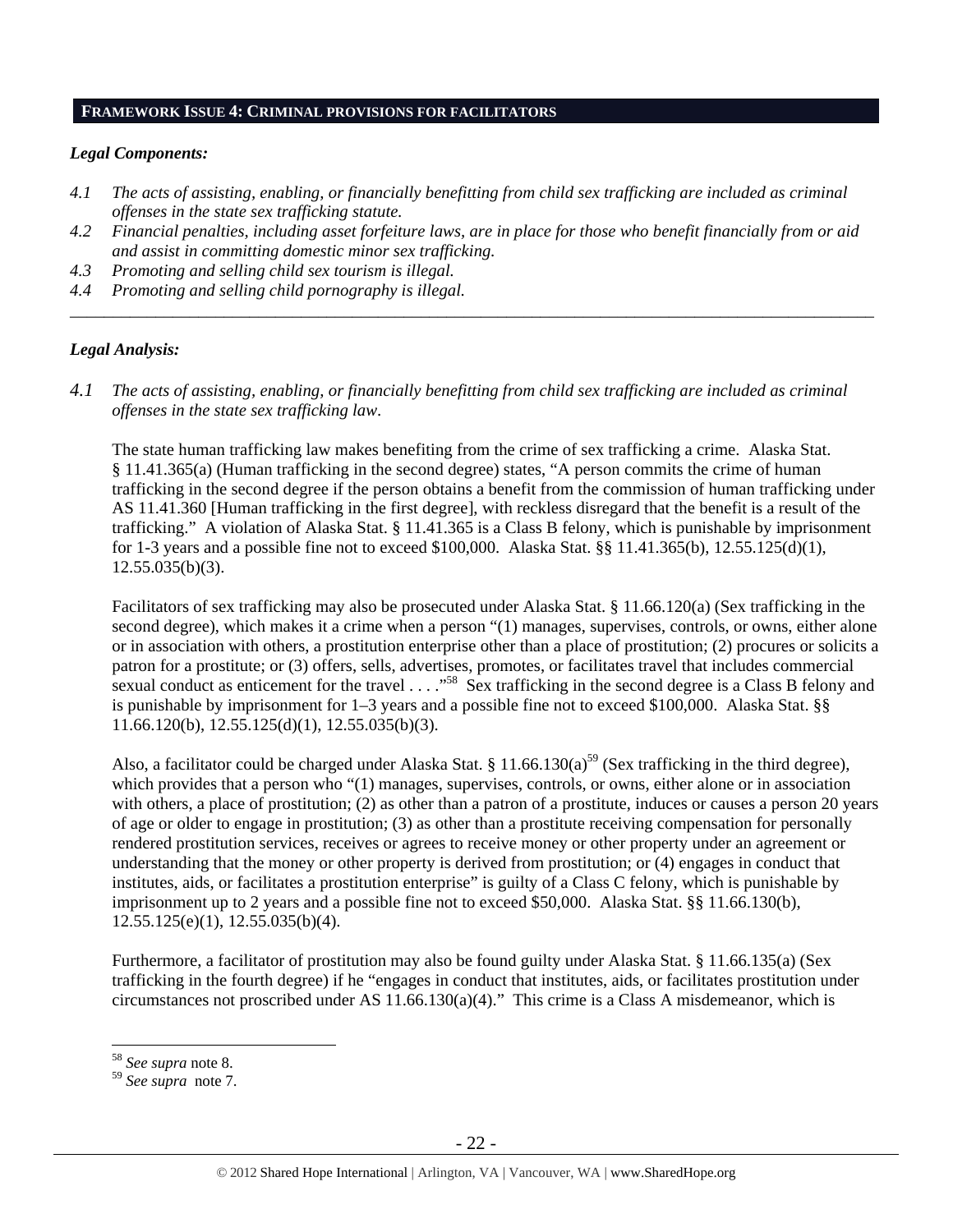punishable by up to 1 year imprisonment and a possible fine not to exceed \$10,000. Alaska Stat. §§ 11.66.135(b), 12.55.135(a), 12.55.035(b)(5).

*4.2 Financial penalties, including asset forfeiture laws, are in place for those who benefit financially from or aid and assist in committing domestic minor sex trafficking.* 

A facilitator convicted under Alaska Stat. § 11.41.365 (Human trafficking in the second degree) may be assessed a maximum fine of \$100,000. Alaska Stat. §§ 11.41.365(b), 12.55.035(b)(3). In addition, a facilitator convicted under Alaska Stat. § 11.66.110 (Sex trafficking in the first degree) may face a possible maximum fine of \$500,000, and a conviction under Alaska Stat. § 11.66.120 (Sex trafficking in the second degree) may result in a maximum fine of \$100,000. Alaska Stat. §§ 11.66.110(d), 11.66.120(b), 12.55.035(b)(1), (3).

A court will also order a facilitator to pay restitution. Alaska Stat. § 12.55.045(a) (Restitution and compensation) provides that "[t]he court shall, when presented with credible evidence, unless the victim or other person expressly declines restitution, order a defendant convicted of an offense to make restitution as provided in this section, including restitution to the victim or other person injured by the offense, to a public, private, or private nonprofit organization that has provided or is or will be providing counseling, medical, or shelter services to the victim or other person injured by the offense, or as otherwise authorized by law."

The court considers the following two factors in determining the restitution amount and payment method: "(1) public policy that favors requiring criminals to compensate for damages and injury to their victims; and (2) financial burden placed on the victim and those who provide services to the victim and other persons injured by the offense as a result of the criminal conduct of the defendant." Alaska Stat. § 12.55.045(a)

In addition, facilitators of prostitution may be subject to mandatory forfeiture under Alaska Stat. § 11.66.145 (Forfeiture).60 The statute provides that "[p]roperty61 used to institute, aid, or facilitate, or received or derived from, a violation of AS  $11.66.100(c)$  or  $11.66.110-11.66.135$  [Sex trafficking in the first through fourth degrees] shall be forfeited."

Likewise, facilitators convicted under Alaska Stat. § 11.61.125 (Distribution of child pornography) may also be subject to discretionary asset forfeiture at the conclusion of their criminal trials. Alaska Stat. § 11.61.129(a) (Forfeiture of property used in indecent viewing or photography or child pornography) states, "Property<sup>62</sup> used to aid a violation of AS 11.61.123–11.61.128 [Indecent viewing or photography; Distribution of child pornography; Possession of child pornography; and Distribution of indecent material to minors] or to aid the solicitation of, attempt to commit, or conspiracy to commit a violation of AS 11.61.123–11.61.128 may be forfeited to the state upon the conviction of the offender."

# *4.3 Promoting and selling child sex tourism is illegal*.

Alaska Stat. § 11.66.120(a)(3) (Sex trafficking in the second degree) makes it a Class B felony when a person "offers, sells, advertises, promotes, or facilitates travel that includes commercial sexual conduct as enticement for the travel," and the provision defines "commercial sexual conduct" to mean "sexual conduct for which anything of value is given or received by any person." Alaska Stat. § 11.66.120(b).

*4.4 Promoting and selling child pornography is illegal*.

 $60$  See supra note 52.

<sup>60</sup> *See supra* note 52. 61 *See supra* note 33. 62 See *supra* note 34.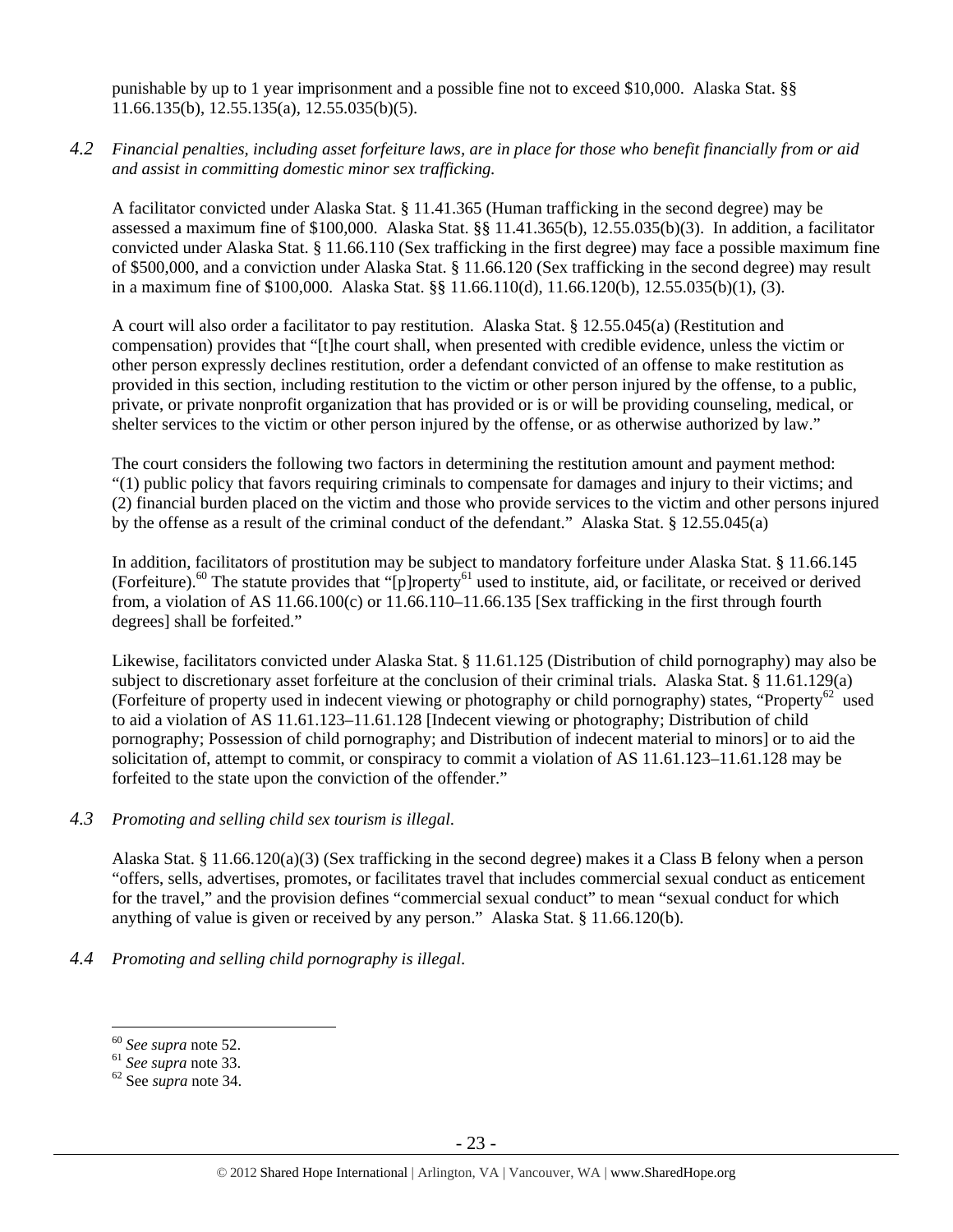Under Alaska Stat. § 11.61.125 (Distribution of child pornography), "A person commits the crime of distribution of child pornography if the person distributes in this state or advertises, promotes, solicits, or offers to distribute in this state any material that is proscribed under AS 11.61.127 [Possession of child pornography]."63 Subsection (c) explains, "The possession of 100 or more films, audio, video, electronic, or electromagnetic recordings, photographs, negatives, slides, books, newspapers, magazines, or other materials, including a combination of these items totaling 100 or more, is prima facie evidence of distribution and intent to distribute under (a) of this section." A violation of Alaska Stat. § 11.61.125 is a Class B felony that may be punishable by imprisonment for 2-12 years and a possible fine not to exceed \$100,000. Alaska Stat. §§ 11.61.125(e)(1), 12.55.125(i)(4)(A), 12.55.035(b)(3).

 $\overline{a}$  $63$  "Distribution" is defined in Alaska Stat. § 11.61.125(d) as including "whether or not for monetary or other consideration: delivering, selling, renting, leasing, lending, giving, circulating, exhibiting, presenting, providing, exchanging, placing on a computer network or computer system, and providing billing collection, or other ancillary services for or otherwise supporting these activities."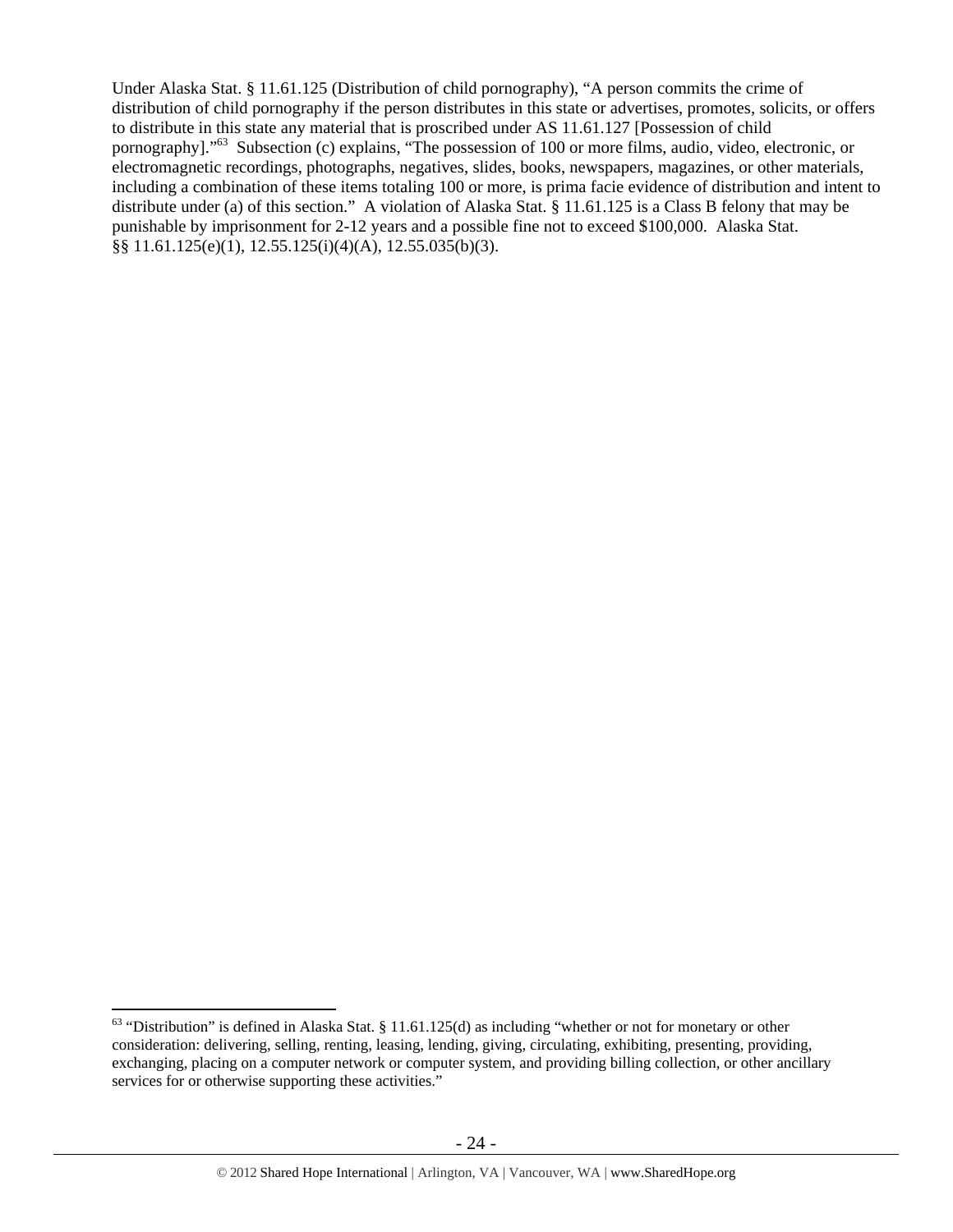# **FRAMEWORK ISSUE 5: PROTECTIVE PROVISIONS FOR THE CHILD VICTIMS**

# *Legal Components:*

- *5.1 Statutorily-mandated victim services define "victim" to specifically include victims of domestic minor sex trafficking or commercial sexual exploitation of children (CSEC) to ensure prompt identification and access to victims' rights and services.*
- *5.2 The state sex trafficking statute expressly prohibits a defendant from raising consent of the minor to the commercial sex acts as a defense.*
- *5.3 Prostitution laws apply only to adults, making minors under 18 specifically immune from this offense.*
- *5.4 Child victims of sex trafficking or commercial sexual exploitation are provided with a child protection response, including specialized shelter and services, and are not detained in juvenile detention facilities.*
- *5.5 Commercial sexual exploitation is identified as a type of abuse and neglect within child protection statutes.*
- *5.6 The definition of "caregiver" (or similar term) in the child welfare statutes is broad enough to include a trafficker who has custody or control of a child in order to bring a trafficked child into protection of child protective services.*
- *5.7 Crime victims' compensation is specifically available to a child victim of sex trafficking or commercial sexual exploitation of children (CSEC) without regard to ineligibility factors.*
- *5.8 Victim-friendly procedures and protections are provided in the trial process for minors under 18.*
- *5.9 Expungement or sealing of juvenile delinquency records resulting from arrests or adjudications for prostitution-related offenses committed as a result of, or in the course of, the commercial sexual exploitation of a minor is available within a reasonable time after turning 18.*
- *5.10 Victim restitution and civil remedies for victims of domestic minor sex trafficking or commercial sexual exploitation of children (CSEC) are authorized by law.*
- *5.11 Statutes of limitations for civil and criminal actions for child sex trafficking or commercial sexual exploitation of children (CSEC) offenses are eliminated or lengthened sufficiently to allow prosecutors and victims a realistic opportunity to pursue criminal action and legal remedies.*

*\_\_\_\_\_\_\_\_\_\_\_\_\_\_\_\_\_\_\_\_\_\_\_\_\_\_\_\_\_\_\_\_\_\_\_\_\_\_\_\_\_\_\_\_\_\_\_\_\_\_\_\_\_\_\_\_\_\_\_\_\_\_\_\_\_\_\_\_\_\_\_\_\_\_\_\_\_\_\_\_\_\_\_\_\_\_\_\_\_\_\_\_\_\_* 

# *Legal Analysis:*

*5.1 Statutorily-mandated victim services define "victim" to specifically include victims of domestic minor sex trafficking or commercial sexual exploitation of children (CSEC) to ensure prompt identification and access to victims' rights and services.* 

Article 1, Section 24 of the Constitution of Alaska lists the following rights of crime victims:

Crime victims, as defined by law, shall have the following rights as provided by law: the right to be reasonably protected from the accused through the imposition of appropriate bail or conditions of release by the court; the right to confer with the prosecution; the right to be treated with dignity, respect, and fairness during all phases of the criminal and juvenile justice process; the right to timely disposition of the case following the arrest of the accused; the right to obtain information about and be allowed to be present at all criminal or juvenile proceedings where the accused has the right to be present; the right to be allowed to be heard, upon request, at sentencing, before or after conviction or juvenile adjudication, and at any proceeding where the accused's release from custody is considered; the right to restitution from the accused; and the right to be informed, upon request, of the accused's escape or release from custody before or after conviction or juvenile adjudication.

Alaska Stat. § 24.65.010 (Office of victims' rights) establishes an office of victims' rights, which is directed by the victims' advocate. Pursuant to Alaska Stat. § 24.65.100(a) (Jurisdiction; duties), "The victims' advocate has jurisdiction to advocate on behalf of crime victims of felony offenses or class A misdemeanors, if the class A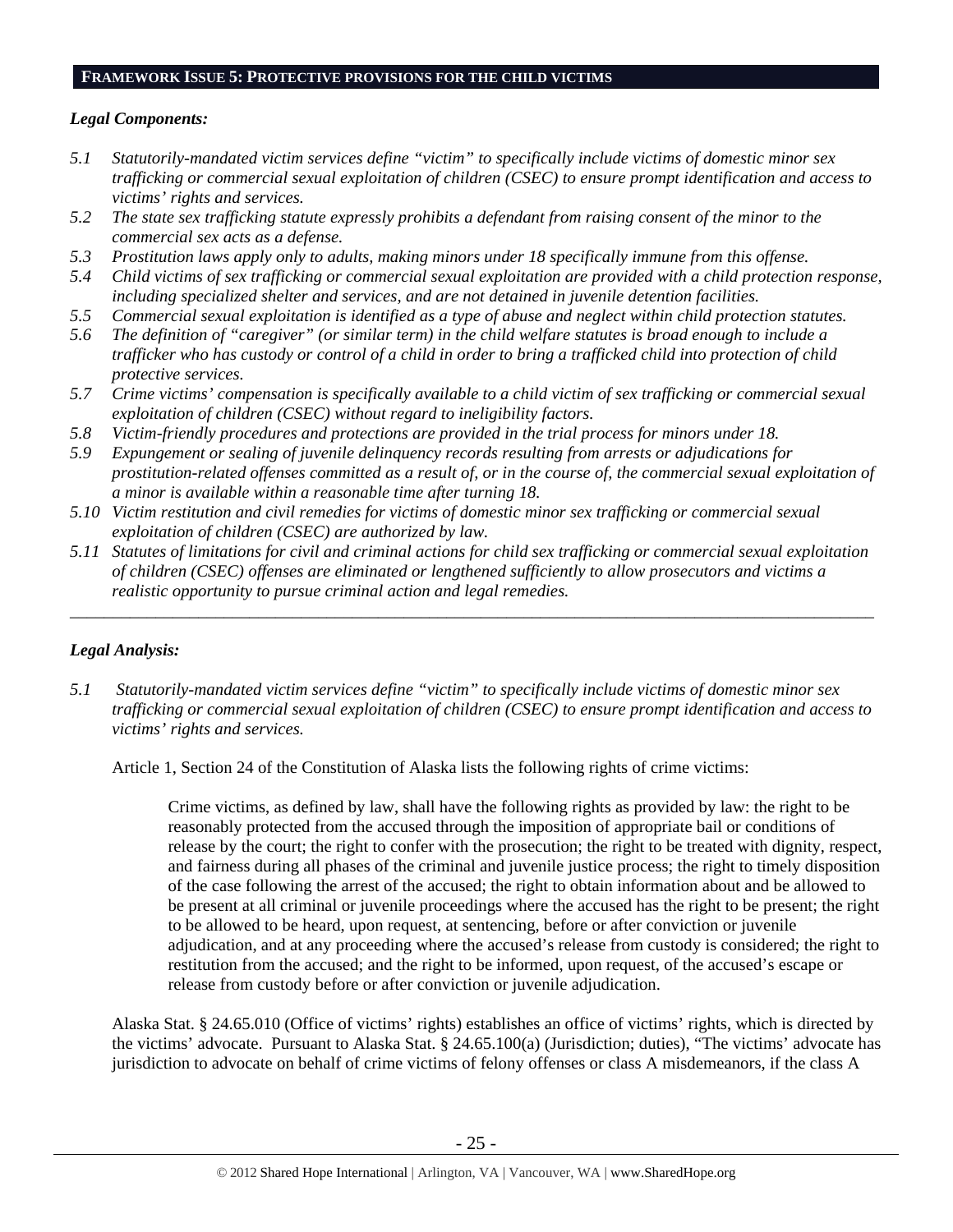misdemeanor is a crime involving domestic violence or a crime against a person under AS 11.41 [Offenses against the person, including human trafficking in the first and second degrees, sexual abuse of a minor in the first through fourth degrees; Online enticement of a minor; and Unlawful exploitation of a minor], in the courts of the state and to investigate the complaints of crime victims of felony offenses or class A misdemeanors, if the class A misdemeanor is a crime involving domestic violence or a crime against a person under AS 11.41, that they have been denied their rights under the constitution and the laws of the state."

Additionally, a domestic minor sex trafficking victim could be considered a "child in need of aid" under Alaska Stat. § 47.10.011(a) (Children in need of aid), which provides, subject to certain limitations,<sup>64</sup> that "the court may find a child to be a child in need of aid if it finds by a preponderance of the evidence that the child has been subjected to any of the following: . . . (5) the child is habitually absent from home or refuses to accept available care and the child's conduct places the child at substantial risk of physical or mental injury; ... (7) the child has suffered sexual abuse,<sup>65</sup> or there is a substantial risk that the child will suffer sexual abuse, as a result of conduct by or conditions created by the child's parent, guardian, or custodian or by the failure of the parent, guardian, or custodian to adequately supervise the child; . . . ."

*5.2 The state sex trafficking statute expressly prohibits a defendant from raising consent of the minor to the commercial sex acts as a defense.* 

The Alaska Code does not specifically prohibit a defendant from raising a defense that the minor consented to the commercial sex act.

*5.2.1* Recommendation: Enact a provision specifically prohibiting a consent defense to the human trafficking offenses when the victim is a minor.

# *5.3 Prostitution laws apply only to adults, making minors under 18 specifically immune from this offense.*

Alaska Stat. § 11.66.100(a) (Prostitution)<sup>66</sup> applies to both minors and adults and states, "A person commits the crime of prostitution if the person (1) engages in or agrees or offers to engage in sexual conduct in return for a fee; or (2) offers a fee in return for sexual conduct." While Alaska Stat. § 11.66.100(c) increases the penalty to a Class C felony for prosecutions of buyers of sex acts with minors, Alaska Stat. § 11.66.100(a) does not specifically exempt minors from prosecution under subparts (1) and (2).

- 5.3.1 Recommendation: Amend Alaska Stat. § 11.66.100 (Prostitution) to make a commercially exploited minor immune from a charge for prostitution and to refer to any minor involved in prostitution as a victim of Alaska Stat. § 11.66.110 (Sex trafficking in the first degree).
- *5.4 Child victims of sex trafficking or commercial sexual exploitation are provided with a child protection response, including specialized shelter and services, and are not detained in juvenile detention facilities.*

 $\overline{a}$  $64$  Alaska Stat. § 47.10.019 (Limitations on determinations) states, "Notwithstanding other provisions of this chapter, the court may not find a minor to be a child in need of aid under this chapter solely on the basis that the child's family is poor, lacks adequate housing, or exhibits a lifestyle that is different from the generally accepted lifestyle standard of the community where the family lives. However, this section may not be construed to prevent a court from finding that a child is in need of aid if the child has been subjected to conduct or conditions described in AS 47.10.011–47.10.015 [Children in need of aid; Abandonment; Neglect; Physical harm]."

<sup>65</sup> *See supra* note **Error! Bookmark not defined.**. 66 *See supra* note 2.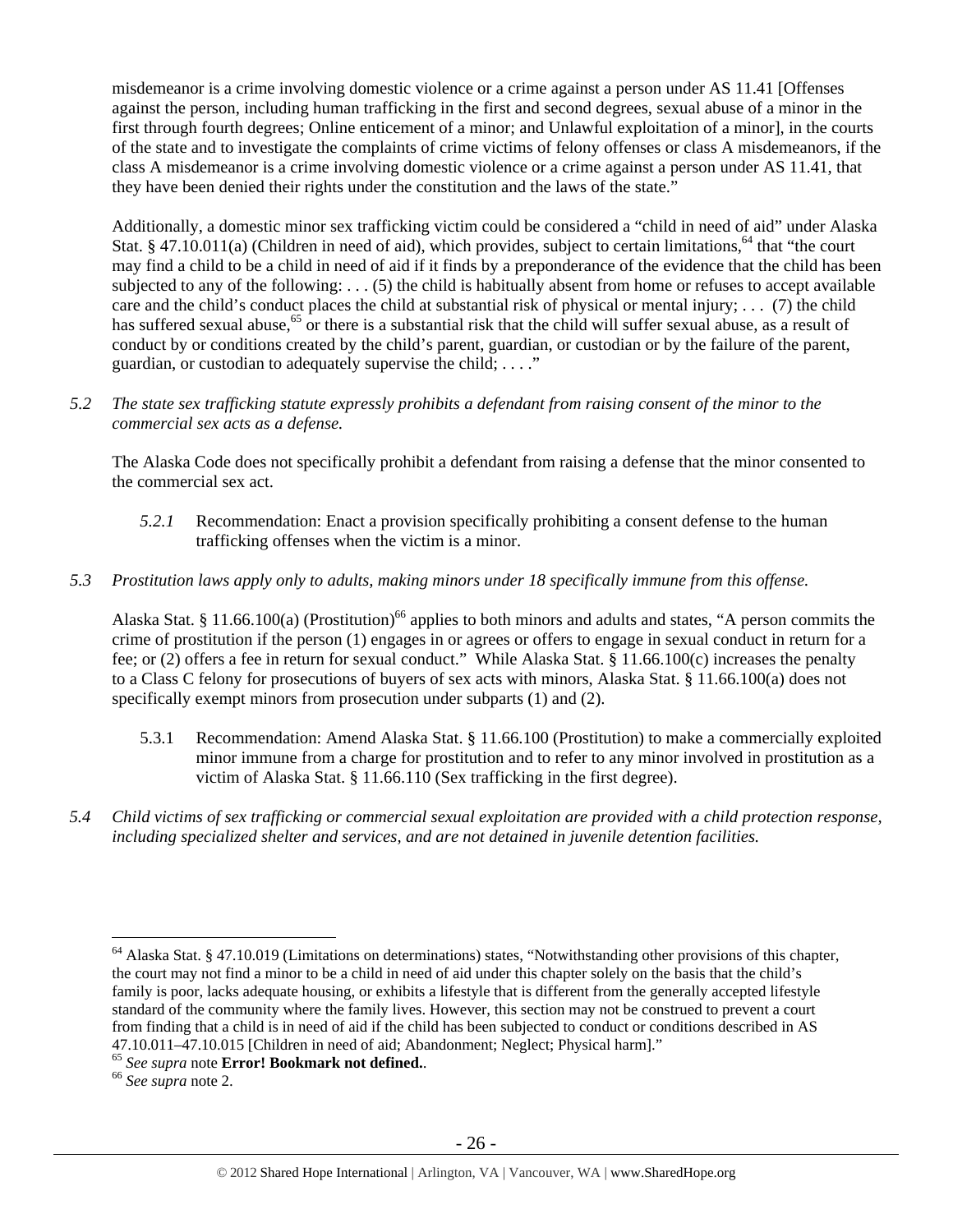No statute explicitly states that a commercially sexually exploited child should always be directed through the child protective response system. However, certain procedures allow for immediate intervention through the juvenile court system or through the Office of Children's Services  $(OCS)$ .<sup>67</sup>

Alaska Stat. § 47.10.142(a) (Emergency custody and temporary placement hearing) states,<sup>68</sup>

(a) The Department of Health and Social Services may take emergency custody of a child upon discovering any of the following circumstances:

(1) the child has been abandoned as abandonment is described in AS 47.10.013 [Abandonment]; (2) the child has been neglected by the child's parents or guardian, as "neglect" is described in AS 47.10.014 [Neglect], and the department determines that immediate removal from the child's surroundings is necessary to protect the child's life or provide immediate necessary medical attention;

(3) the child has been subjected to physical harm by a person responsible for the child's welfare, and the department determines that immediate removal from the child's surroundings is necessary to protect the child's life or that immediate medical attention is necessary; or

(4) the child or a sibling has been sexually abused under circumstances listed in AS 47.10.011(7) [Children in need of aid].<sup>69</sup>

In addition, Alaska Stat. § 47.10.142(c) states in part that "[w]hen a child is taken into custody under (a) or (b) of this section or when the department is notified of a child's presence in either a program for runaway children AS 47.10.300–47.10.390 or a shelter for runaway children under AS 47.10.392–47.10.399, the department shall immediately, and in no event more than 24 hours later unless prevented by lack of communication facilities, notify the parents or the person or persons having custody of the child. If the department determines that continued custody is necessary to protect the child, the department shall notify the court of the emergency custody by filing, within 24 hours after custody was assumed, a petition alleging that the child is a child in need of aid."70

After notification, the court must hold a temporary custody hearing within 48 hours, absent a transportation problem. Alaska Stat. § 47.10.142(d). At the hearing, "the court shall make a preliminary determination of whether continued placement in the home of the child's parent or guardian would be contrary to the welfare of the child. If a court determines that continued placement in the home of the child's parent or guardian would

 $\overline{a}$ 

 $67$  Senate Bill 210 establishes a Task Force on the Crimes of Human Trafficking, Promoting Prostitution, and Sex Trafficking under the Alaska Department of Law. The task force is charged with the duty of submitting a report to the legislature by January 15, 2013, which includes a current assessment of services available to victims of human trafficking, promoting prostitution, or sex trafficking, recommendations for improving those services and compiling information on relevant cases. 2012 Alaska Sess. Laws 70. (Effective July 1, 2012).

<sup>68</sup> Under Alaska Stat. § 47.10.142(b), "The department shall offer available counseling services to the person having legal custody of a minor described in AS 47.10.141 [Runaway and missing minors] and to the members of the minor's household if it determines that counseling services would be appropriate in the situation. If, after assessing the situation, offering available counseling services to the legal custodian and the minor's household, and furnishing appropriate social services to the minor, the department considers it necessary, the department may take emergency custody of the minor."

 $69$  Under Alaska Stat. § 47.10.011(7) (Children in need of aid) a court may determine that a child is in need of aid if it finds that "the child has suffered sexual abuse, or there is a substantial risk that the child will suffer sexual abuse, as a result of conduct by or conditions created by the child's parent, guardian, or custodian or by the failure of the parent, guardian, or custodian to adequately supervise the child." The determination must be made by a preponderance of the evidence. Alaska Stat. § 47.10.011.

 $\bar{70}$  The remainder of Alaska Stat. § 47.10.142(c) explains, "If the department releases the child within 24 hours after taking the child into custody and does not file a child in need of aid petition, the department shall, within 24 hours after releasing the child, file with the court a report explaining why the child was taken into custody, why the child was released, and to whom the child was released."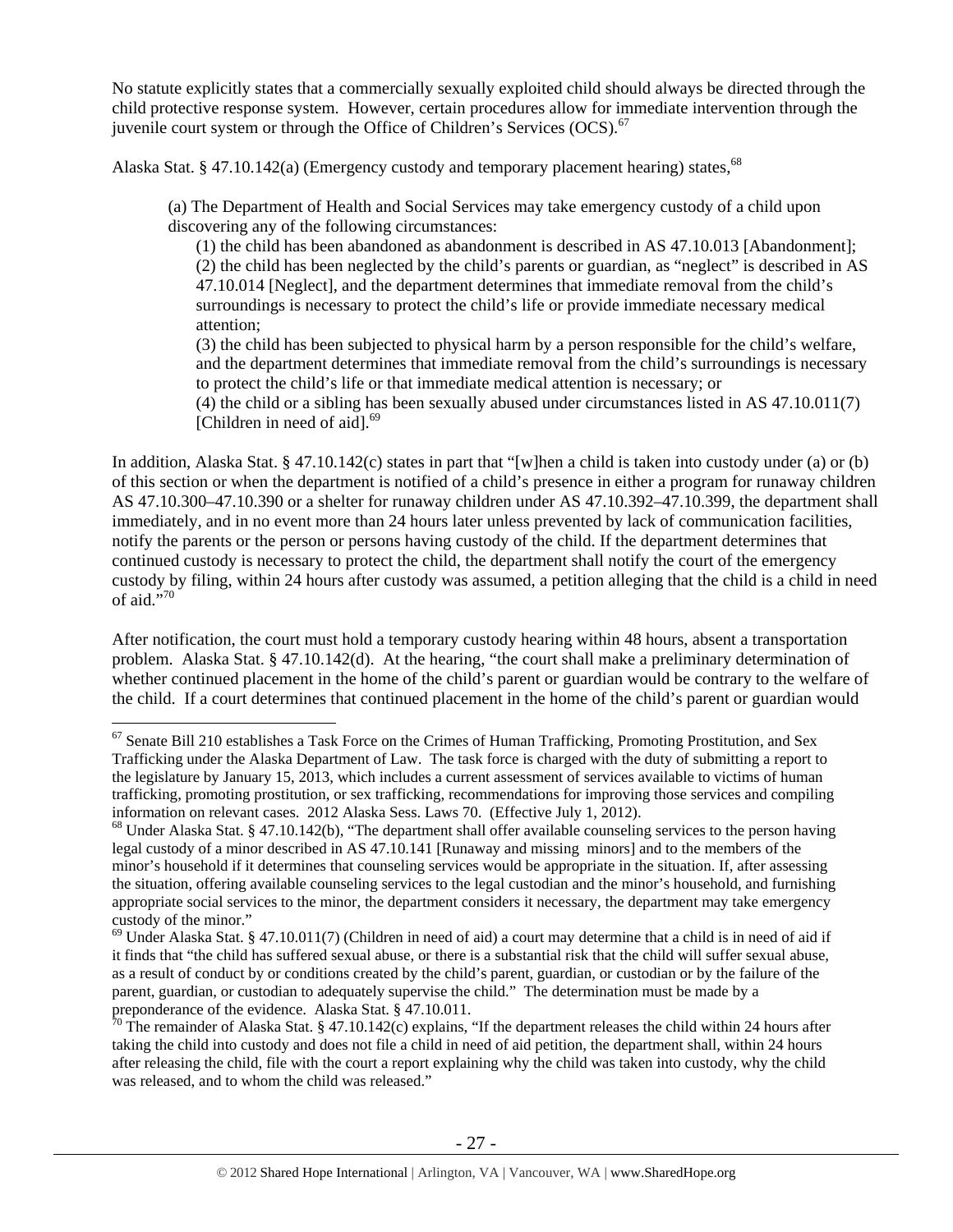not be contrary to the welfare of the child, the court shall return the authority to place the child to the child's parent or guardian pending a temporary custody hearing under (e) of this section." Alaska Stat. § 47.10.142(d).

Alaska Stat. § 47.10.142(e) then provides that during the temporary custody hearing, the court will determine whether there is probable cause that the child is "a child in need of aid." If so, the court will "order the child committed to the department for temporary placement, or order the child returned to the custody of the child's parents or guardian, subject to the department's supervision of the child's care and treatment." Alaska Stat. § 47.10.142(e).

Upon receiving a request, Alaska Stat. § 47.10.141 (Runaway and missing minors) allows a police officer to take a minor into protective custody as long as the minor is not subject to arrest or detention. Once taken into protective custody, Alaska Stat. § 47.10.141(b) provides in part,

#### (1) the peace officer shall

(A) return the minor to the minor's parent or guardian at the parent's or guardian's residence if the residence is in the same community where the minor was found and if the minor's parent or guardian consents to the return, except that the officer may not use this option if the officer has reasonable cause to believe that the minor has experienced physical or sexual abuse in the parent's or guardian's household;

(B) take the minor to a nearby location agreed to by the minor's parent or guardian if the parent or guardian does not consent to return of the minor under (A) of this paragraph and the officer does not have reasonable cause to believe that the minor has experienced physical or sexual abuse in the parent's or guardian's household; or

 $(C)$  if disposition of the minor is not made under  $(A)$  or  $(B)$  of this paragraph, take the minor to

(i) an office specified by the Department of Health and Social Services;

(ii) a program for runaway minors licensed by the department under AS 47.10.310;

(iii) a shelter for runaways that has a permit from the department under AS 47.32 that agrees to shelter the minor;

(iv) a facility or contract agency of the department; or

(v) another suitable location and promptly notify the department if an office specified by the department, a licensed program for runaway minors, a shelter for runaways that will accept the minor, or a facility or contract agency of the department does not exist in the community;

(2) if the peace officer plans to take the minor to an office, program, shelter, or facility under  $(1)(C)$  of this subsection, the peace officer shall give the highest priority to taking the minor to an office, program, shelter, or facility that is semi-secure;

. . . .

Additionally, Alaska Stat. § 47.10.141(b)(3) (Runaway and missing minors) states that "a minor under protective custody may not be housed in a jail or other detention facility but may be housed in a semi-secure portion of an office, program, shelter, or other facility under (1)(C) of this subsection."

However, Alaska Stat. § 47.10.141(c) provides an exception to subsection (b) and permits a minor to be placed in temporary detention in a local juvenile detention home "if there has been an order issued by a court under a finding of probable cause that (1) the minor is a runaway in wilful violation of a valid court order issued under AS 47.10.080(c)(1) [Judgments and orders], 47.10.142(f) [Emergency custody and temporary placement hearing], AS 47.12.120(b)(1) or (3) [Judgments and orders], or 47.12.250(d) [Temporary detention and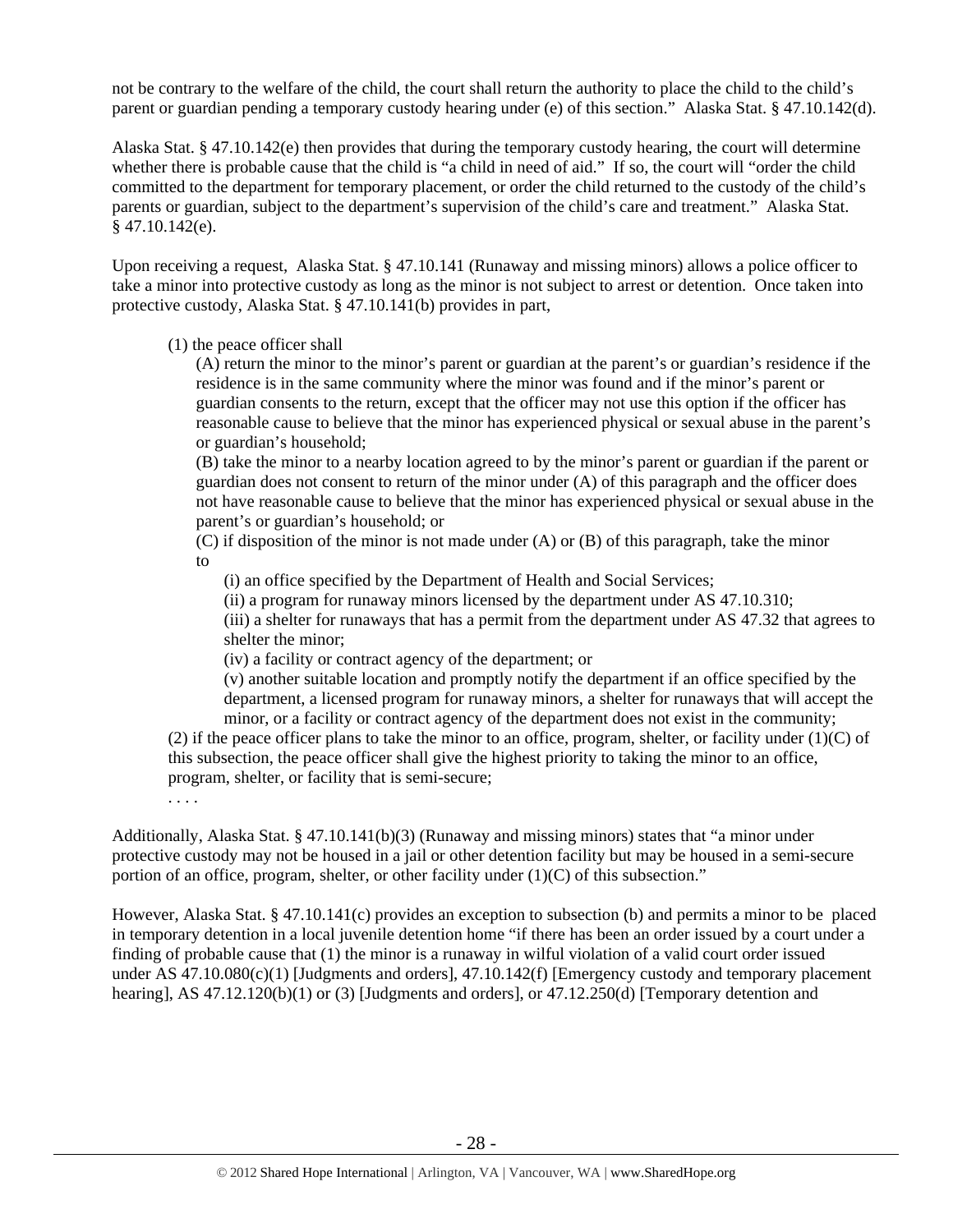detention hearing], (2) the minor's current situation poses a severe and imminent risk to the minor's life or safety, and (3) no reasonable placement alternative exists within the community. $171$ 

Pursuant to Alaska Stat. § 47.10.080(c) (Judgments and orders), which discusses adjudication hearings,

(c) If the court finds that the child is a child in need of aid, the court shall

(1) order the child committed to the department for placement in an appropriate setting for a period of time not to exceed two years or in any event not to extend past the date the child becomes 19 years of age, except that the department, the child, or the child's guardian ad litem may petition for and the court may grant in a hearing

(A) one-year extensions of commitment that do not extend beyond the child's 19th birthday if the extension is in the best interests of the child; and

(B) additional one-year extensions of commitment past 19 years of age that do not extend beyond the person's 21st birthday if the continued state custody is in the best interests of the person and the person consents to it;

(2) order the child released to a parent, adult family member, or guardian of the child or to another suitable person, and, in appropriate cases, order the parent, adult family member, guardian, or other person to provide medical or other care and treatment . . . ;

. . .

 $\overline{a}$ 

(3) order, under the grounds specified in (o) of this section or AS 47.10.088, the termination of parental rights and responsibilities of one or both parents and commit the child to the custody of the department, and the department shall report quarterly to the court on efforts being made to find a permanent placement for the child.

However, it is possible that a minor may be routed through the juvenile justice system instead. Alaska Stat. § 47.12.245(a)(1)(A) (Arrest) provides that a minor may be arrested "for the commission of an act that subjects the minor to the provisions of this chapter<sup>72</sup> under the same circumstances and in the same manner as would apply to the arrest of an adult for violation of a criminal law of the state or a municipality of the state."

Moreover, under Alaska Stat. § 47.12.250(a) (Temporary detention and detention hearing) a peace officer who has arrested a minor may do any of the following:

 $71$  Alaska Stat. § 47.10.141(c) further states, "A minor detained under this subsection shall be brought before a court on the day the minor is detained, or if that is not possible, within 24 hours after the detention for a hearing to determine the most appropriate placement in the best interests of the minor. A minor taken into emergency protective custody under this subsection may not be detained for more than 24 hours, except as provided under AS 47.12.250 [Temporary detention and detention hearing]. Emergency protective custody may not include placement of a minor in a jail or secure facility other than a juvenile detention home, nor may an order for protective custody be enforced against a minor who is residing in a licensed program for runaway minors, as defined in AS 47.10.390 [Definitions]."

<sup>&</sup>lt;sup>72</sup> Chapter 12 addresses "delinquent minors." Pursuant to Alaska Stat. § 47.12.990(4), "delinquent minor" is defined as "a minor found to be within the jurisdiction of the court under AS 47.12.020." Alaska Stat. § 47.12.020 states,

<sup>(</sup>a) Proceedings relating to a minor under 18 years of age residing or found in the state are governed by this chapter, except as otherwise provided in this chapter, when the minor is alleged to be or may be determined by a court to be a delinquent minor as a result of violating a criminal law of the state or a municipality of the state.

<sup>(</sup>b) Except as otherwise provided in this chapter, proceedings relating to a person who is 18 years of age or over are governed by this chapter if the person is alleged to have committed a violation of the criminal law of the state or a municipality of the state, the violation occurred when the person was under 18 years of age, and the period of limitation under AS 12.10 has not expired.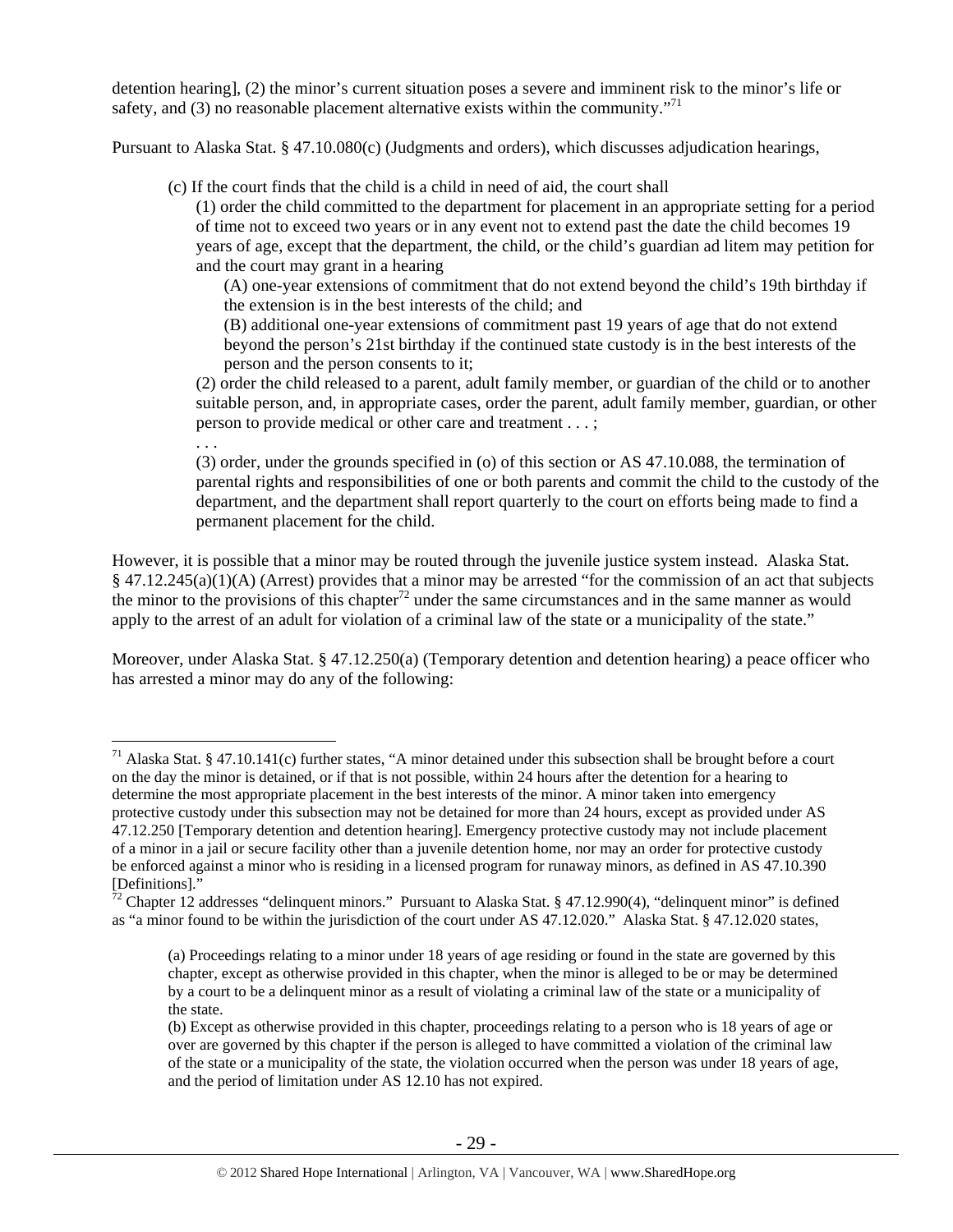(1) have the minor detained in a juvenile detention facility if in the opinion of the peace officer making or continuing the arrest it is necessary to do so to protect the minor or the community; however, the department may direct that a minor who was arrested or whose arrest was continued be released from detention before the hearing required by (c) of this section;

(2) before taking the minor to a juvenile detention facility, release the minor to the minor's parents or guardian if detention is not necessary to

(A) protect the minor or the community; or

(B) ensure the minor's attendance at subsequent court hearings.

Similarly, pursuant to Alaska Stat. § 47.12.250, the following procedures must be followed:

(b) A peace officer who has a minor detained under (a) of this section shall immediately, and in no event more than 12 hours later, notify the court and make reasonable efforts to notify the minor's parents or guardian, the minor's foster parent, and the department of the officer's action. The department may file with the court a petition alleging delinquency before the detention hearing. (c) The court shall immediately, and in no event more than 48 hours later, hold a hearing at which the minor and the minor's parents or guardian if they can be found shall be present. For those minors held securely in correctional facilities that house adult prisoners, the court shall immediately, and in no event more than 24 hours after the custody begins, hold a hearing at which the minor and the minor's parents or guardian if they can be found shall be present. The court shall determine whether probable cause exists for believing the minor to be delinquent. The court shall inform the minor of the reasons alleged to constitute probable cause and the reasons alleged to authorize the minor's detention. The minor is entitled to counsel. The court shall give the minor's foster parent the opportunity to be heard at the hearing.

(d) If the court finds that probable cause exists, it shall determine whether the minor should be detained pending the hearing on the petition or released. It may either order the minor held in detention or released to the custody of a suitable person pending the hearing on the petition. If the court finds no probable cause, it shall order the minor released and close the case.

(e) Except for temporary detention pending a detention hearing, a minor may be detained only by court order.

Alaska Stat. § 47.12.120 (Judgments and orders) provides the judicial process framework that is to be followed depending on whether the court finds the minor delinquent or not delinquent. If the minor is found delinquent, the department's options include placing "the minor in the juvenile facility that the department considers appropriate and that may include a juvenile correctional school, juvenile work camp, treatment facility, detention home, or detention facility." Alaska Stat. § 47.12.120(b)(1).

5.4.1 Recommendation: Enact a law to route commercially sexually exploited children directly into a protective response system.

# *5.5 Commercial sexual exploitation is identified as a type of abuse and neglect within child protection statutes*

For purposes of the chapter on "children in need of aid," Alaska Stat. § 47.10.011(a) (Children in need of aid) provides, subject to certain limitations,<sup>73</sup> that "the court may find a child to be a child in need of aid if it finds by a preponderance of the evidence that the child has been subjected to any of the following: . . . (5) the child is habitually absent from home or refuses to accept available care and the child's conduct places the child at substantial risk of physical or mental injury; . . . (7) the child has suffered sexual abuse,  $\frac{74}{1}$  or there is a substantial risk that the child will suffer sexual abuse, as a result of conduct by or conditions created by the

<sup>&</sup>lt;sup>73</sup> See supra note 64.

<sup>73</sup> *See supra* note 64. 74 *See supra* note 23.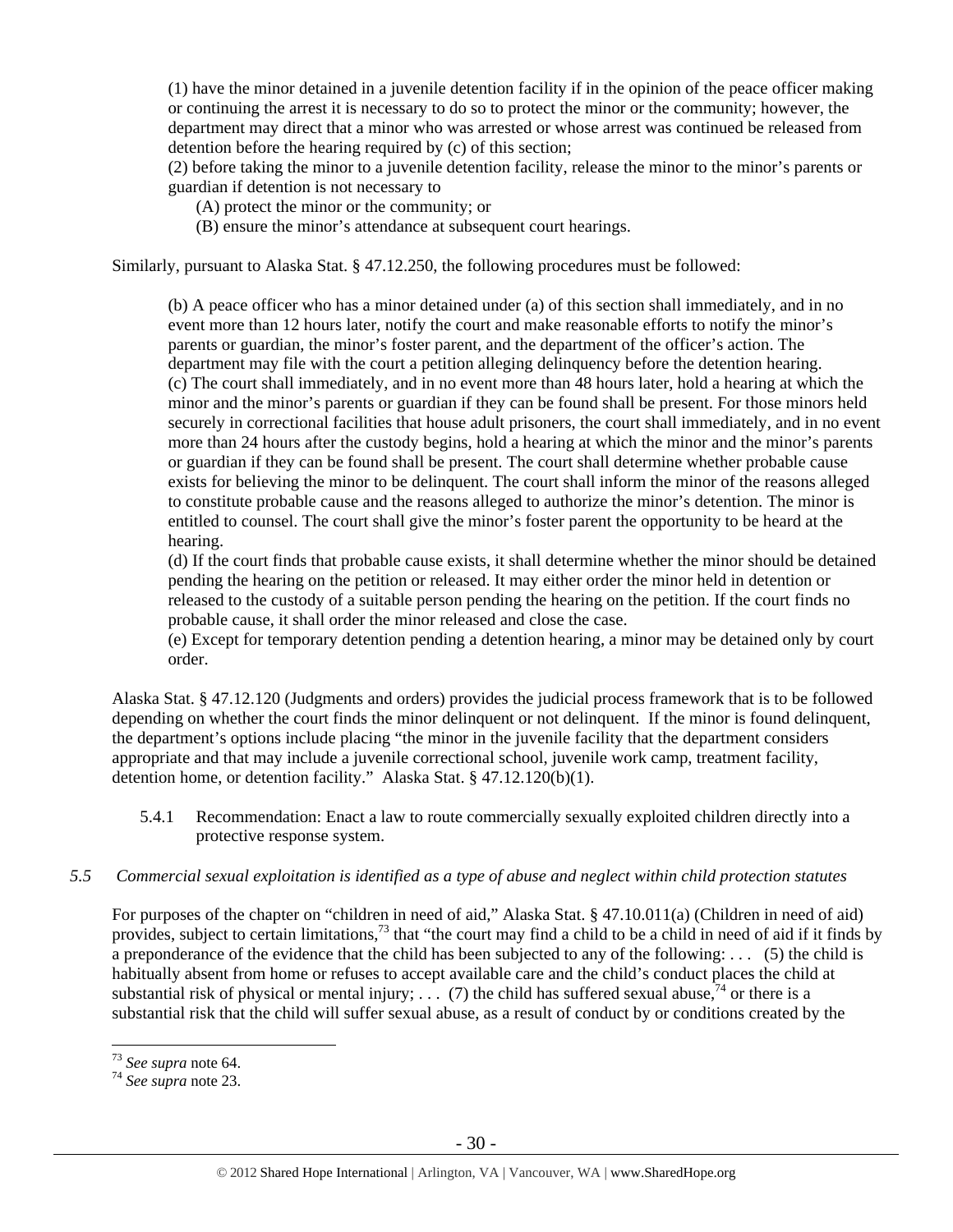child's parent, guardian, or custodian or by the failure of the parent, guardian, or custodian to adequately supervise the child;  $\dots$ ."

Alaska Stat. § 47.10.014 allows "neglect" of a child to be found by a court, for purposes of chapter 10 (Children in need of aid), "if the parent, guardian, or custodian fails to provide the child with adequate food, clothing, shelter, education, medical attention, or other care and control necessary for the child's physical and mental health and development, though financially able to do so or offered financial or other reasonable means to do so."

Under Alaska Stat. § 47.17.290(2), "child abuse or neglect" is defined as "the physical injury or neglect, mental injury,<sup>75</sup> sexual abuse, sexual exploitation, or maltreatment of a child under the age of 18 by a person under circumstances that indicate that the child's health or welfare is harmed or threatened thereby." Alaska Stat. § 47.17.290(10) defines "neglect" as "the failure by a person responsible for the child's welfare to provide necessary food, care, clothing, shelter, or medical attention for a child."

- 5.5.1 Recommendation: Amend Alaska Stat. § 47.17.290(16) to include the following: "(C) allowing, permitting, encouraging, or engaging in any activity prohibited by Alaska Stat. § 11.41.360 [Human trafficking in the first degree]."
- *5.6 The definition of "caregiver" (or similar term) in the child welfare statutes is broad enough to include a trafficker who has custody or control of a child in order to bring a trafficked child into protection of child protective services.*

For the chapter on "child protection," which contains statutes on mandatory child abuse reporters, Alaska Stat. § 47.17.290(12) defines "person responsible for the child's welfare" as the "the child's parent, guardian, foster parent, a person responsible for the child's care at the time of the alleged child abuse or neglect, or a person responsible for the child's welfare in a public or private residential agency or institution."

For purposes of the chapter on "children in need of aid," Alaska Stat. § 47.10.011(a) (Children in need of aid) provides, subject to certain limitations,<sup>76</sup> that "the court may find a child to be a child in need of aid if it finds by a preponderance of the evidence that the child has been subjected to any of the following: . . . (5) the child is habitually absent from home or refuses to accept available care and the child's conduct places the child at substantial risk of physical or mental injury; ... (7) the child has suffered sexual abuse,<sup>77</sup> or there is a substantial risk that the child will suffer sexual abuse, as a result of conduct by or conditions created by the child's parent, guardian, or custodian or by the failure of the parent, guardian, or custodian to adequately supervise the child; . . . ." "Custodian" is defined in Alaska Stat. 47.10.990(7), as "a natural person 18 years of age or older to whom a parent or guardian has transferred temporary physical care, custody, and control of the child for a period of time."

5.6.1 Recommendation: Amend Alaska Stat. § 47.17.290(12) to include as a "person responsible for the child's welfare" a person in control of a child at the time of the abuse or neglect and amend § 47.10.990(7) to include as a "custodian" a person who has assumed "temporary physical care, custody, and control" of the child with or without parental consent.

 $\overline{a}$ 

<sup>&</sup>lt;sup>75</sup> "Mental injury" is defined as "injury to the emotional well-being, or intellectual or psychological capacity of a child, as evidenced by an observable and substantial impairment in the child's ability to function." Alaska Stat. § 47.17.290(2).<br><sup>76</sup> See supra note 64.

<sup>&</sup>lt;sup>77</sup> See supra note **Error! Bookmark not defined.**.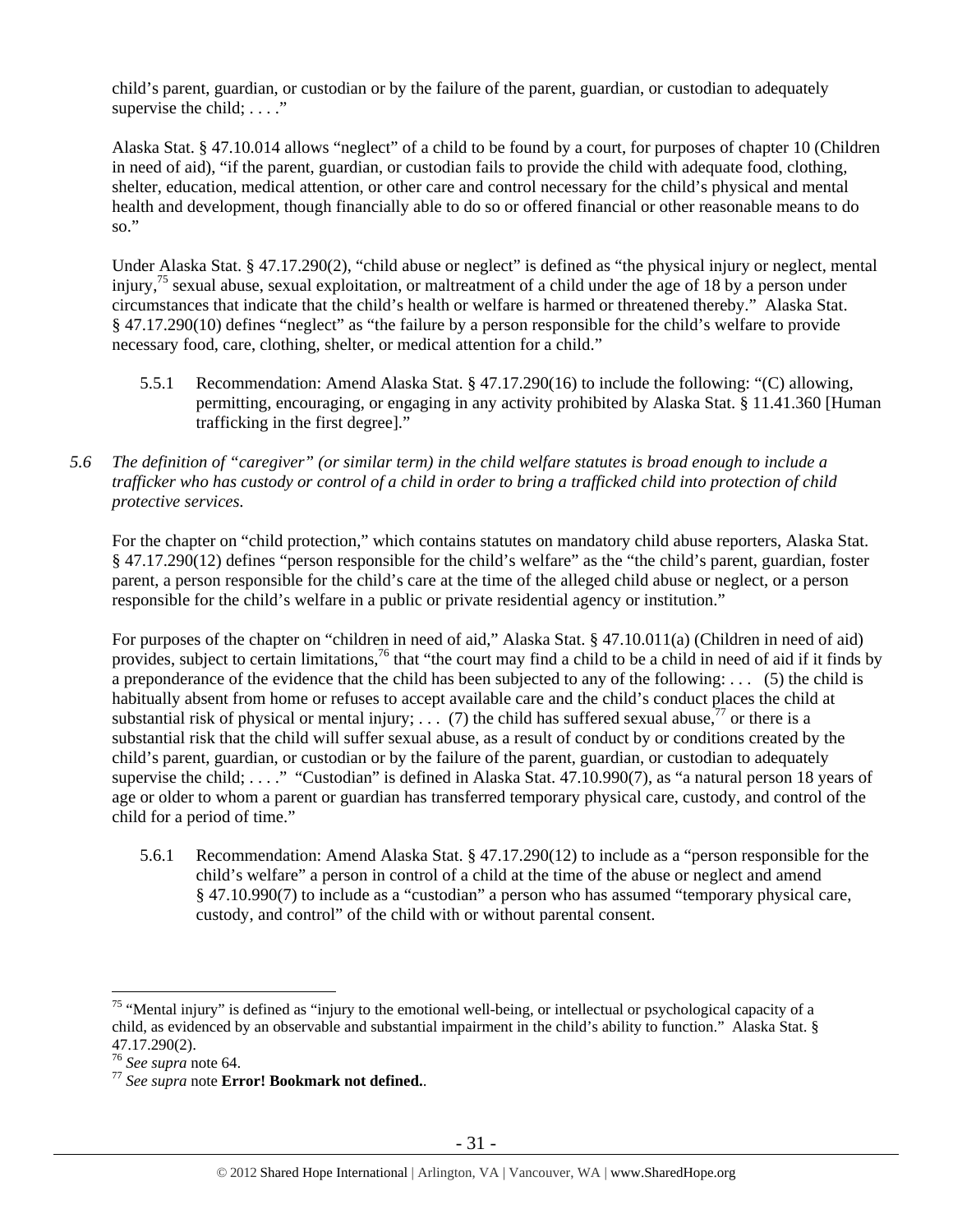# *5.7 Crime victims' compensation is specifically available to a child victim of sex trafficking or commercial sexual exploitation of children (CSEC) without regard to ineligibility factors.*

Pursuant to Alaska Stat. § 18.67.101, the Alaska Violent Crimes Compensation Board "may order the payment of compensation in accordance with the provisions of this chapter for personal injury or death that resulted from (1) an attempt on the part of the applicant to prevent the commission of crime, or to apprehend a suspected criminal, or aiding or attempting to aid a police officer to do so, or aiding a victim of crime; or (2) the commission or attempt on the part of one other than the applicant to commit any of the following offenses: . . . (F) sexual assault in any degree; (G) sexual abuse of a minor; . . . (I) threats to do bodily harm . . . ."

The Violent Crimes Compensation program contains ineligibility criteria that could operate to bar a domestic minor sex trafficking victim's claim for compensation. Not only are the human trafficking and CSEC statutes not included as crimes whose victims are eligible for compensation, but Alaska Stat. § 18.67.080 (Awarding Compensation) also provides,

(c) In determining whether to make an order under this section, the board shall consider all circumstances determined to be relevant, including provocation, consent, or any other behavior of the victim that directly or indirectly contributed to the victim's injury or death, the prior case or social history, if any, of the victim, the victim's need for financial aid, and any other relevant matters. In applying this subsection,

(1) the board may not deny an order based on the factors in this subsection, unless those factors relate significantly to the occurrence that caused the victimization and are of such a nature and quality that a reasonable or prudent person would know that the factors or actions could lead to the crime and the victimization;

(2) with regard to circumstances in which the victim consented to, provoked, or incited the criminal act, the board may consider those circumstances only if the board finds that it is more probable than not that those circumstances occurred and were the cause of the crime and the victimization;

. . .

(4) if a claim is based on a crime involving domestic violence or on a crime of sexual abuse of a minor or sexual assault and the offender is

(A) convicted of one of those crimes, notwithstanding  $(1)$ – $(3)$  of this subsection, the board may not deny an order based on considerations of provocation, the use of alcohol or drugs by the victim, or the prior social history of the victim; or

(B) not convicted of one of those crimes, the board may not deny an order based on the involvement or behavior of the victim.

In addition, Alaska Stat. § 18.67.130 (Limitations on awarding compensation) sets limits on the victim's ability to receive compensation. Under subsection  $(a)(1)$ , an application must be made within two years of the injury. Alaska Stat. § 18.67.130(a)(1). Pursuant to subsection (a)(2), the victim cannot receive compensation under Alaska Stat. § 18.67.080 unless, "the personal injury or death was the result of an incident or offense listed in AS 18.67.101 that had been reported to the police within five days of its occurrence or, if the incident or offense could not reasonably have been reported within that period, within five days of the time when a report could reasonably have been made." Alaska Stat. § 18.67.130(a)(2). Subsection (a)(3) states that victim compensation will not be granted unless "in the discretion of the board, the applicant has cooperated with law enforcement and prosecution officials to further prosecution of the offender if appropriate and to avoid further injury by the offender to the applicant and injury to persons in the care of the applicant who are exposed to possible injury by the offender." The provision goes on to say that compensation will not be awarded in the event that the victim "violated a penal law of the state, which violation caused or contributed to the victim's injuries or death." Alaska Stat. § 18.67.130(b)(3).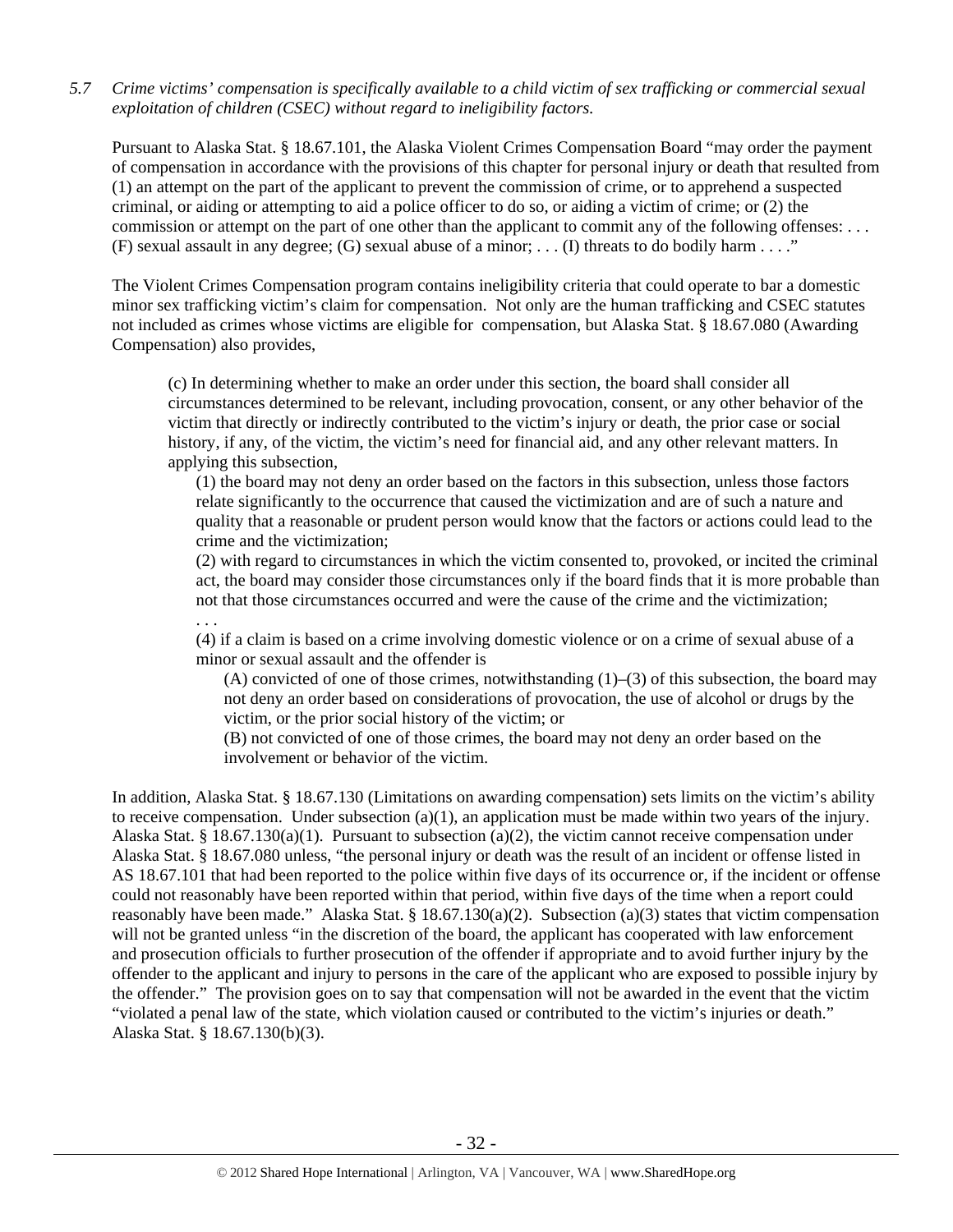5.7.1 Recommendation: Amend Alaska Stat. § 18.67.101 defining offenses for which a victim is eligible for compensation to include minor victims of Alaska Stat. § 11.41.360 (Human trafficking in the first degree), § 11.41.365 (Human trafficking in the second degree), § 11.66.110(a)(2), (Sex trafficking in the first degree), § 11.66.100 (Prostitution) and § 11.41.455 (Unlawful exploitation of a minor). Amend Alaska Stat. § 18.67.080 and § 18.67.130(a)(1)–(2), (b) to include an exception to ineligibility factors for child victims of human trafficking, prostitution offenses, and commercial sexual exploitation of children in recognition of the challenges these victims face through traumabonding, denial, and delayed disclosure. Amend Alaska Stat. § 18.67.130(a)(3) to include a good cause exception for domestic minor sex trafficking victims.

# *5.8 Victim-friendly procedures and protections are provided in the trial process for minors under 18.*

Several victim-friendly criminal justice procedures and protections are statutorily provided in Alaska. Alaska Stat. § 11.66.140<sup>78</sup> (Corroboration of certain testimony not required) provides that in cases of sex trafficking in the first through fourth degrees, "it is not necessary that the testimony of the person whose prostitution is alleged to have been compelled or promoted be corroborated by the testimony of any other witness or by documentary or other types of evidence."

In criminal proceedings, Alaska Stat. § 12.45.046(a) (Testimony of children in criminal proceedings) provides victim-sensitive protections for victims and witnesses under 16. The court may appoint a guardian ad litem and "may order that the testimony of the child be taken by closed circuit television or through one-way mirrors if the court determines that the testimony by the child victim or witness under normal court procedures would result in the child's inability to effectively communicate."<sup>79</sup> If the court determines that one-way mirrors should be used, "[t]he attorneys may pose questions to the child and have visual contact with the child during questioning, but the mirrors shall be placed to provide a physical shield so that the child does not have visual contact with the defendant and jurors." Alaska Stat. § 12.45.046(e). Further, pursuant to Alaska Stat. § 12.45.046(f), if the court determines that the child victim should proceed under relatively normal courtroom procedures, the court may still do the following:

(1) allow the child to testify while sitting on the floor or on an appropriately sized chair; (2) schedule the procedure in a room that provides adequate privacy, freedom from distraction, informality, and comfort appropriate to the child's developmental age; and (3) order a recess when the energy, comfort, or attention span of the child warrants

Additionally, under Alaska R. Crim. P.  $38.3^{80}$  (Video conference testimony), the testimony of a witness can be made by contemporaneous two-way video conference during the trial if, "the requesting party establishes that testimony by two-way video conference is necessary to further an important public policy."

 $\overline{a}$ 

(3) the child's general physical health;

<sup>&</sup>lt;sup>78</sup> Here and elsewhere in this report that Alaska Stat. § 11.66.140 is quoted or cited, it has been updated to reflect the amendments made by House Bill 359. 2012 Alaska Third Special Sess. Laws 1. (Effective July 1, 201

<sup>&</sup>lt;sup>79</sup> Alaska Stat. § 12.45.046(b) states that in determining whether the child's testimony will be taken by closed circuit television or one-way mirrors, the court is to consider factors it determines to be relevant, including,

<sup>(1)</sup> the child's chronological age;

<sup>(2)</sup> the child's level of development;

<sup>(4)</sup> any physical, emotional, or psychological injury experienced by the child; and

<sup>(5)</sup> the mental or emotional strain that will be caused by requiring the child to testify under normal courtroom procedures.<br><sup>80</sup> Here and elsewhere in this report that the Alaska R. Crim. P. is quoted or cited, it has been updated to reflect the

amendments made by House Bill 359. 2012 Alaska Third Special Sess. Laws 1. (Effective July 1, 2012).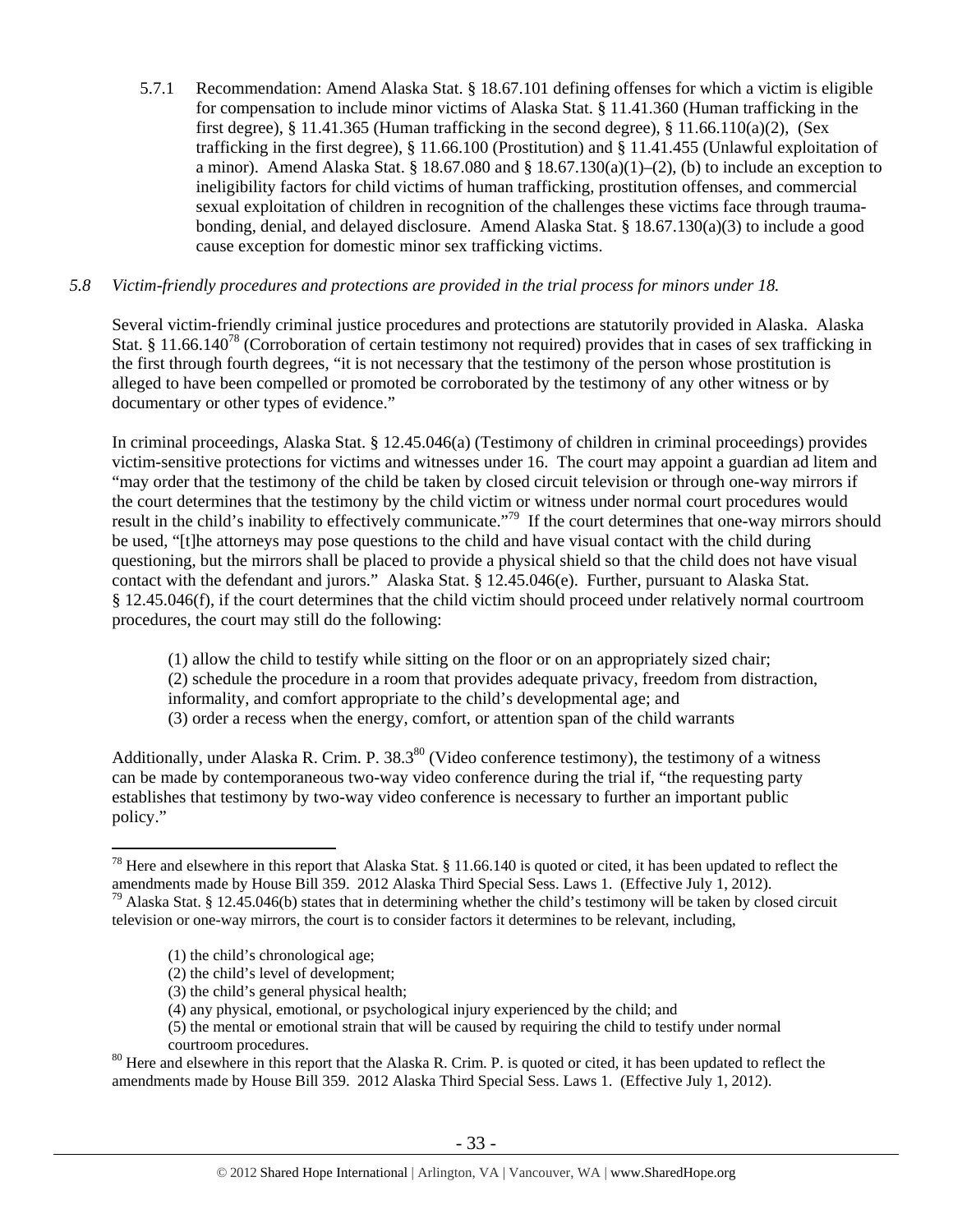Alaska Stat. § 12.45.045 (Evidence of past sexual conduct in trials of certain sexual offenses) states in part,

(a) In prosecutions for the crimes of sexual assault in any degree, sexual abuse of a minor in any degree, or unlawful exploitation of a minor, or an attempt to commit any of these crimes, evidence of the complaining witness'<sup>81</sup> previous sexual conduct may not be admitted nor may reference be made to it in the presence of the jury except as provided in this section. When the defendant seeks to admit the evidence for any purpose, the defendant shall apply for an order of the court at any time before or during the trial or preliminary hearing. After the application is made, the court shall conduct a hearing in camera to determine the admissibility of the evidence. If the court finds that evidence offered by the defendant regarding the sexual conduct of the complaining witness is relevant, and that the probative value of the evidence offered is not outweighed by the probability that its admission will create undue prejudice, confusion of the issues, or unwarranted invasion of the privacy of the complaining witness, the court shall make an order stating what evidence may be introduced and the nature of the questions that may be permitted. The defendant may then offer evidence under the order of the court. (b) In the absence of a persuasive showing to the contrary, evidence of the complaining witness' sexual conduct occurring more than one year before the date of the offense charged is presumed to be inadmissible under this section.

This provision does not apply to the state human trafficking statutes, Alaska Stat. §§ 11.41.360 and 11.41.365, nor to the sex trafficking statutes, Alaska Stat. §§ 11.66.110–11.66.135. Therefore, victims of these crimes may be subjected to traumatic cross-examinations in the trials of their traffickers, buyer-exploiters, or both.

When a court finds that a child is a "child-in-need-of-aid," additional victim-friendly provisions may apply, including the appointment of a guardian ad litem or attorney in proceedings under the "children in need of aid" chapter.<sup>82</sup> Alaska Stat. § 47.10.050(a). Further, Alaska Stat. § 47.10.070(c) (Hearings) provides that in "childin-need-of-aid" cases, the following hearings are closed to the public:

(1) the initial court hearing after the filing of a petition to commence the child-in-need-of-aid case;

(2) a hearing following the initial hearing in which a parent, child, or other party to the case is present but has not had an opportunity to obtain legal representation;

(3) a hearing, or a part of a hearing, for which the court issues a written order finding that allowing the hearing, or part of the hearing, to be open to the public would reasonably be expected to

(A) stigmatize or be emotionally damaging to a child;

(B) inhibit a child's testimony in that hearing;

 $\overline{a}$ 

(C) disclose matters otherwise required to be kept confidential by state or federal statute or regulation, court order, or court rule; or

<sup>&</sup>lt;sup>81</sup> "Complaining witness" is defined as "the alleged victim of the crime charged, the prosecution of which is subject to this section." Alaska Stat. § 12.45.045(c).<br><sup>82</sup> A court may determine that a child is a "child-in-need-of-aid" if it makes a finding by a preponderance of the

evidence that the child has been subjected to one of several situations, including the following: "the child has suffered sexual abuse, or there is a substantial risk that the child will suffer sexual abuse, as a result of conduct by or conditions created by the child's parent, guardian, or custodian or by the failure of the parent, guardian, or custodian to adequately supervise the child . . . ." Alaska Stat. § 47.10.011.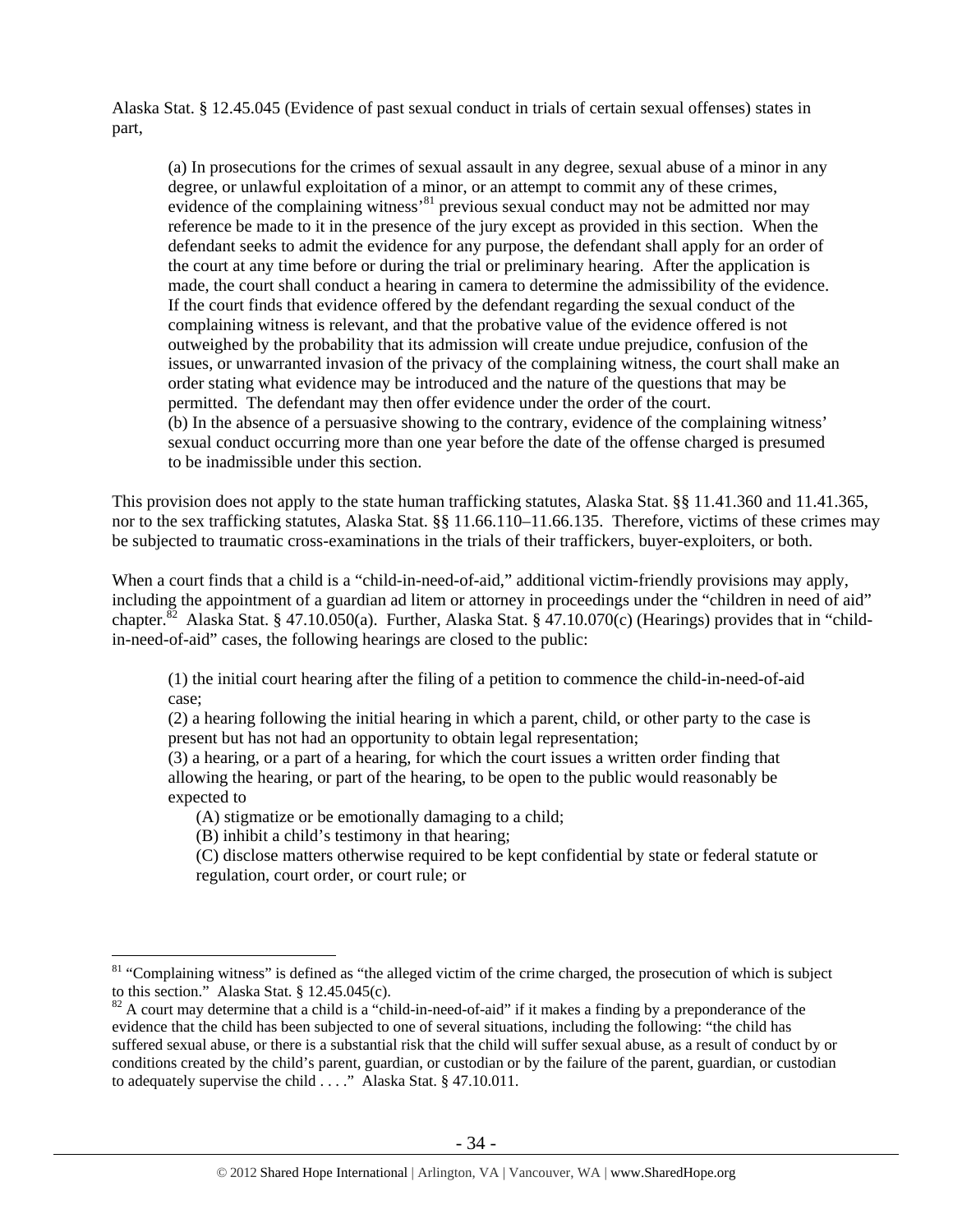(D) interfere with a criminal investigation or proceeding or a criminal defendant's right to a fair trial in a criminal proceeding . . . .

- 5.8.1 Recommendation: Expressly state that the sex offense shield law applies to cases of testifying victims of sex trafficking or prostitution.
- 5.8.2 Recommendation: Raise the age of victim friendly procedures in Alaska Stat. § 12.45.046 (Testimony of children in criminal proceedings) to apply to minors under the age of 18 at the time of the offense.

# *5.9 Expungement or sealing of juvenile delinquency records resulting from arrests or adjudications for prostitution-related offenses committed as a result of, or in the course of, the commercial sexual exploitation of a minor is available within a reasonable time after turning 18.*

Alaska Stat. § 47.12.300(d) (Court records) provides that the court shall order a minor's records sealed "within 30 days of the date of a minor's 18th birthday or, if the court retains jurisdiction of a minor past the minor's 18th birthday, within 30 days of the date on which the court releases jurisdiction over the minor." This extends to all "records pertaining to that minor in a proceeding under this chapter [Delinquent minors] sealed, as well as records of all . . . criminal proceedings against the minor, and punishments assessed against the minor." Alaska Stat. § 47.12.300(d). This provision does not apply if the minor was tried as an adult or if the records were made public. Alaska Stat. § 47.12.300(d), (f).

*5.10 Victim restitution and civil remedies for victims of domestic minor sex trafficking or commercial sexual exploitation of children (CSEC) are authorized by law.* 

Alaska Stat. § 12.55.045(a) (Restitution and compensation) provides that a court shall order a convicted defendant to make restitution to the victim of the offense, including "to a public, private, or private nonprofit organization that has provided or is or will be providing counseling, medical, or shelter services to the victim." Furthermore, the statute states that restitution does not limit the defendant's civil liability and that it may be ordered by means other than a monetary payment. Alaska Stat. § 12.55.045(b), (h).

If a civil claim is based on the sexual abuse of a minor who is under the age of 16 at the time of the offense, Alaska Stat. § 09.55.650(a) (Claim based on sexual abuse to a minor under 16 years of age) states that the victim "may maintain an action for recovery of damages against the perpetrator of the act or acts of sexual abuse based on the perpetrator's intentional conduct for an injury or condition suffered as a result of the sexual abuse."<sup>83</sup>

5.10.1 Recommendation: Amend the definition of "sexual abuse" in Alaska Stat. § 09.55.650 to include the offenses of Alaska Stat. § 11.41.360 (Human trafficking in the first degree), § 11.41.365 (Human Trafficking in the second degree), and  $\S 11.66.110(a)(2)$  (Sex trafficking in the first degree).

 $\overline{a}$ 

<sup>&</sup>lt;sup>83</sup> "Sexual abuse" is defined in Alaska Stat. § 09.55.650(c) as "an act committed by the defendant against the plaintiff maintaining the cause of action if the defendant's conduct would have violated a provision of AS 11.41.410–11.41.440 [sexual assault in the first through fourth degrees; Sexual abuse of a minor in the first through fourth degrees] or 11.41.450–11.41.458 [Incest; Online enticement of a minor; Unlawful exploitation of a minor; and Indecent exposure in the first degree] . . . at the time it was committed."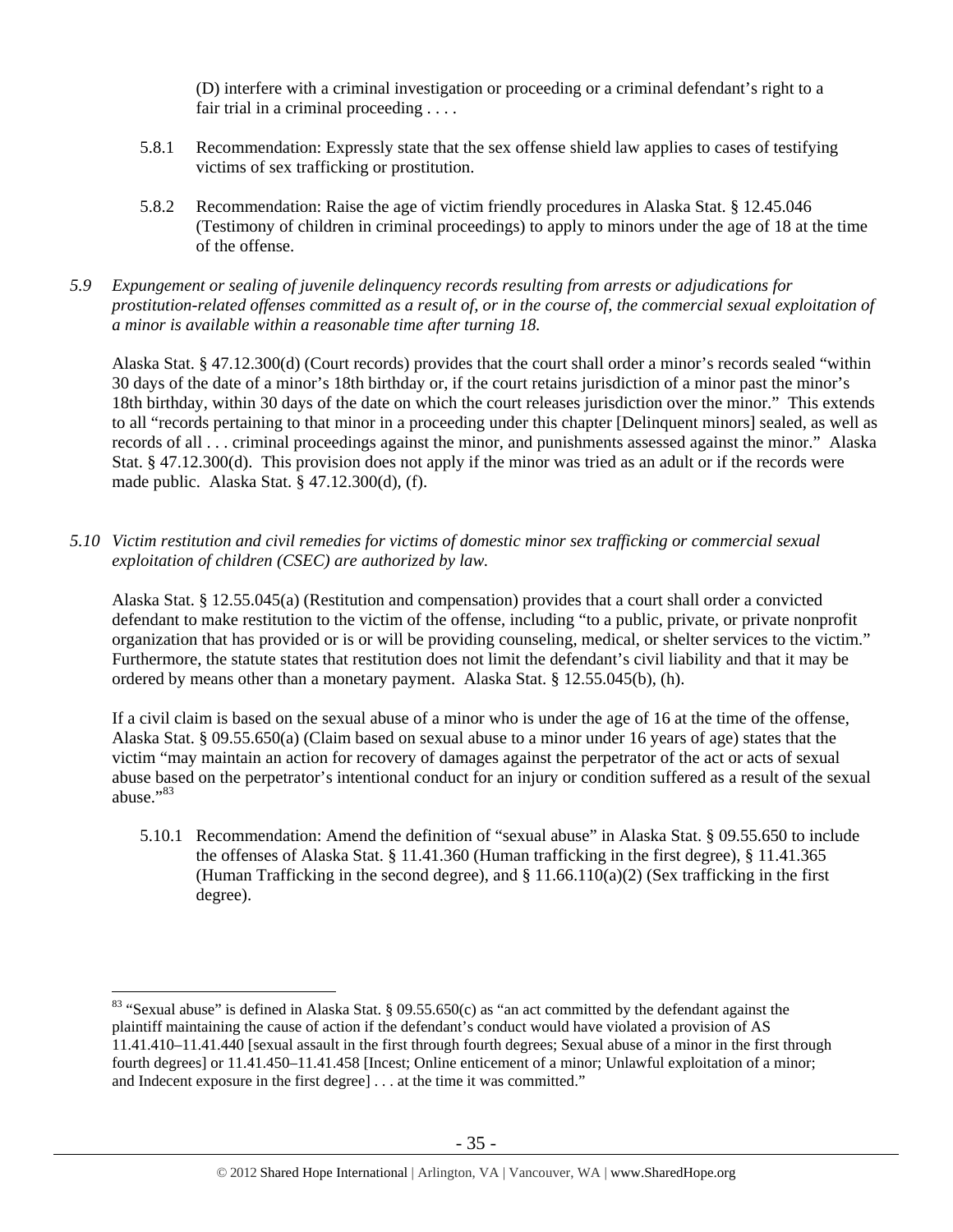*5.11 Statutes of limitations for civil and criminal actions for child sex trafficking or commercial sexual exploitation of children (CSEC) offenses are eliminated or lengthened sufficiently to allow prosecutors and victims a realistic opportunity to pursue criminal action and legal remedies.* 

Alaska Stat. § 12.10.010 outlines the statutes of limitations for criminal procedures. Prosecutions for "felony sexual abuse of a minor" and for violations of Alaska Stat. §§ 11.66.110–11.66.130 (Sex trafficking in the first through fourth degrees) and § 11.41.452<sup>84</sup> (Online enticement of a minor) or § 11.41.455 (Unlawful exploitation of a minor) may be brought at any time if the victim was younger than 18 when the offense was committed. Alaska Stat. § 12.10.010(a)(3), (5). However, for the crime of human trafficking, pursuant to Alaska Stat. §§ 11.41.360–11.41.365, the statute of limitations is "10 years after the commission" of the offense. Alaska Stat. §  $12.10.010(b)(1)$ .

In the Code of Civil Procedure, Alaska Stat. § 09.10.065(a) (Commencement of actions for acts constituting sexual offenses) provides that "(a) A person may bring an action at any time for conduct that would have, at the time the conduct occurred, violated provisions of any of the following offenses: (1) felony sexual abuse of a minor; (2) felony sexual assault; or (3) unlawful exploitation of a minor." Under Alaska Stat. § 09.10.065(b), "Unless the action is commenced within three years of the accrual of the claim for relief, a person may not bring an action for conduct that would have, at the time the conduct occurred, violated the provisions of any of the following offenses: (1) misdemeanor sexual abuse of a minor; (2) misdemeanor sexual assault; (3) incest; or (4) felony indecent exposure."

Pursuant to Alaska Stat. § 09.10.140(a)<sup>85</sup> (Disabilities of minority and incompetency), "Except as provided under (c) of this section, if a person entitled to bring an action mentioned in this chapter is at the time the cause of action accrues either (1) under the age of majority, or (2) incompetent by reason of mental illness or mental disability, the time of a disability identified in (1) or (2) of this subsection is not a part of the time limit for the commencement of the action. Except as provided in  $(b)^{86}$  of this section, the period within which the action may be brought is not extended in any case longer than two years after the disability ceases."

Under Alaska Stat. § 09.10.070, "Except as otherwise provided by law, a person may not bring an action (1) for libel, slander, assault, battery, seduction, or false imprisonment, (2) for personal injury or death, or injury to the rights of another not arising on contract and not specifically provided otherwise; (3) for taking, detaining, or injuring personal property, including an action for its specific recovery; (4) upon a statute for a forfeiture or penalty to the state; or (5) upon a liability created by statute, other than a penalty or forfeiture; unless the action is commenced within two years of the accrual of the cause of action." All other actions that do not fall under

 $\overline{a}$ 

<sup>&</sup>lt;sup>84</sup> See supra note **Error! Bookmark not defined.**.<br><sup>85</sup> Alaska Stat. § 09.10.140(c) was found unconstitutional by the Supreme Court of Alaska in *Sands v. Green*, 156 P.3d 1130, 1136 (Alas. 2007) because it "violates the due process rights of minors to access the court." *Id.* 86 Alaska Stat. § 09.10.140(b) states,

<sup>(</sup>b) An action based on a claim of sexual abuse under AS 09.55.650 that is subject to AS 09.10.065(b) may be brought more than three years after the plaintiff reaches the age of majority if it is brought under the following circumstances:

<sup>(1)</sup> if the claim asserts that the defendant committed one act of sexual abuse on the plaintiff, the plaintiff shall commence the action within three years after the plaintiff discovered or through use of reasonable diligence should have discovered that the act caused the injury or condition; (2) if the claim asserts that the defendant committed more than one act of sexual abuse on the plaintiff,

the plaintiff shall commence the action within three years after the plaintiff discovered or through use

of reasonable diligence should have discovered the effect of the injury or condition attributable to the series of acts; a claim based on an assertion of more than one act of sexual abuse is not limited to plaintiff's first discovery of the relationship between any one of those acts and the injury or condition, but may be based on plaintiff's discovery of the effect of the series of acts.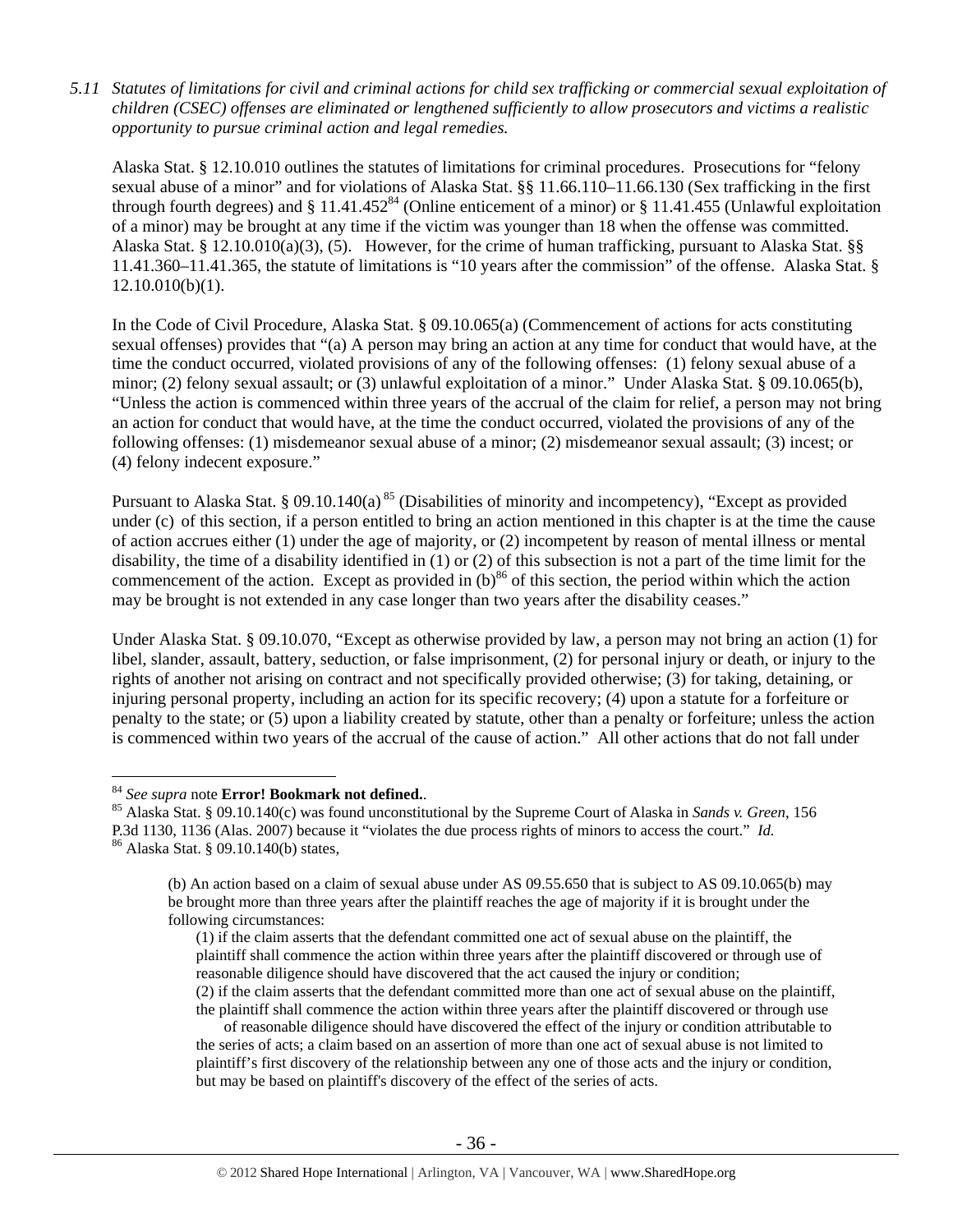any of the categories above must be commenced within 10 years after the cause of action pursuant to Alaska Stat. § 09.10.100.

5.11.1 Recommendation: Amend Alaska Stat. § 12.10.010 (General time limitations) to include human trafficking in the list of offenses for which there is no statute of limitations if the victim of the offense was a minor at the time of the crime.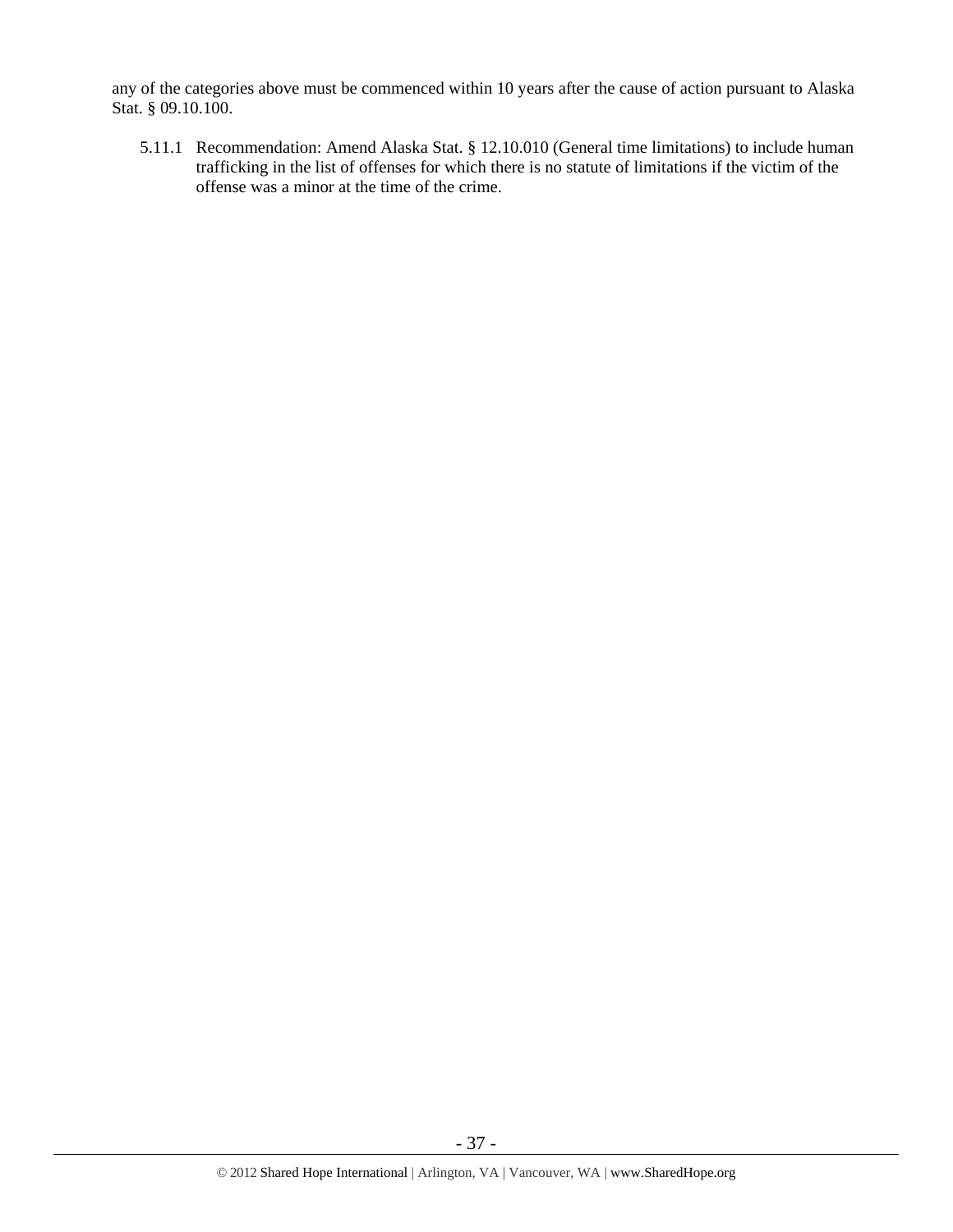#### **FRAMEWORK ISSUE 6: CRIMINAL JUSTICE TOOLS FOR INVESTIGATION AND PROSECUTIONS**

## *Legal Components:*

- *6.1 Training on human trafficking and domestic minor sex trafficking for law enforcement is statutorily mandated.*
- *6.2 Single party consent to audio-taping is permitted in law enforcement investigations.*
- *6.3 Wiretapping is an available tool to investigate domestic minor sex trafficking.*
- *6.4 Using a law enforcement posing as a minor to investigate buying or selling of commercial sex acts is not a defense to soliciting, purchasing, or selling sex with a minor.*
- *6.5 Using the Internet to investigate buyers and traffickers is a permissible investigative technique.*
- *6.6 Law enforcement and child welfare agencies are mandated to promptly report missing and recovered children. \_\_\_\_\_\_\_\_\_\_\_\_\_\_\_\_\_\_\_\_\_\_\_\_\_\_\_\_\_\_\_\_\_\_\_\_\_\_\_\_\_\_\_\_\_\_\_\_\_\_\_\_\_\_\_\_\_\_\_\_\_\_\_\_\_\_\_\_\_\_\_\_\_\_\_\_\_\_\_\_\_\_\_\_\_\_\_\_\_\_\_\_\_\_*

# *Legal Analysis:*

 $\overline{a}$ 

*6.1 Training on human trafficking and domestic minor sex trafficking for law enforcement is statutorily mandated.* 

No Alaska statute mandates training on human trafficking. However, Alaska Stat. § 47.17.020(a)(3) provides that "peace officers and officers of the Department of Corrections" are required to report immediately if, in the course of their employment duties, they "have reasonable cause to suspect that a child has suffered harm as a result of child abuse or neglect . . . .<sup>87</sup> Alaska Stat. § 47.17.022(a) states, "A person employed by the state or by a school district who is required under this chapter to report abuse or neglect of children shall receive training on the recognition and reporting of child abuse and neglect." Additionally, each department of the state that employs people who are required to report abuse must "file a current copy of its training curriculum and materials with the Council on Domestic Violence and Sexual Assault. A department or school district may seek the technical assistance of the council or the Department of Health and Social Services in the development of its training program." Alaska Stat. §47.17.022(d).

Alaska also directs the creation and implementation of training for peace officers and law enforcement agencies in the use of protocols and sexual assault examination kits. Alaska Stat. § 18.68.030.

- 6.1.1 Recommendation: Mandate training on domestic minor sex trafficking for law enforcement.
- *6.2 Single party consent to audiotaping is permitted in law enforcement investigations.*

Alaska Stat. § 42.20.310(a)(1) (Eavesdropping) prohibits the use of an eavesdropping device "to hear or record all or any part of an oral conversation without the consent of a party to the conversation."88 The requirement for consent "of a party" indicates that audio-recording with a single party's consent is legal.

 $87$  Alaska Stat. § 47.17.290(2) defines "child abuse or neglect" as "the physical injury or neglect, mental injury, sexual abuse, sexual exploitation, or maltreatment of a child under the age of 18 by a person under circumstances that indicate that the child's health or welfare is harmed or threatened thereby; in this paragraph, 'mental injury' means an injury to the emotional well-being, or intellectual or psychological capacity of a child, as evidenced by an observable and substantial impairment in the child's ability to function." Alaska Stat. § 47.17.290(16) defines "sexual exploitation" as including "(A) allowing, permitting, or encouraging a child to engage in prostitution prohibited by AS 11.66.100–11.66.150, by a person responsible for the child's welfare; (B) allowing, permitting, encouraging, or engaging in activity prohibited by AS 11.41.455(a) [Unlawful exploitation of a minor], by a person responsible for the child's welfare."

<sup>&</sup>lt;sup>88</sup> Alaska Stat. § 42.20.310(b) defines "eavesdropping device" as "any device capable of being used to hear or record oral conversation whether the conversation is conducted in person, by telephone, or by any other means; provided that this definition does not include devices used for the restoration of the deaf or hard-of-hearing to normal or partial hearing."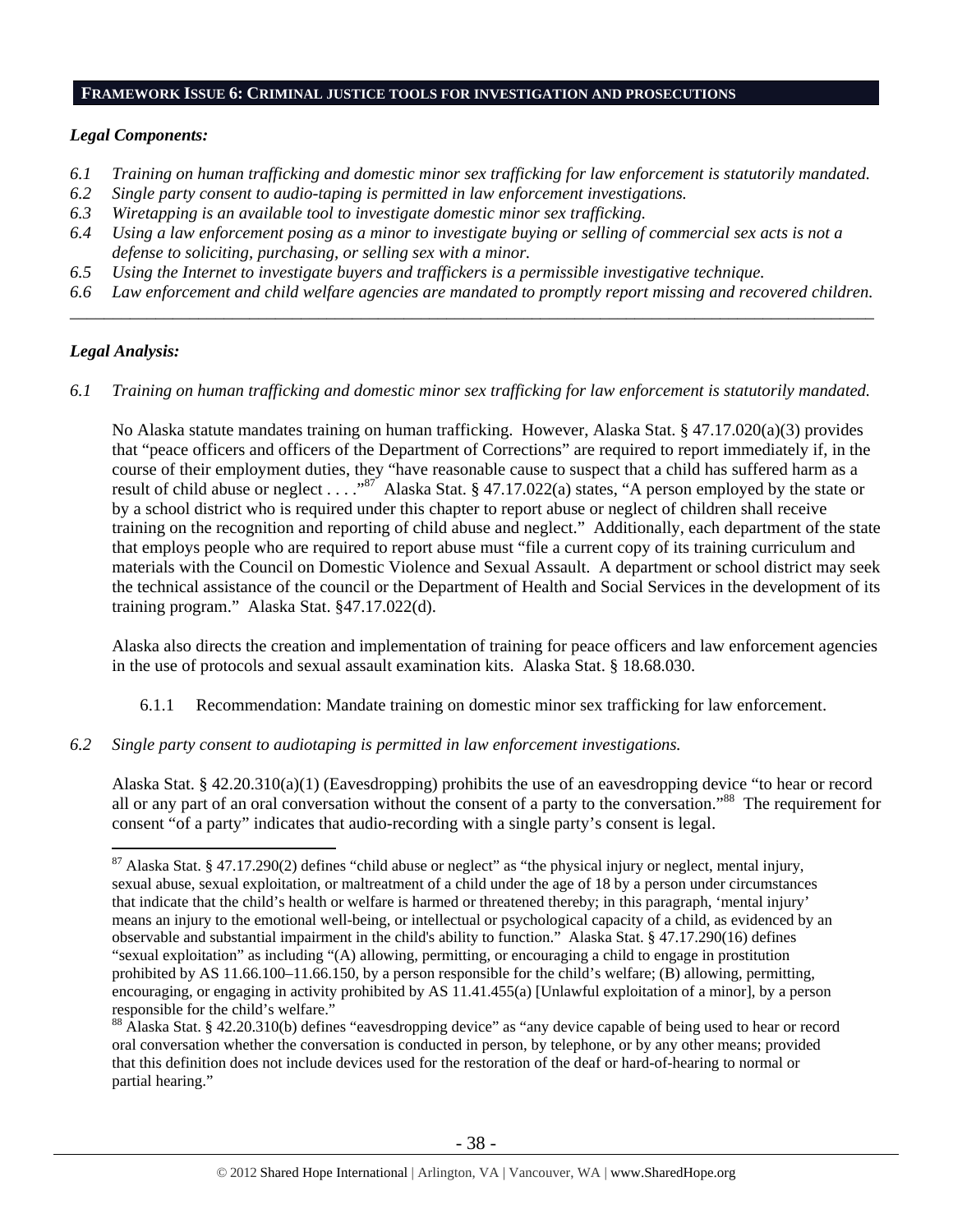Alaska Stat. § 12.37.400 (Police use of body wire) states,

(a) A peace officer may intercept an oral communication by use of an electronic, mechanical, or other eavesdropping device that is concealed on or carried on the person of the peace officer and that transmits that oral communication by means of radio to a receiving unit that is monitored by other peace officers, if

(1) the interception and monitoring occurs

(A) during the investigation of a crime or the arrest of a person for a crime; and

(B) for the purpose of ensuring the safety of the peace officer conducting the investigation or making the arrest;

(2) the peace officer intercepting the conversation is a party to the oral communication and has consented to the interception; and

(3) the communication intercepted is not recorded.

(b) A peace officer monitoring a receiving unit under (a) of this section, or any other person intercepting an oral communication transmitted under (a) of this section, is not competent to testify in a criminal proceeding involving a party to the oral communication about the contents of the oral communication that was intercepted or the fact that the communication occurred.

*6.3 Wiretapping is an available tool to investigate domestic minor sex trafficking.* 

Alaska Stat. § 12.37.010 (Authorization to intercept communications) states,

The attorney general, or a person designated in writing or by law to act for the attorney general, may authorize, in writing, an ex parte application to a court of competent jurisdiction for an order authorizing the interception of a private communication if the interception may provide evidence of, or may assist in the apprehension of persons who have committed, are committing, or are planning to commit, the following offenses:

(1) murder in the first or second degree under AS 11.41.100–11.41.110;

(2) kidnapping under AS 11.41.300; or

 $\overline{a}$ 

(3) a class A or unclassified felony drug offense under AS 11.71.

Under Alaska Stat. § 12.37.030(b) (Requirements for an order authorizing a communications interception),

(b) In addition to exercising authority under  $(a)$ <sup>89</sup> of this section, on consideration of an application relating to a private communication of a minor, the court may enter an ex parte order authorizing the

(1) there is probable cause to believe that the person whose communication is to be intercepted is committing, has committed, or is planning to commit an offense listed in AS 12.37.010 ;

 $89$  Pursuant to Alaska Stat. § 12.37.030(a) (Requirements for an order authorizing a communications interception),

Upon consideration of an application, the court may enter an ex parte order authorizing the interception of a private communication if the court determines, on the basis of the application, that

<sup>(2)</sup> there is probable cause to believe that a communication concerning the offense may be obtained through the interception;

<sup>(3)</sup> there is probable cause to believe that the facility from which, or the place where, the communication is to be intercepted, is, has been, or is about to be used in connection with the commission of the offense, or is leased to, listed in the name of, or commonly used by, the person whose communication is to be intercepted;

<sup>(4)</sup> normal investigative procedures with respect to the offense have been tried and have failed or reasonably appear to be either unlikely to succeed if tried or too dangerous to employ; and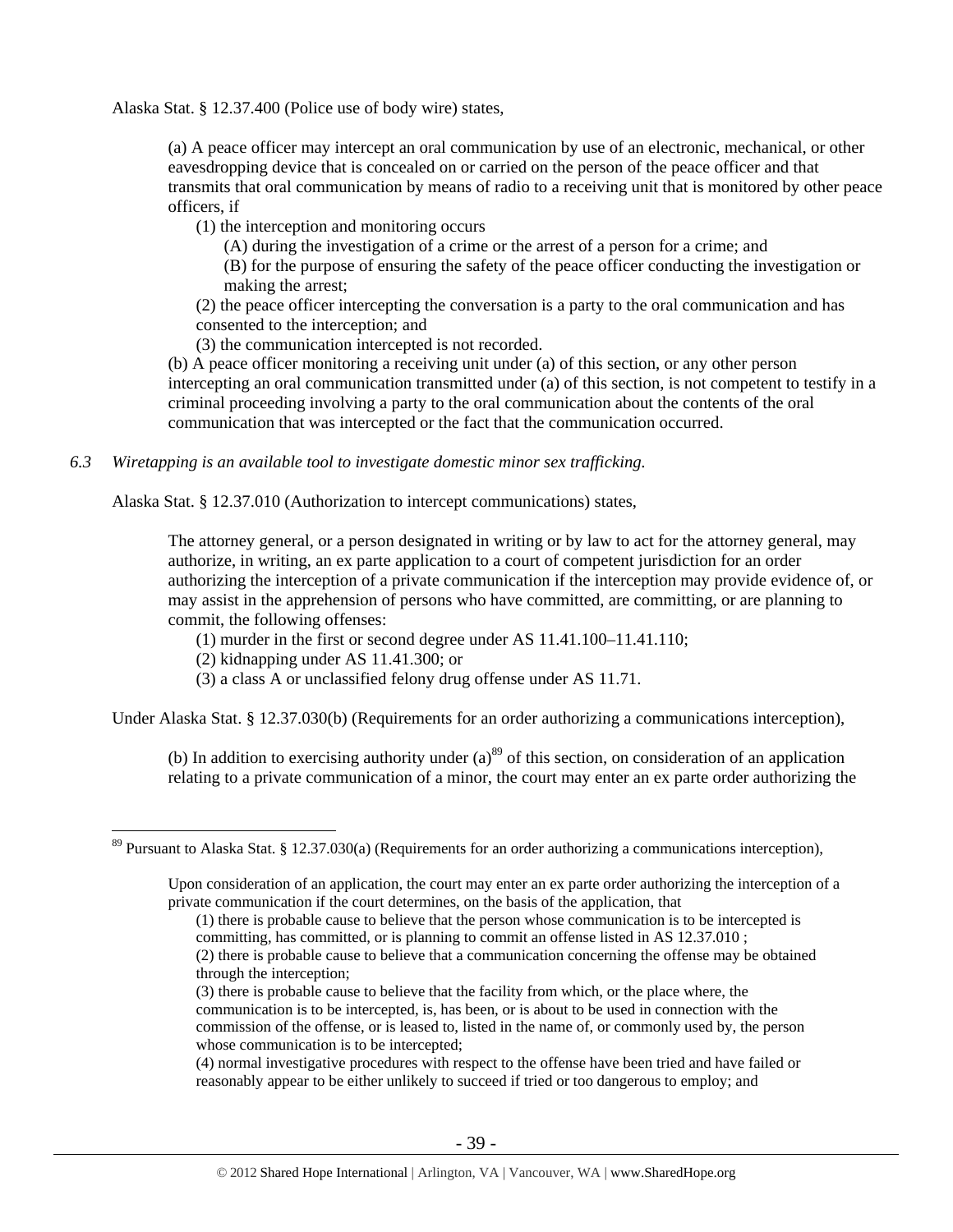interception of the private communication. The court may enter the order only if the court determines, after making appropriate findings of fact and on the basis of the application, that there is probable cause to believe that

- (1) a party to the private communication
	- (A) has committed, is committing, or is about to commit a felony or misdemeanor;
	- (B) has been, is, or is about to be a victim of a felony or misdemeanor; or
	- (C) has been, is, or is about to be a witness to a felony or misdemeanor;
- (2) the health or safety of a minor is in danger; or

(3) a parent of a minor has consented in good faith to the interception of a communication of the minor based on the parent's objectively reasonable belief that it is necessary for the welfare of the minor and is in the best interest of the minor.  $90^\circ$ 

This provision would permit the use of wiretapping in some domestic minor sex trafficking investigations.

- 6.2.1 Recommendation: Amend Alaska Stat. § 12.37.010 (Authorization to intercept communications) to specifically allow wiretapping in investigations of sex trafficking and CSEC crimes.
- *6.3 Using a law enforcement decoy posing as a minor to investigate buying or selling of commercial sex acts is not a defense to soliciting, purchasing, or selling sex with a minor.*

There is no law in place that explicitly permits law enforcement to use a decoy to investigate prostitution or sex trafficking cases. However, Alaska Stat. § 11.41.452(b) (Online enticement of a minor) states, "In a prosecution under (a)(2) of this section, it is not a defense that the person enticed, solicited, or encouraged was not actually a child under 16 years of age."

This is distinguished from the affirmative defense of entrapment in Alaska Stat. § 11.81.450, which provides that "it is an affirmative defense that, in order to obtain evidence of the commission of an offense, a public law enforcement official or a person working in cooperation with the official induced the defendant to commit the offense by persuasion or inducement as would be effective to persuade an average person, other than one who is ready and willing, to commit the offense. Inducement or persuasion which would induce only a person engaged in an habitual course of unlawful conduct for gain or profit does not constitute entrapment."

- 6.3.1 Recommendation: Enact a law explicitly permitting the use of a decoy to investigate domestic minor sex trafficking related crimes.
- 6.3.2 Recommendation: Amend Alaska Stat. §§ 11.41.360–11.41.365 (Human trafficking in the first and second degrees), § 11.41.455 (Unlawful exploitation of a minor), and § 11.66.100 (Prostitution) to include a provision preventing a defense based on a supposed minor actually being law enforcement or someone acting on behalf of law enforcement.
- *6.4 Using the Internet to investigate buyers and traffickers is a permissible investigative technique.*

Although it does not specifically apply to commercial sexual exploitation of minors, Alaska Stat. § 11.41.452(a) (Online enticement of a minor) makes it a crime if an individual 18 or older "knowingly uses a computer to

> (5) if the application, other than an application for an extension, is for an order to intercept a communication of a person, or involving a communications facility, that was the subject of a previous application, the current application is based upon new evidence or information different from and in addition to the evidence or information offered to support the previous application.

<sup>90</sup> Alaska Stat. § 42.20.390(8) (Definitions) defines "minor" as "a child under 18 years of age who has not had the disabilities of a minor removed as described in AS 09.55.590 [Removal of disabilities of minority]."